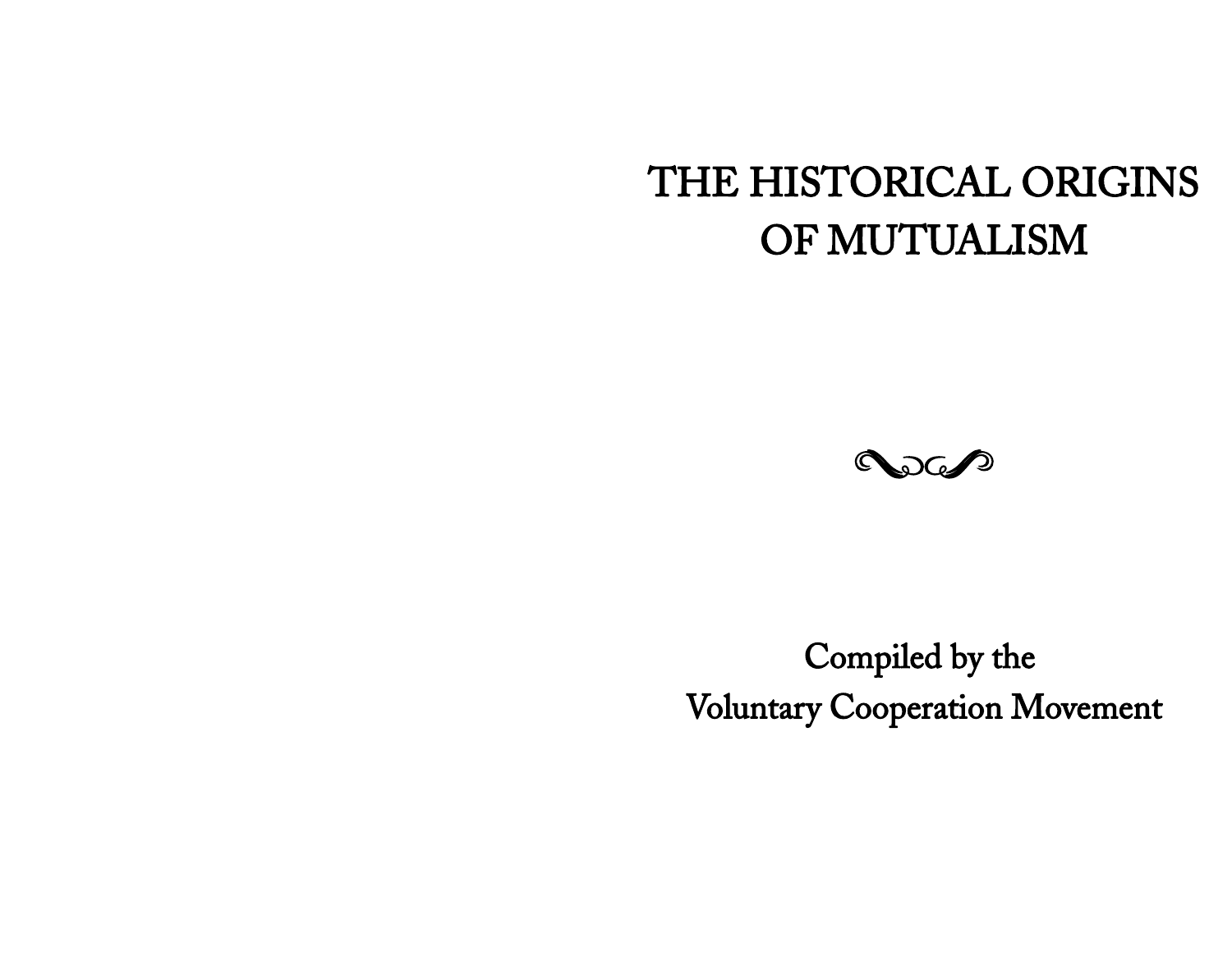*compulsion enters and obliges unwilling persons to remain in a community whose economic arrangements they do not agree to.*" She speculated that the various economic systems might be "*advantageously tried in different localities. I would see the instincts and habits of the people express themselves in a free choice in every community; and I am sure that distinct environments would call out distinct adaptations.*" In another article in 1907, she wrote that "*Liberty and experiment alone can determine the best forms of society.*" [Ibid. 154]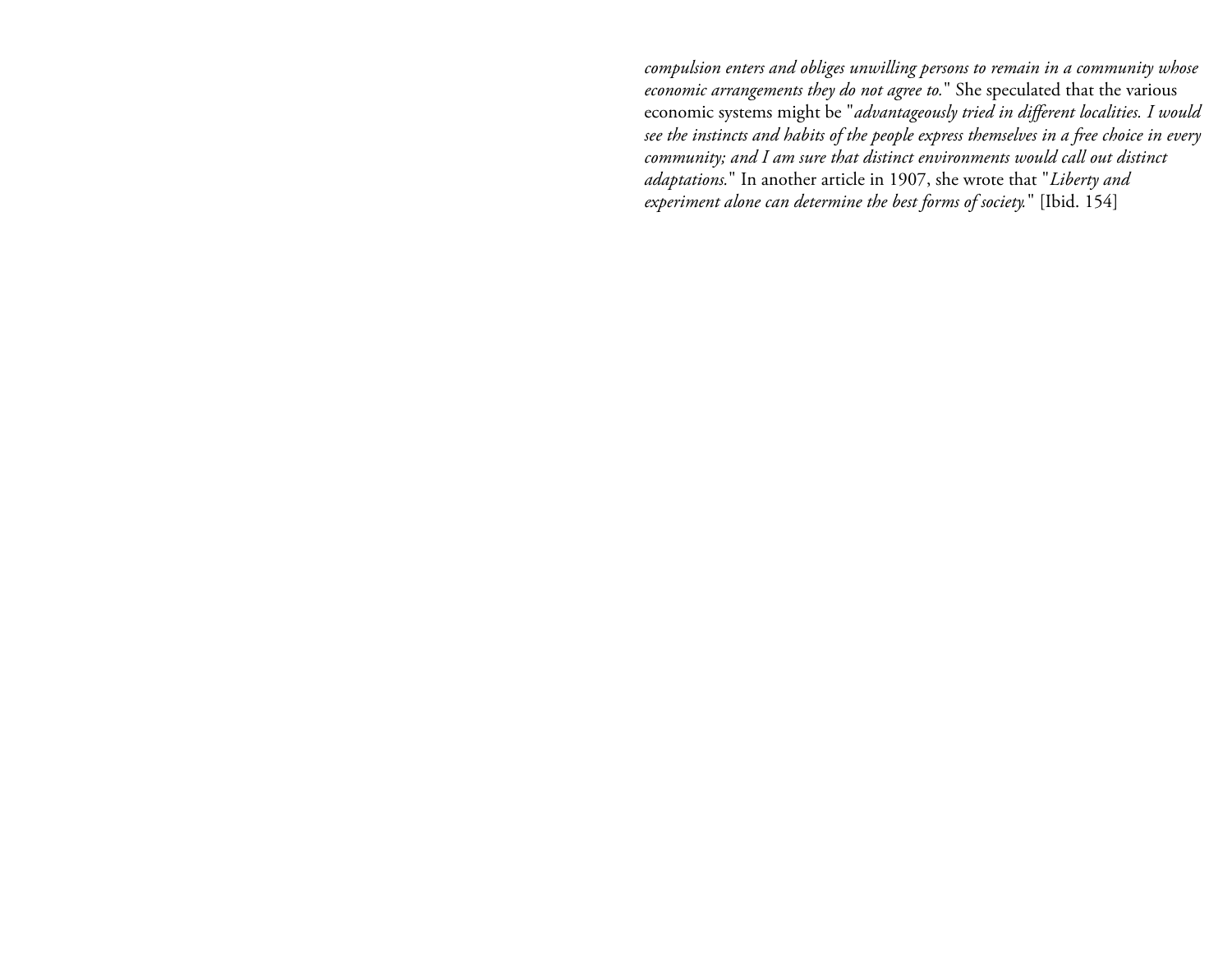*amount of administration required by Economic Communism would practically be a meddlesome government.*" With her native American inclination to mind her own business, she was leery even of the authoritarian tendencies of private police under individualism and mutualism. [Ibid. 147-49]

Although she admired his sharp intellect, de Cleyre was troubled by the divisive effects of Tucker's dogmatism. In a 1907 letter, she referred to him as "*sending his fine hard shafts among friends and foes with icy impartiality, hitting swift and cutting keen--and ever ready to nail a traitor.*" In response to these concerns, and to a concern for anarchist unity she shared with Lum, she adopted her "anarchism without adjectives." [Ibid. 145]

"Anarchism without adjectives" was originally the work of two Spanish anarchists, Ricardo Mella and Fernando Tarrida del Marmol. De Cleyre met the latter in London in 1897. The Spaniards worked out their theory in response to doctrinal debates between individualists, mutualists, and communists that tore the movement apart in the 1880s. Tarrida declared that *"we are anarchists, and we proclaim anarchy without adjectives. Anarchy is an axiom; the economic question is secondary."* He argued that Proudhon, Bakunin and Kropotkin agreed on the abolition of the state, and that their economic ideas were complementary rather than mutually exclusive. [Ibid. 149-50]

Errico Malatesta and Max Nettlau adopted the "anarchism without adjectives" position. Nettlau viewed both the communistic and individualistic tendencies in anarchism as vital. And, as Avrich paraphrased his argument, "*economic preferences will vary according to climate, customs, natural resources, and individual tastes, so that no single person or group can possess the correct solution.*" Nettlau made this case in 1914 in **Freedom** and **Mother Earth.** Lum, in the meantime, had on his own adapted a tolerant position, treating matters of economic system as secondary to the elimination of the state. [Ibid. 150-51]

Although it was a widespread view in America, de Cleyre by the turn of the century had been identified as the primary exponent of "anarchism without adjectives." In her article "**Anarchism,**" published in **Free Society** in 1901, she criticized the dogmatists who believed that "*no Anarchism is possible without that particular economic system as its guarantee.*" She argued, in response, "*that all these economic conceptions may be experimented with, and there is nothing un-Anarchistic about any of them until the element of* 

#### **WHAT ARE THE HISTORICAL ORIGINS OF MUTUALISM?**

Mutualism was the original form taken by the labor movement, first in Great Britain and shortly thereafter in France and the rest of Western Europe. Both mutualist practice and theory arose as part of the broad current of working class radicalism in England, from around the time of the publication of Paine's Rights of Man and the organization of the first Societies of Correspondence in the 1790s, to the Chartist movement. Mutualism existed for some time as a spontaneous working class practice before it was formalized in theory.

#### **A.1.1. WHAT ARE THE ORIGINS OF MUTUALIST THEORY?**

Again, mutualism as a form of organization preceded by some time its full formalization as a political and socio-economic theory. This is not to say, by any means, that there had previously been no theoretical dimension to the English working class movement. Thousands upon thousands of working people belonged to reading and debating societies, where radical newspapers and pamphlets were discussed, as well as the works of Paine, Cobbett, etc. But there was no formal, overarching theory of mutualism as a way of organizing politically and economically, for the most part, until the 1820s.

Some aspects of mutualism can be traced back much earlier, of course. Antecedents of the mutualist critique of landlordism disappear into the mists of time, as far back as peasants have been compelled to pay rent on their own land. Land reform was an issue both in Paine's **The Rights of Man**, and in Godwin. Much of the general current of radical economic theory doubtless came from the chiliastic visions of Ball and Tyler, of the Ranters and Quakers and Fifth Monarchists, the Dissenting sects, and radical offshoots of Methodism like the New Connexion and Primitive Methodists. Likewise the more secular versions of republicanism and economic populism, going back to the Levellers and Diggers. These dreams of a better world had been going underground and resurfacing in crisis times, ever since the imagery of **Piers Ploughman** was appealed to in the Peasant Revolt of 1381.

The vision of a better world, and resentment of existing circumstances, reflected the fact that the enclosures were still a living memory; and with it, the memory of how agriculural laborers organized their own work before they were robbed of their way of life, and how the common lands had been a source of economic independence and security. By the early Nineteenth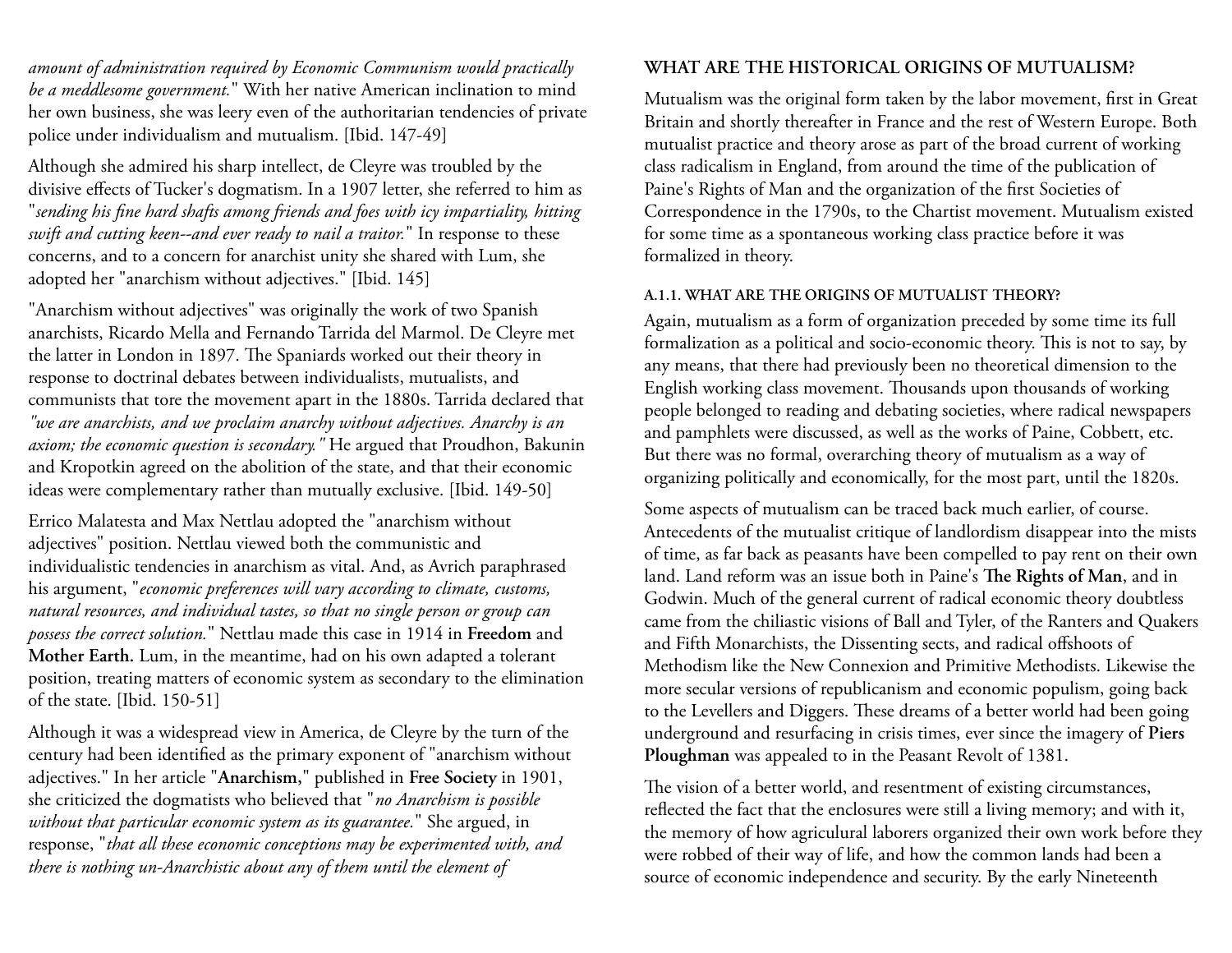Century, their resentment and outrage was supplemented by that of independent artisans and weavers, who were being robbed of their independence by the ascendancy of the factory system.

In regard to the latter force, the early working class movement was powerfully shaped by the sensibilities of urban artisans and weavers who combined a "sense of lost independence" with "memories of their golden age." The weavers in particular carried a strong communitarian and egalitarian sensibility, basing their radicalism, "*whether voiced in Owenite or biblical language*," on "*essential rights and elementary notions of human fellowship and conduct."*

*It was as a whole community that they demanded betterment, and utopian notions of redesigning society anew at a stroke--Owenite communities, the universal general strike, the Chartist Land Plan- swept through them like fire on the common. But essentially the dream which arose in many different forms was the same--a community of independent small producers, exchanging their products without the distortions of masters and middlemen.* [Thompson 295]

In other words, Mutualism. In surveying the course of this evolution, we should keep in mind E.P. Thompson's remarks:

*The changing productive relations and working conditions of the Industrial Revolution were imposed, not upon raw material, but upon the free-born Englishman--and the free-born Englishman as Paine had left him or as the Methodists had moulded him. The factory hand or stockinger was also the inheritor of Bunyan, of remembered village rights, of notions of equality before the law, of craft traditions. He was the object of massive religious indoctrination and the creator of new political traditions. The working class made itself as much as it was made.* [194]

The Jacobin-influenced radicalism of the 1790s saw exploitation largely in terms of taxation and feudal landlordism. The distinction between rent and taxation was vague. *"[G]overnment appears as court parasitism: taxes are a form of robbery, for pensioners and for wars of conquest...."* [E.P. Thompson 92, 99; Paine **Rights of Man** Pt. 2 Ch. 5] For example in Volney's **Ruins of Empire,**

radicalism into a uniquely American ideology. He tied a radical vision of working class power to a fairly sophisticated understanding of classical and mutualist economics, and framed them in terms of native American symbols. He is very much a model for any future libertarian labor movement, if it is to be successful. As David De Leon wrote in **The American as Anarchist,** a distinctly American workers' movement will be more likely to adopt the Gadsden Flag than the Red-and-Black.

Voltairine de Cleyre, like Lum, served as an antidote to Tucker's dogmatic attempts to excommunicate anarcho-communists from the "real" anarchist movement. In fairness we must remember that Tucker gave a great deal of space in **Liberty** to his ideological opponents. He also demonstrated stong solidarity in coming to the defense of victims of the state (e.g. the Haymarket martyrs) whom he refused to recognize as genuine anarchists. Many of the most important statements of Tucker's doctrine took the form of a catechism, in which he answered a long series of questions in a reader's challenging letter, or refuted an opposing argument point by point. As we saw above, he insisted on including his opponents' arguments in full in **Instead of a Book**, although they lengthened it considerably and may have priced it out of the market for some.

Nevertheless, Tucker became almost bigoted in his obsession with the doctrinal errors of others. Anarcho-communist European immigrants attacked him, with some justice, for setting himself up as a "pope" of anarchism, although the intolerance was often mutual. Tucker condemned most communalist forms of anarchism as state socialism in fact, on the grounds that seizure of the means of production against the capitalist's will was initiation of force (i.e., government). The communalists, on the other hand, regarded markets and private property as tantamount to capitalism, as the reference above to Most's criticism of wages indicates. [Martin 221-27]

De Cleyre was originally an individualist. By the mid-1890s, under the influence of both intellectual and romantic association with Dyer Lum, she moved toward a more orthodox mutualism. As a result of living in the Philadelphia ghetto at the time, and perhaps also as a result of her weak physical constitution, she "*felt greater sympathy than Tucker for the immigrant, the worker, the poor.*" [Avrich **An American Anarchist** 144-45] Avrich denies, however, Emma Goldman's claim that de Cleyre later became an anarchocommunist. She continued to believe until the end of her life that "*the*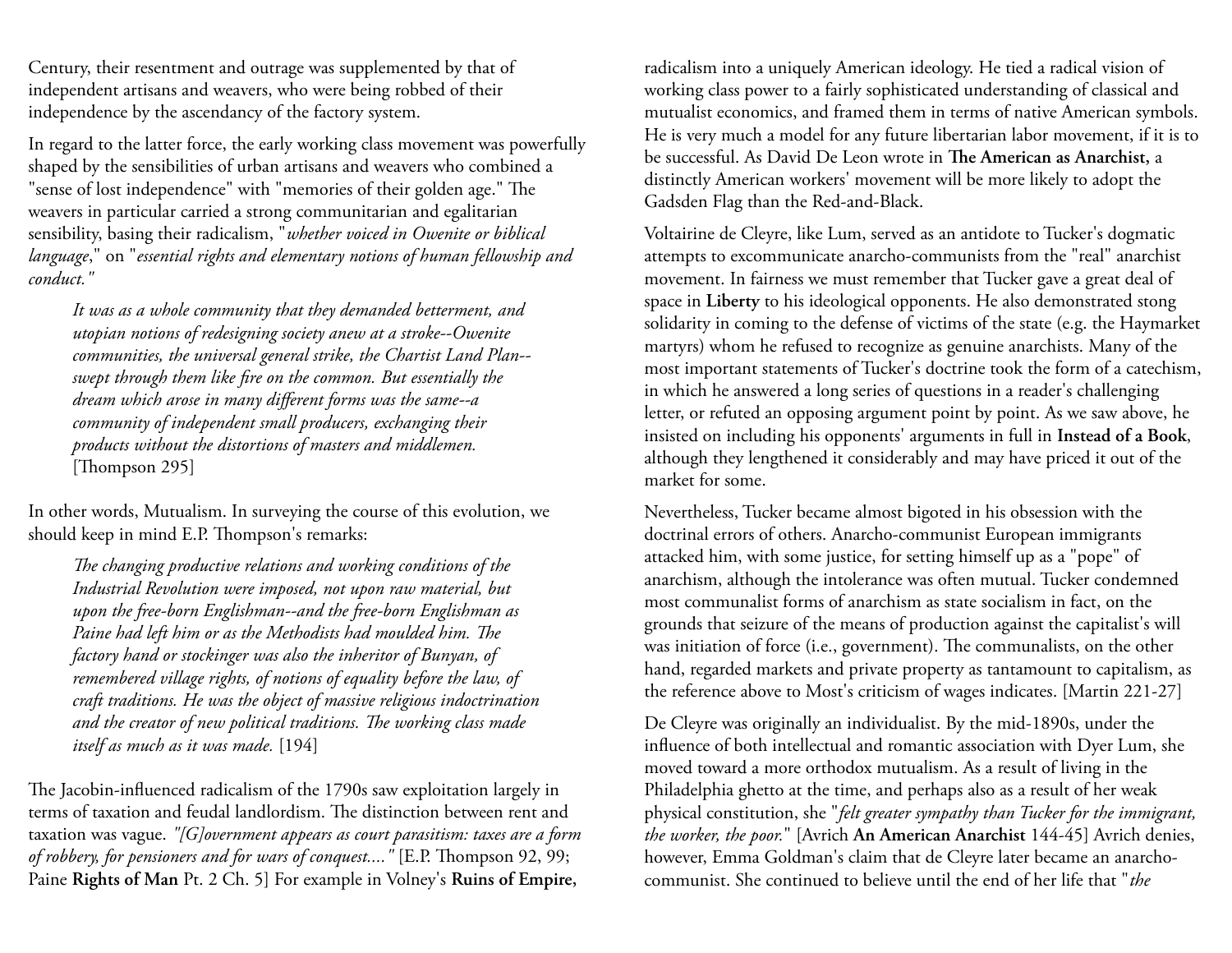And as de Cleyre was to do in "**Anarchism and American Traditions,**" Lum appealed to the radically libertarian republicanism of the Revolution, especially to the rhetoric of Paine and Jefferson, as precursors to the native populist strands of anarchism.

From Proudhon, he drew a conception of statist privilege as central to capitalist exploitation, and of banking and land tenure reforms as the solution. The financial theory of Greene and the land reforms of Ingalls figured centrally in forming his theory. He completed this picture of a mutualist economy with the principle of producer cooperation, not only at the level of artisan production, but in large-scale industrial associations. In regard to this latter goal, he viewed labor unions not only as a weapon against existing evils, but as the nucleus of a future industrial organization formed around the "associated producers." Like Sorel, he drew syndicalist conclusions from Proudhon's mutualism.

Lum did not believe Tucker's program of education, counter-economics and passive resistance would be enough. He believed the state would initiate violence at some point to resist the triumph of a workers' movement. Like chattel slavery, wage slavery would not be abolished through a "quaker policy" alone.

In the aftermath of Haymarket and the ensuing anti-radical repression, individualists like Tucker reacted harshly to their perceived differences with the collectivist immigrants, and the anarchist movement was torn by increasing dissension. At the same time, Lum was compelled to downplay his references to revolution in order to avoid prosecution. Nevertheless he continued to hope for improved relations between the two camps. He made the acquaintance of de Cleyre and influenced her thought.

In the 1890s, Lum placed increasing stress on "*inoculating trade unions with anarchist principles*." He became closely associated with the AFL and was on the personal staff of Gompers. He wrote a pamphlet, **The Economics of Anarchy,** that was designed to introduce workers' study groups to mutual banking, land reform, cooperation, and other mutualist practices. He also associated himself with the Homestead and Pullman strikes, and the wave of mining strikes out west that led to the formation of Haywood's Western Federation of Miners.

Lum deserves a great deal of credit for fusing so many disparate strands of

the nation was divided between those who *"by useful laborus contribute to the support and maintenance of society,"* and the parasites who lived off them: *"none but priests, courtiers, public accountants, commanders of troops, in short, the civil, military, or religious agents of government."*

*People.... What labour do you perform in the society?*

*Privileged Class. None: we are not made to labour.*

*People. How then have you acquired your wealth?*

*Privileged Class. By taking the pains to govern you.*

*People. To govern us!... We toil, and you enjoy; we produce and you dissipate; wealth flows from us, and you absorb it. Privileged men, class distinct from the people, form a class apart and govern yourselves.* [quoted in Ibid. 99]

Even so, it would be a mistake to make a sharp distinction between this analysis and the later critique of capitalism. The heritage of the manorial economy and the feudal aristocracy blurred the distinction between the state and the economic ruling class. But such a distinction is largely imaginary in any social system. The main difference is that manorialism was openly founded on conquest, whereas capitalism hid its exploitative character behind a facade of "neutral" laws.

The critique of pre-capitalist authority structures had many features that could be expanded by analogy to the critique of capitalism. The mutualist analysis of capitalism as a system of state-enforced privilege is a direct extension of the Jacobin/radical critique of the landed aristocracy. The credit and patent monopolies were attacked on much the same principles as the radicals of the 1790s attacked seigneural rents. There was a great continuity of themes from the 1790s through Owenist and Chartist times. One such theme was the importance of widespread, egalitarian property ownership by the laboring classes, and the inequity of concentrating property ownership in the hands of a few non-producers. As expressed by Spence, Cobbett, etc., this in many ways prefigured distributism. The other major theme was the abolition of monopoly and privilege, enforced by the state, as the main source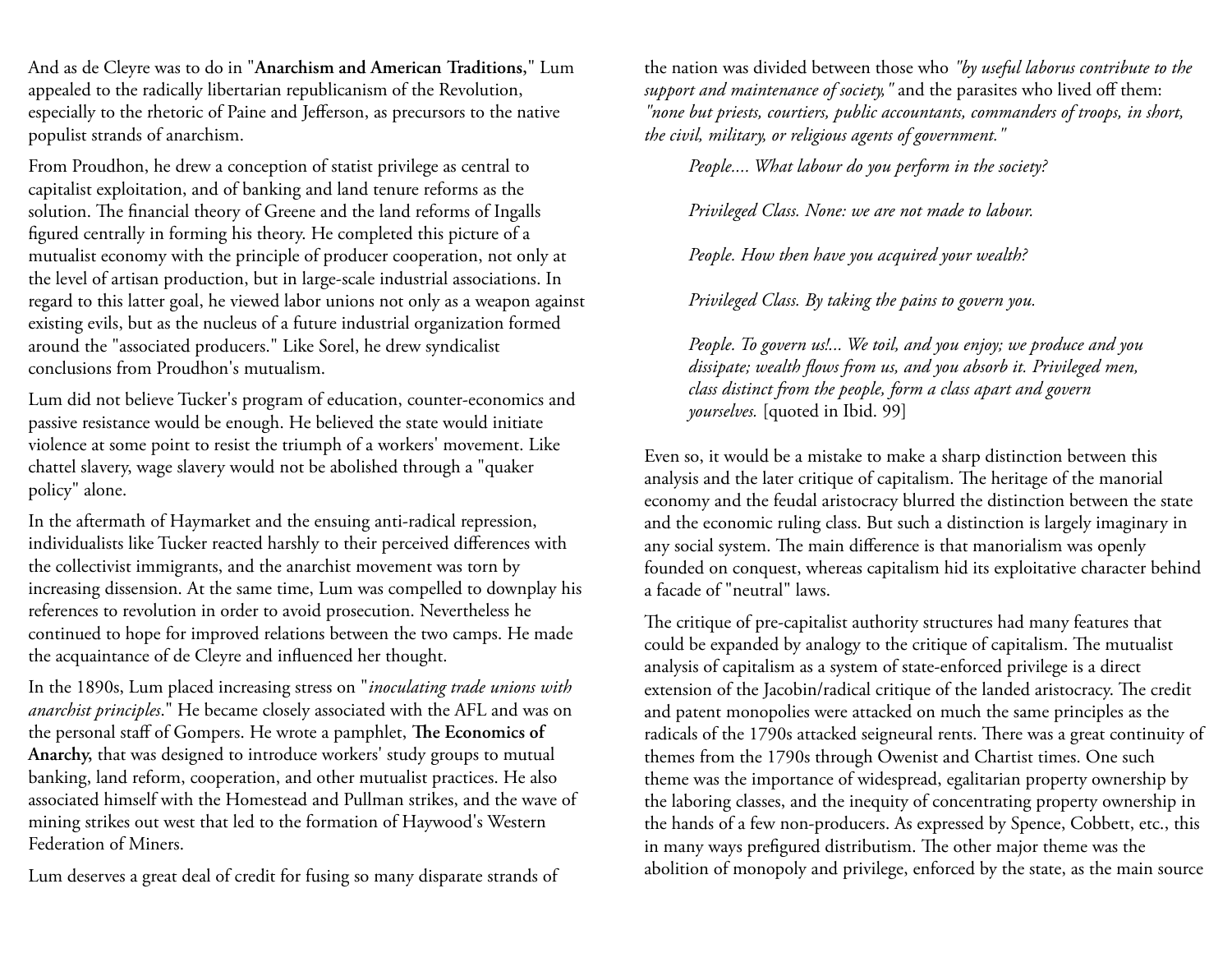of exploitation of the laboring classes.

Thelwall and Spence, two thinkers associated with the London Society, worked out and elaborated the Jacobin radicalism of Paine in ways that bridged the gap between Jacobinism and Mutualism. John Thelwall was a man of immense courage and integrity. By the force of his personal character, he rallied the London Society and preserved a great deal of unity and solidarity, enabling it to weather the harsh persecution of the 90s for a remarkably long time. He spoke out, knowingly in the presence of informers, in terms like these: *"Robespierre set up a free constitution, and tyrannized in direct opposition to it. Pitt praises another free constitution, and tramples all its provisions under foot."* Not only did he speak such words in the presence of spies and informers, he denounced them in the course of his orations. [Ibid. 157-159]

But most importantly, Thelwall published lectures twice weekly in **The Tribune**, that

*combine[d] political education with commentary upon events in a way which looks forward to Cobbett... His Radicalism was generally confined within the area defined by Paine; but his emphasis, far more than Paine's, was upon economic and social questions. He voiced the claim of the artisan for an independent livelihood by moderate labour; denounced legislation which penalised "the poor journeymen who associate together... while the rich manufacturers, the contractors, the monopolists... may associate as they please". He disclaimed "levelling" notions and criticised as "speculative" and remote schemes of land nationalisation or Pantisocracy. He upheld the independent manufacturer, who might raise himself by "the sweat of his own brow". But "production was a mockery, if it was not accompanied with just distribution.... A small quantity of labour would be sufficient to supply necessaries and comforts if property was well distributed." Enemies to wise distribution were "land monopoly" and enclosures, and the "accumulation of capital"....*

*We can say that Thelwall offered a consistent ideology to the artisan.... While, like Paine, he stopped short at the criticism of private capital accumulation per se, he sought to limit the operation*  government's land grants to corporations and its restrictions on homesteading for much of labor's dependant position. From the Greenback Party, Lum moved on to the Socialist Labor Party in 1880, and by the mid-80s was involved in the International Working People's Association. Unlike most others in the International, however, Lum analyzed capitalism from a radicalized laissez-faire perspective much like that of the individualists.

Although Lum had apparently started out sharing many of the collectivist assumptions prevalent in the labor and socialist movement, under the influence of Herbert Spencer and (more importantly) Proudhon he had gravitated toward a mutualist theory of economics. He was therefore much closer to mainstream Proudhonianism than to Tucker's individualists. And having a history of involvement in both camps, he was (like de Cleyre) one of the few figures bridging the gap between them. And accordingly, he had a vision of anarchist unity much like de Cleyre's "anarchism without adjectives." His economic views were an unusual combination of laissez-faire and the Chicago labor movement's hatred of the "wages system." He perceived that the electoral disasters of the SLP and Greenback-Labor Party had left a leadership vacuum in the radical labor movement, that could be filled by anarchists if they were smart enough to make their message relevant to labor.

From 1885 on, as Brooks described it, Lum tried to fuse "*working-class organization, revolutionary strategy, and mutualist economics*" into a united radical movement. He did not wish to unite the various groups behind any dogmatic party line, but only to create ties of affinity between them and enable them to work together tactically in "*a pluralistic anarchistic coalition.*"

*From the collectivists, he kept the strategic focus on organizing proletarians as a revolutionary class. From the individualists, he kept ideological focus on an anarchist economics that was theoretically sophisticated and grounded in labor reform and laissez-faire. At the same time, Lum's alloy had an external function, creating a radical labor ideology that could attract enough adherents to become a significant force for revolutionary social change. His appeals to American and European history and thinkers, his commitment to solving the "labor problem," and his advocacy of forcible efforts at social change were all designed to make anarchism a magnet to radicalized workers.*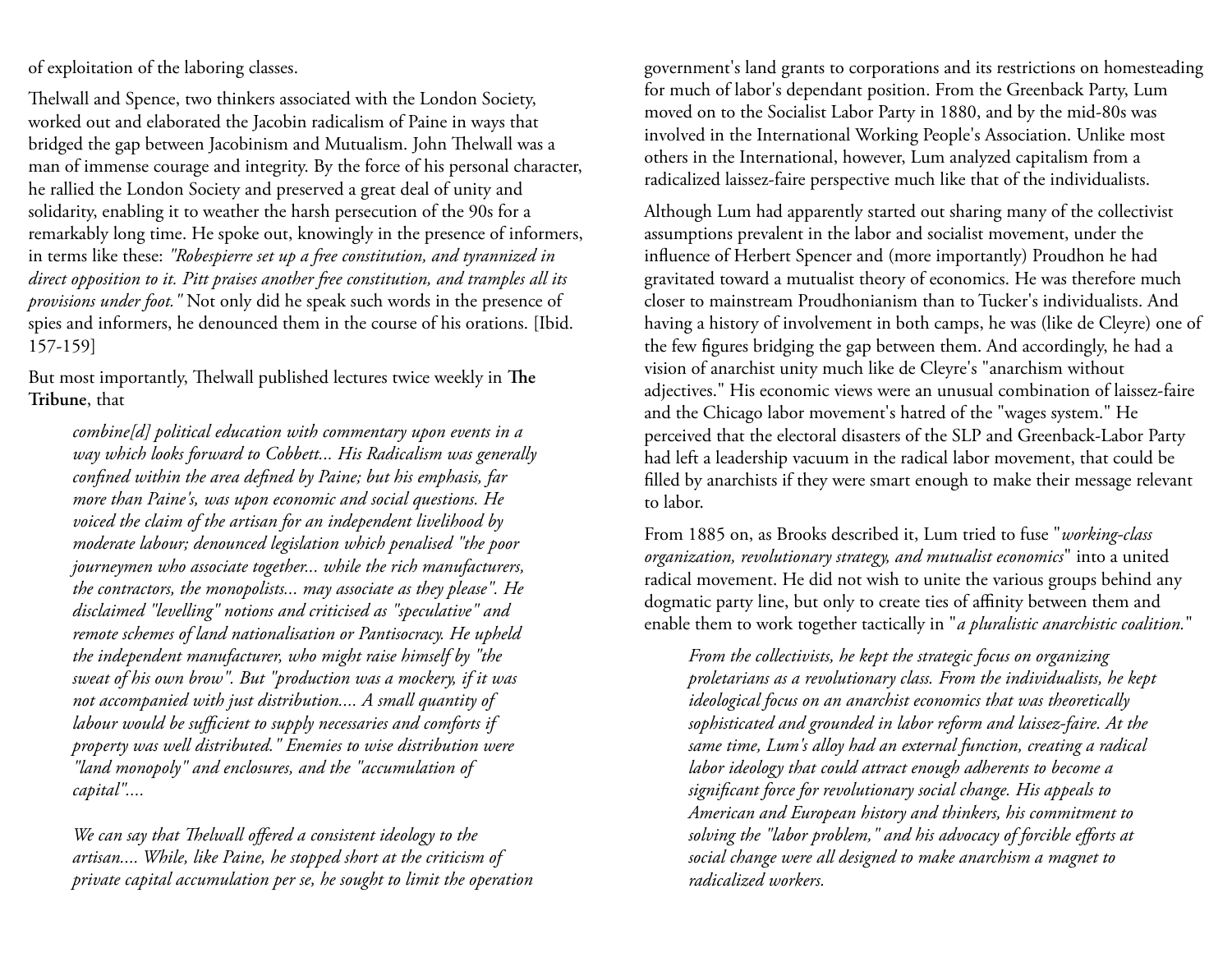Swartz appended a further note of his own to **"State Socialism and Anarchism**," pointing out that in its final form, the amended postscript implied that abolishing the four monopolies together could, even yet, break the power of concentrated capital. Tucker himself failed to see what Gabriel Kolko [**The Triumph of Conservatism**] later grasped with 20-20 hindsight: the fact that the trust movement was a failure. Standard Oil was so heavily leveraged in buying out its competitors, that it was unable to undersell them in the long run. Over a decade, its market share fell by ten percent in the face of competition from more efficient upstarts with lower costs.

Although American mutualism reached its full development in Tucker, a couple of figures after him filled in things that were wanting in his thought. The first, Joseph Labadie, was much more actively sympathetic to organized labor than Tucker. He started out as a writer for several Detroit socialist and labor papers, and maintained his relations with them after he became a regular contributor to **Liberty.** Labadie attempted to bridge the gap between Tucker's individualism and the labor movement, first with the Knights of Labor, and then with the quasi-syndicalism of the I.W.W. He argued, within organs of the labor movement, against democratic socialist and parliamentary approaches, and may have contributed to the anti-political tendencies behind the formation of the Wobblies. But unlike Tucker, he was optimistic about the prospects of labor organization to secure a reduction in hours without decreasing pay or speeding up production. Unlike Tucker, he agreed with the populists on federal control of "natural monopolies" like transportation infrastructure, but he agreed with Tucker that shools, banks, post offices, etc., should be placed under the control of private associations. [Martin 243-45]

Dyer Lum, like Labadie, tried to bridge the gap between Tucker's circle and the labor movement. [Unless otherwise noted, the material on Lum comes from Frank H. Brooks, **Ideology, Strategy and Organization**] And like de Cleyre (about more which below), he also tried to bridge the gap between the native individualists and the immigrant anarcho-communists and syndicalists. Like Tucker and the other individualists, Lum came out of the general culture of reform, and participated in many of its currents before he arrived at anarchism. He was involved with the Labor Reform Party in the 1870s, and worked as a bookbinder and labor journalist. From this involvement he made connections with the Greenback Party and the eighthour movement. Under the influence of the Georgists, he blamed the U.S.

*of "monopoly" and "commercial" exploitation, seeking to depict an ideal society of smallholders, small traders and artisans, and of labourers whose conditions and hours of labour, and health and old age, were protected.*

*Thelwall took Jacobinism to the borders of Socialism....* [Ibid. 159- 160]

And the Socialism he took it to the borders of was Mutualism.

Thomas Spence was another powerful thinker who left his mark on the London Corresponding Society. A Scottish Calvinist and self-taught school teacher, he, not Owen, first created a theoretical mutualism based on his readings of the Bible, John Locke and James Harrington. Many of the later Owenite movements were really Spencean in origin. Like Thelwall, he combined theory with activism. He spread his ideas not only by selling the tracts he published, but through *"handbills, chalked notices, broadsheets, and a periodical, Pig's Meat...."* Thompson even refers to "some sketchy evidence of arming and drilling connected with his shop." He spent some time in prison for his efforts, during the suspension of habeas corpus. [E.P. Thompson 161; Oxford, **The People's Farm** 147]

But Spence's windmill-tilting is outweighed by the importance of his thought. Like Thelwall, he took the anti-aristocratic teachings of Paine to the borders of Socialism.

*...[W]e must destroy not only personal and hereditary Lordship, but the cause of them, which is Private Property in Land. The public mind being suitably prepared by reading my little Tracts... a few Contingent Parishes have only to declare the land to be theirs and form a convention of Parochial Delegates. Other adjacent Parishes would... follow the example, and send also their Delegates and thus would a beautiful and powerful New Republic instantaneously arise in full vigor. The power and resources of War passing in this manner in a moment into the hands of the People... their Tyrants would become weak and harmless.... And being... scalped of their Revenues and the Lands that produced them their Power would never more grow to enable them to overturn our Temple of Liberty.* [quoted in E.P. Thompson 161-162]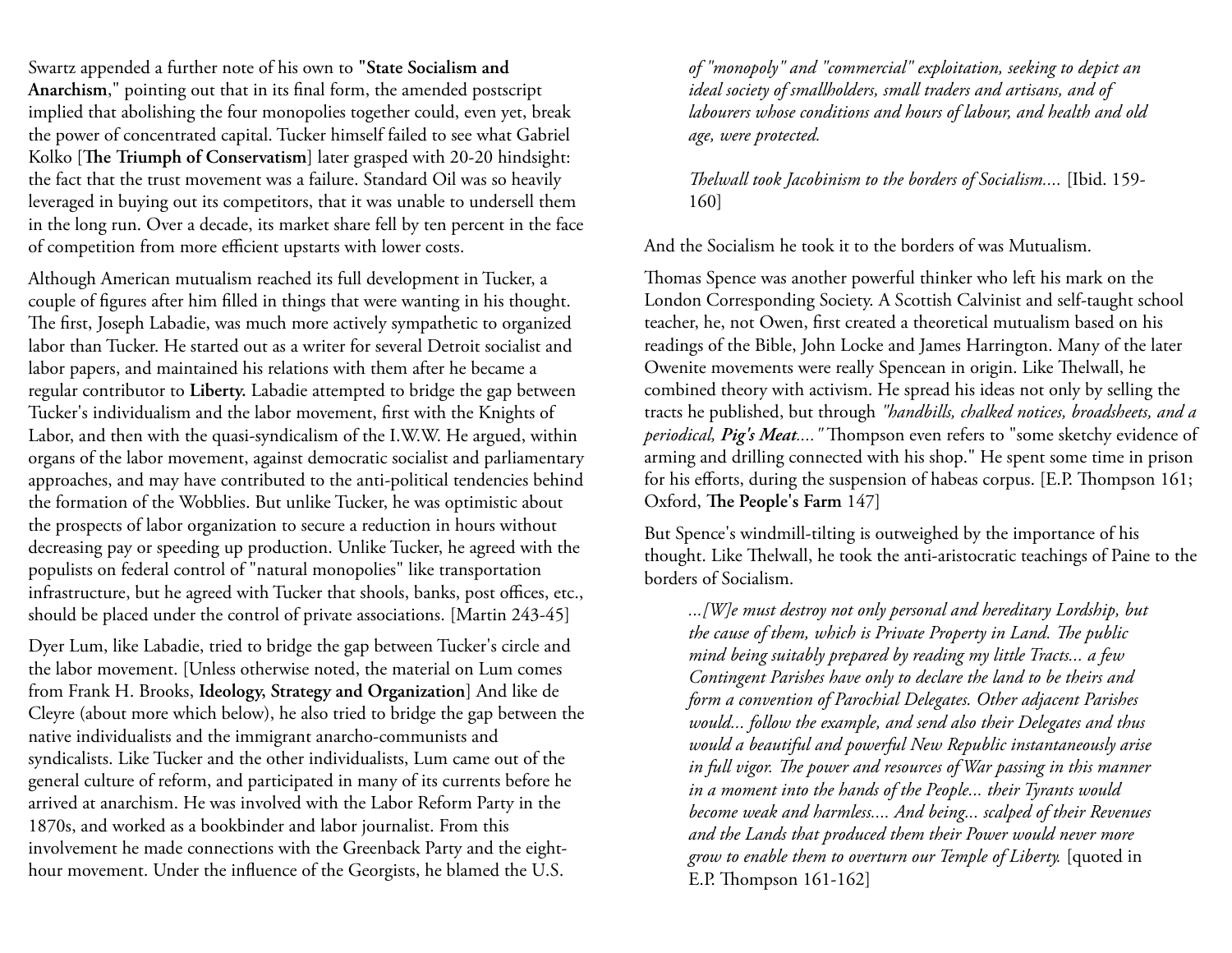Inspired by existing joint-stock companies, he favored the control of all largescale production by democratic joint-stock companies, with each worker a shareholder and voter. Spence also issued his own coinage. [Oxford 28]

The Spencian movement continued to have some influence after Spence himself died in 1814. Thomas Evans, the Librarian to the society, in 1816 authored **Christian policy the Salvation of the Empire**. The movement continued to advocate that *"all feudality or lordship in the soil be abolished, and the territory declared to be the people's common farm,"* a policy which Thompson described as *"preparing the minds of artisans for the acceptance of Owen's New View of Society."* [613-614] G.D.H. Cole identified the "*tiny sect of Spenceans*" as "*the only organized body of Socialists*" in 1815. [**Short History** 52]

William Cobbett was the most monumental figure in the period between the 1790s and the rise of Owenism. He was a paradoxical thinker, a precursor not only of mutualism, but of the distributism of Chesterton and Belloc. He got his start as a Tory and an anti-Jacobin propagandist. But his Toryism was colored with the "country party" sentiment that despised the Whig oligarchy and the moneyed corruption of the Court, and looked back to an idealized vision of the precapitalist agrarian economy, "*a sentimentalized ideal of a sturdy, independent, plain-speaking people who despised wealth and rank but were loyal to their Constitution....*" [E.P. Thompson 459] Like the later Chesterton and Belloc, Cobbett combined an economic populism with a Tory (indeed an almost Jacobite) belief that royal absolutism was the best defense of the common man against the predation of the aristocrats. They exemplify of the tendency of reactionary populism to find common ground with the libertarian left, against the "establishment" of the center. The boundary between the thought of the "eighteenth century commonwealth" or republican ideology, and that of the Jacobites, is very porous.

The rise of Napoleon gave Cobbett the opportunity to distance himself from the Pitt government and shift his sympathies toward working class radicalism. "Jacobinism, as a movement deriving inspiration from France, was almost dead." Bonaparte was viewed as a tyrant who stamped out what remained of the Revolution, and at the same time as a foreign threat to the homeland. With the end of Jacobinism as a source of ideological conflict, anti-Jacobinism also lost its source of power. With the Radical movement dissociated from France, radicalism lost its "unpatriotic" taint. And at the

Later in life, Tucker became ambivalent about the prospects for reversing the power of capital merely by abolishing the legal guarantees of privilege. In a later postscript to **"State Socialism and Anarchism,"** published in 1911, Tucker argued that the concentration of capital had gone so far that abolishing the money monopoly would no longer be sufficient to end it. He modified it in 1926 to the following version, included by Swartz in **Individual Liberty**:

*Today the way is not so clear. The four monopolies, unhindered, have made possible the modern development of the trust, and the trust is now a monster which I fear, even the freest banking, could it be instituted, would be unable to destroy. As long as the Standard Oil group controlled only fifty millions of dollars,the institution of free competition would have crippled it hopelessly; it needed the money monopoly for its sustenance and its growth. Now that it controls, directly and indirectly, perhaps ten thousand millions, it sees in the money monopoly a convenience, to be sure, but no longer a necessity.... Were all restrictions on banking to be removed, concentrated capital could meet successfully the new situation by setting aside annually for sacrifice a sum that would remove every competitor from the field.*

*If this be true, then monopoly, which can be controlled permanently only by economic forces, has passed for the moment beyond their reach, and must be grappled with for a time solely by forces political or revolutionary. Until measures of forcible confiscation, through the State or in defiance of it, shall have abolished the concentrations that monopoly has created, the economic solution proposed by Anarchism and outlined in the forgoing pages--and there is no other solution- will remain a thing to be taught to the rising generation, that conditions may be favorable to its application after the great leveling. But education is a slow process.... Anarchists who endeavor to hasten it by joining in the propaganda of State Socialism or revolution make a sad mistake indeed. They help to so force the march of events that the people will not have time to find out, by the study of their experience, that their troubles have been due to the rejection of competition. If this lesson shall not be learned in a season, the past will be repeated in the future....*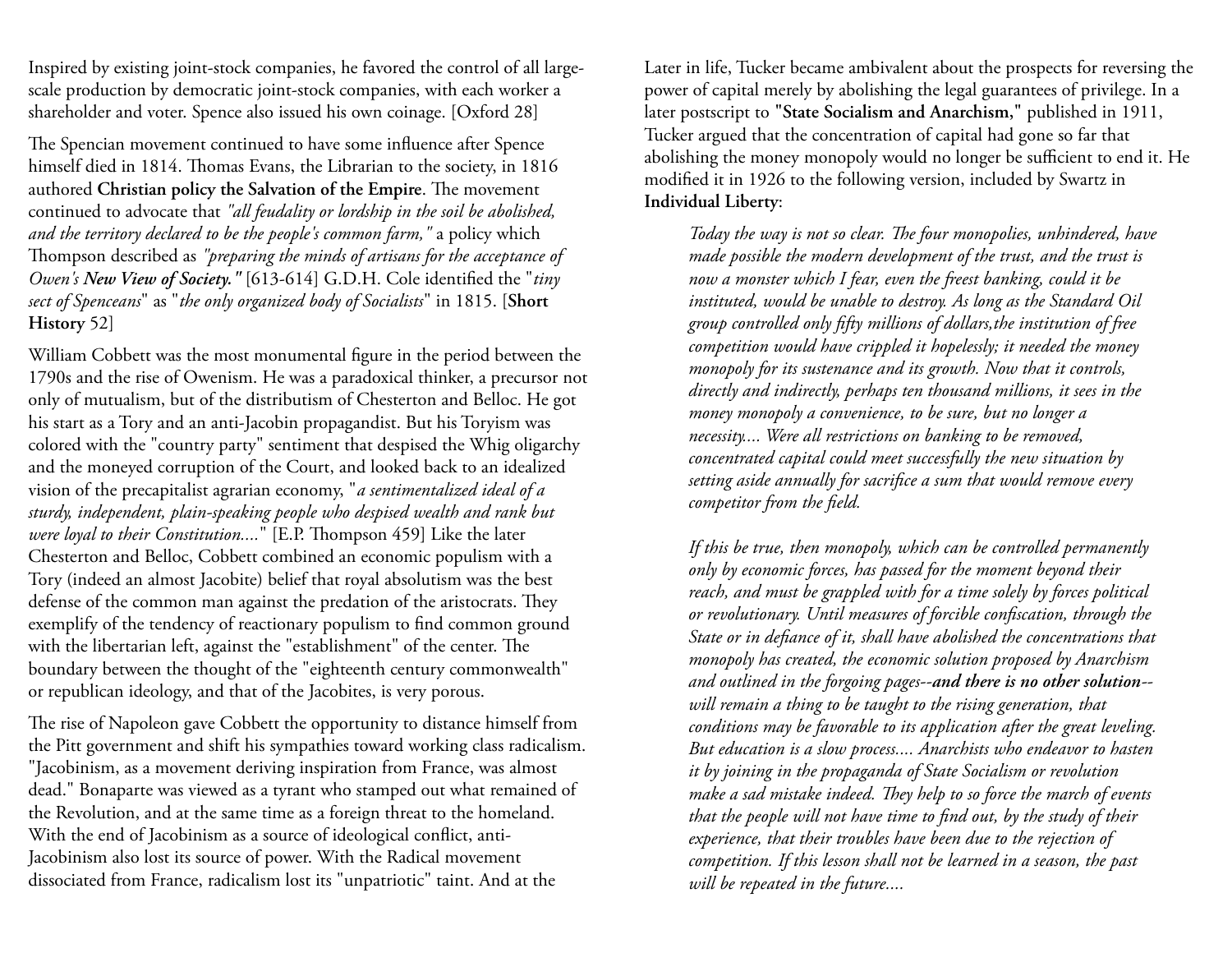*liberty is compelled to recognize it as such and to recede, rather than to inflict injury in continuing his course.*

Tucker denied that "*the line between liberty and aggression*" could in this way be "*drawn with scientific exactness,"* and saw the solution as teaching the Mrs. Grundys of the world not to be so stiff-necked and easily offended.

*The moment one abandons the idea that he was born to discover what is right and enforce it upon the rest of the world, he begins to feel an increasing disposition to let others alone and to refrain even from retaliation or resistance except in those emergencies which immediately and imperatively require it....* [T]*he individual who traces the connection between liberty and the general welfare will be pained by few things so much as by the consciousness that his neighbors are curtailing their liberties out of consideration for his feelings.... The man who feels more pained at seeing his neighbor bathe naked than he would at the knowledge that he refrained from doing so in spite of his preference is invariably the man who believes in aggression and government as the basis of society....* [Ibid. 73-74]

Although the society Tucker pictures as the outgrowth of abolition of privilege seems quite idyllic, he saw inherent limits to the good that could be accomplished. Some evils would remain by the nature of things, and would be easier to bear than any proposed remedy. A system of land tenure based on occupancy and use would not end the phenomenon of economic rent. Eliminating all legal privileges of usurer and landlord would not stop some from collecting unfairly high wages based on innate skills obtained at no special cost or effort. And even with the fullest possible application of the cost principle, there would still be cases of what welfare theorists call the "free rider" problem in providing public goods.

*"How are we to remove the injustice of allowing one man to enjoy what another has earned?" I do not expect it ever to be removed altogether. But I believe that for every dollar that would be enjoyed by tax-dodgers under Anarchy, a thousand dollars are now enjoyed by men who have got possession of the earnings of others through special industrial, commercial, and financial privileges granted them by authority in violation of a free market.*[Ibid. 104-105]

same time, the comparison between the tyranny of Bonaparte and that of Pitt was obvious. [Ibid. 456-457] Cobbett in 1804 turned on the Pitt ministry.

*The tide has turned: from popular enthusiasm it has run back to despotism: Buonaparte's exaltation to the post of Consul for life began the great change in men's minds, which has been completed by his more recent assumption*[i.e., as Emperor]*, and which not only removes the danger before to be apprehended from the prevalence of notions in favour of liberty, but tends to excite apprehensions of a different kind, to make us fear that, by means of the immense and yet growing influence now deposited in the hands of the minister by the funding and bank-note system, we may, in fact, though not in name, become little more than slaves, and slaves, too, not of the king, but of the minister of the day....*

*...*[The Ministry] *endeavour[s] to sow the seeds of discord amongst* [the people]*; to divide them again into Jacobins and Anti-Jacobins; to hatch a pretext for measures of extraordinary coercion; to create discontent and disloyalty, to unnerve the arm of war, and to lay us prostrate at the foot of the enemy.*

In 1810, he was imprisoned for two years for criticizing the Army's abuses of flogging. [Ibid. 469] The Radical movement's polemic has become "a voice out of the old England of Winstanley and Bunyan, but of an old England which had begun to read Cobbett." [Ibid. 471] In the decade of the teens, according to Bamford's account,

*the writings of William Cobbett suddenly became of great authority; they were read on nearly every cottage hearth in the manufacturing districts of South Lancashire, ...Leicester, Derby, and Nottingham; also in many of the Scottish manufacturing towns.... He directed his readers to the true cause of their sufferings--misgovernment; and to its proper corrective--parliamentary reform. Riots soon became scarce.... Hampden clubs were now established... The Labourers... became deliberate and systematic in their proceedings....* [**Passages in the Life of a Radical**, in E.P. Thompson 620]

In Cobbett's **Political Register** and his **Weekly Political Pamphlet,** he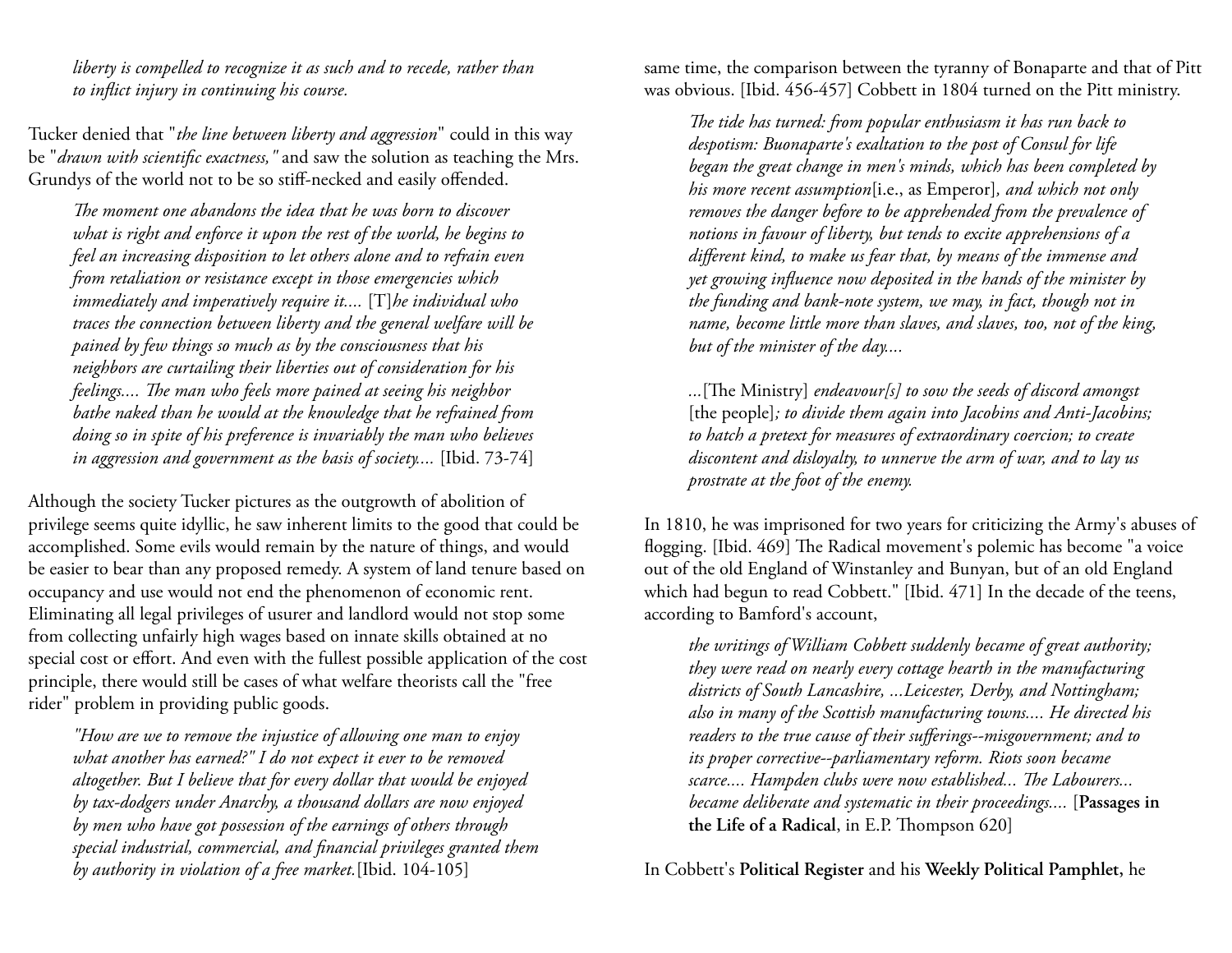stressed the burden of direct and indirect taxation on working people, to support armies of placemen and pensioners. These lines from his pamphlet **"Address to the Journeymen and Labourers"** (of which 200,000 sold in just over a year) is a good example of the general tenor of his polemics:

*Whatever the Pride of rank, or riches or of scholarship may have induced some men to believe... the real strength and all the resources of a country, ever have sprung and ever must spring, from the labour of its people.... Elegant dresses, superb furniture, stately buildings, fine roads and canals, fleet horses and carriages, numerous and stout ships, warehouses teeming with goods; all these... are so many marks of national wealth and resources. But all these spring from labour. Without the Journeymen and the labourers none of them could exist....* [E.P. Thompson 620-621]

Although Cobbett repeatedly affirmed his support for the right of revolution in theory, he hesitated to endorse the Hampden Clubs and secret organizations. He preferred the old-fashioned agitation of petitions and open county meetings. [Ibid. 637] In the face of the official witch-hunt provoked by the Hampden Clubs, he actively repudiated the radical clubs. The situation rapidly deteriorated with a new suspension of Habeas Corpus and the Seditious Meetings Act of 1817. Cobbett finally took refuge in the United States to escape prosecution, and returned only in late 1819. Although he resumed publication of the **Register** after some delay, but in the meantime the radical press had been considerably expanded by a "score of other journals..." [Ibid. 639-640]

Cobbett had many shortcomings, to be sure. He seldom moved beyond a petty bourgeois critique of "the parasitism of certain vested interests."

*He could not allow a critique which centred on ownership; therefore he expounded... a demonology, in which the people's evils were caused by taxation, the National Debt, and the paper-money system, and by the hordes of parasites--fund-holders, placemen, brokers and tax-collectors--who had battened upon these three. ....Cobbett's prejudices keyed in with the grievances of the small producers, shopkeepers, artisans, small farmers, and the consumers. Attention was diverted from the landowner or industrial capitalist and focussed upon the middleman--the factor or broker who cornered* 

*rent-collector, and shall, by issuing their own money in defiance of legal prohibition, at the same time cease paying tribute to the money-lord, government... will go by the board.* [Ibid. 415-16]

Tucker's evolutionary approach was closely related to his vision of how a future free society would function. Central to the goal of achieving such a society was an educational effort to spread libertarian ethics in the general population. Without such a widely-shared libertarian ethic, authority would simply reestablish itself. But if the process of dismantling the state one piece at a time coincided with the educational project, the populace would be prepared to deal ethically with one another without the state.

*If government should be abruptly and entirely abolished to-morrow, there would probably ensue a series of physical conflicts about land and many other things, ending in reaction and a revival of the old tyranny. But if the abolition of government shall take place gradually, beginning with the downfall of the money and land monopolies and extending thence into one field after another, it will be accompanied by such a constant acquisition and steady spreading of social truth that, when the time shall come to apply the voluntary principle in the supply of police protection, the people will rally as promptly and universally to the support of the protector who acts most nearly in accordance with the principles of social science as they now rally to the side of the assaulted man against his would-be murderer.* [Ibid. 329]

This anarchist ethic was characterized by a spirit of mutual forbearance, a willingness to bend over backwards to avoid making one's neighbors feel uncomfortable or constrained by one's own preferences, while at the same time trying to avoid serious offense against one's neighbor's happiness. Tucker's fellow individualist John Beverley Robinson, in a letter to **Liberty**, argued that "*what constitutes aggression can be settled only by compact between individuals.*" To form such a compact, he judged that "*the opinion of the one that thinks he is encroached upon must be final if it cannot be removed by argument..."*

*If any action is persisted in which any one conceives to be an aggression upon him, it virtually is an aggression; and the friend of*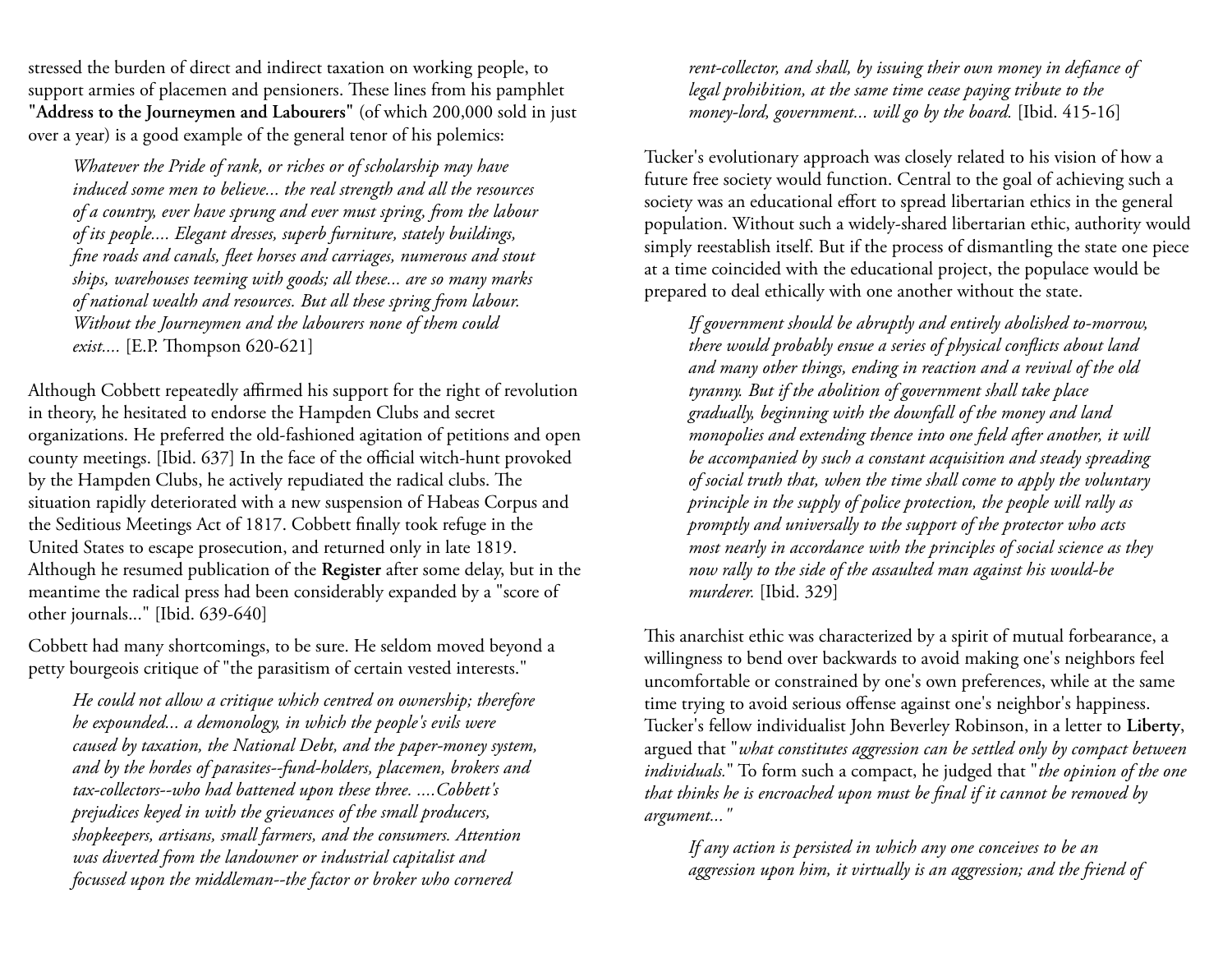*structure of that around them, attempting to include in their ranks representatives of all trades and professions. Here they might carry on their production and distribution on the cost principle, basing their credit and exchange system upon a mutual bank of their own which would issue a non-interest-bearing currency to the members of the group "for the conduct of their commerce," and aid the disposal of their steadily increasing capital in beginning new enterprises. It was Tucker's belief that such a system would prosper within the shell of the old and draw increasing attention and participation from other members of the urban population, gradually turning the whole city into a "great hive of Anarchistic workers."* [op. cit. 249]

This vision belongs in a common category with such libertarian notions as "building the structure of the new society within the shell of the old," "counter-institutions," and "dual power."

Tucker favored achieving the final transition, not through a violent or dramatic crisis, but by means of peaceful non-cooperation with the state. He was not a pacifist, in the sense of opposing violence on principle, but saw the use of violence against the state as counter-productive unless the state became so repressive as to leave no other choice. So long as the state allowed free speech and a free press, it was better to act by persuasion. [**Instead of a Book** 439]

After a prolonged period of gradual dismantling of the state, and a process of popular education, a large enough segment would come around to anarchist principles to render the society ungovernable. The more people who perceived the state as illegitimate and refused to cooperate, the harsher the state's reprisals would have to be, and the more popular sympathies would turn to anarchism. When twenty per cent of the population reached the point of refusing to pay taxes and rent, the cost of enforcing the law would exceed the returns collected, and the system would collapse. [Ibid. 412]

*Power feeds on its spoils, and dies when its victims refuse to be despoiled. They can't persuade it to death; they can't vote it to death; but they can always starve it to death. When a determined body of people, sufficiently strong in numbers and force of character to command respect and make it unsafe to imprison them, shall agree to quietly close their doors in the faces of the tax-collector and the* 

*markets, profited from the people's shortages, or lived, in any way not closely attached to land or industry, upon unearned income.* [Ibid. 757]

But if Cobbett focused on specific grievances of the petty bourgeois, he appealed to a general resentment of lost independence that was common to the whole working class.

*The values which he endorsed with his whole being... were those of sturdy individualism and independence. He lamented the passing of small farmers; of small tradesmen; the drawing of the resources of the country together into "great heaps"; the loss by the weavers of "the frank and bold character formed in the days of their independence".* [Ibid. 759]

Cobbett's exposition of the rights of ordinary Englishmen reflects something like a myth of the Anglo-Saxon Constitution, or a medieval contract between King and People:

*Among these rights was, the right to live in the country of our birth; the right to have a living out of the land of our birth in exchange for our labour duly and honestly performed; the right, in case we fell into distress, to have our wants sufficiently relieved out of the produce of the land, whether that distress arose from sickness, from decrepitude, from old age, or from inability to find employment.* [**Tour of Scotland**, in E.P. Thompson 761]

Although his denunciations were aimed specifically at the grievances of the petty bourgeoisie, they were applicable to the artisan's defeat at the hands of the factory system, and the farm laborer's longing for the independence and security of the commons. Cobbett was important, not so much for what he said, as for how the industrial working class made it their own, and developed it in ways that were beyond his intention.

Even so, Cobbett himself took his thought almost to the borders of revolutionary conclusions. If he saw "*the factory proletariat of Manchester less as new-fangled men than as little producers who had lost their independence and rights*," he still hated the factory system. His views on agricultural labor were colored by his idealized vision of a patriarchal system in which "*the*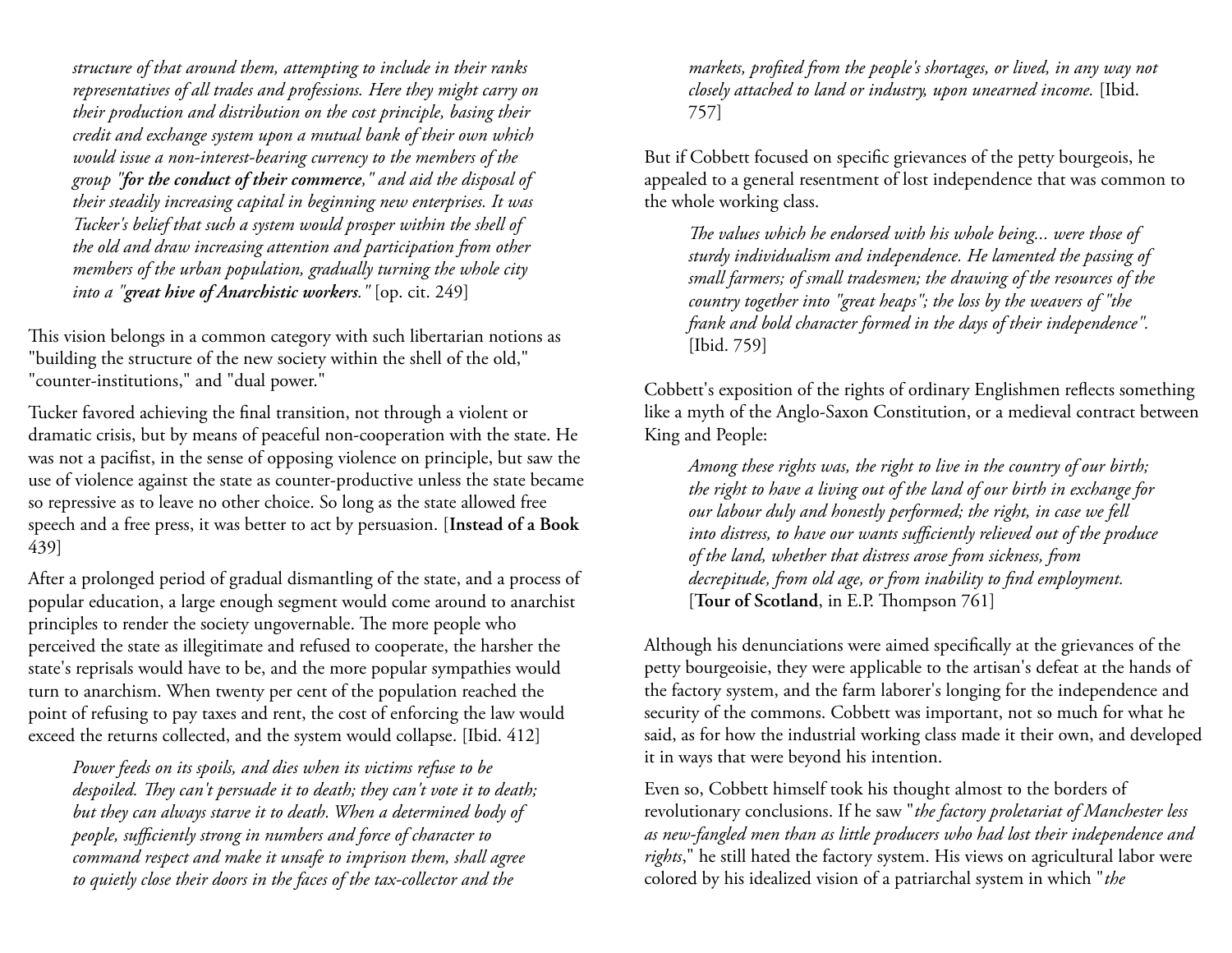*landowner, the good tenant, the petty land-holder, and the labourer all had their part, provided that productive and social relationships were governed by certain mutual obligations and sanctions."*

But the reality had so departed from this vision that, in practice, Cobbett came very close to endorsing seizure of the land by the rural laboring classes. [E.P. Thompson 759-760] A few months before his death in 1835, he wrote in the **Political Register:**

*God gave them life upon this land; they have as much right to be upon it as you have; they have a clear right to a maintenance out of the land, in exchange for their labour; and, if you cannot so manage your lands yourselves as to take labour from them, in exchange for a living, give the land up to them....* [Ibid. 760]

That a far more radical ediface could be built on this foundation is shown by Chesterton's and Belloc's endorsement of guild socialism.

In the second decade, John Wade and other writers at **The Gorgon** were building on the petty bourgeois radicalism of their predecessors and beginning to take it in a specifically working-class direction. With an increased emphasis on the labor theory of value, they divided society into a schema of producers and parasites.

*The industrious orders may be compared to the soil, out of which everything is evolved and produced; the other classes to the trees, tares, weeds and vegetables, drawing their nutriment... on its surface....* [**Gorgon** Aug. 8, 1818, in E.P. Thompson 771]

While this partly reflected the radicalism of Paine and Cobbett, it was now being used to describe the class conflict between industrial workers and the owning and managing classes. And working class spokesmen were coming to see self-organization as the answer to exploitation.

*...we had always thought that the prosperity of masters and workmen were simultaneous and inseparable. But the fact is not so, and we have no hesitation in saying that the cause of the deterioration in the circumstances of workmen generally, and the different degrees of deterioration among different classes of journeymen, depends entirely on the degree of perfection that prevails among them, which the law* 

and organize collective self-defense against aggression by those who assert "ownership" by virtue of holding shares of stock?

Tucker was what today is sometimes called an "evolutionary" anarchist, who saw the necessity of abolishing the state gradually and in stages. The stages should take place in the order least likely to produce dislocation or injustice to labor. Tucker referred favorably to Proudhon's admission

*that to abolish* [the tariff] *monopoly before abolishing the money monopoly would be a cruel and disastrous policy, first, because the evil of scarcity of money, created by the money monopoly, would be intensified by the flow of money out of the country which would be involved in an excess of imports over exports, and, second, because that fraction of the laborers of the country which is now employed in the protected industries would be turned adrift to face starvation without the benefit of the insatiable demand for labor which a competitive money system would create.* [**"State Socialism and Anarchism,"**in **Individual Liberty**]

By abolition of the state he meant, "*not its overthrow, but, as Proudhon put it, its dissolution in the economic organism."*

*This being the case, the question before us is not... what measures and means of interference we are justified in instituting, but which ones of those already existing we should first lop off. And to this the Anarchists answer that unquestionably the first to go should be those that interfere most fundamentally with a free market....* [**Instead of a Book** 104-105]

This should not be confused with "reformism," because it did not aim at a reformed version of capitalism. Tucker's final goal was nothing less than total abolition of the state. Reformism is properly defined not by the speed or the methods, but by the end goal.

The process of absorbing the political within the economic, as Tucker envisioned it, foreshadowed Landauer's idea of replacing one set of relationships with another. As Martin described it,

*the following remedial action was suggested; that in any given city a sizeable number of anarchists begin a parallel economy within the*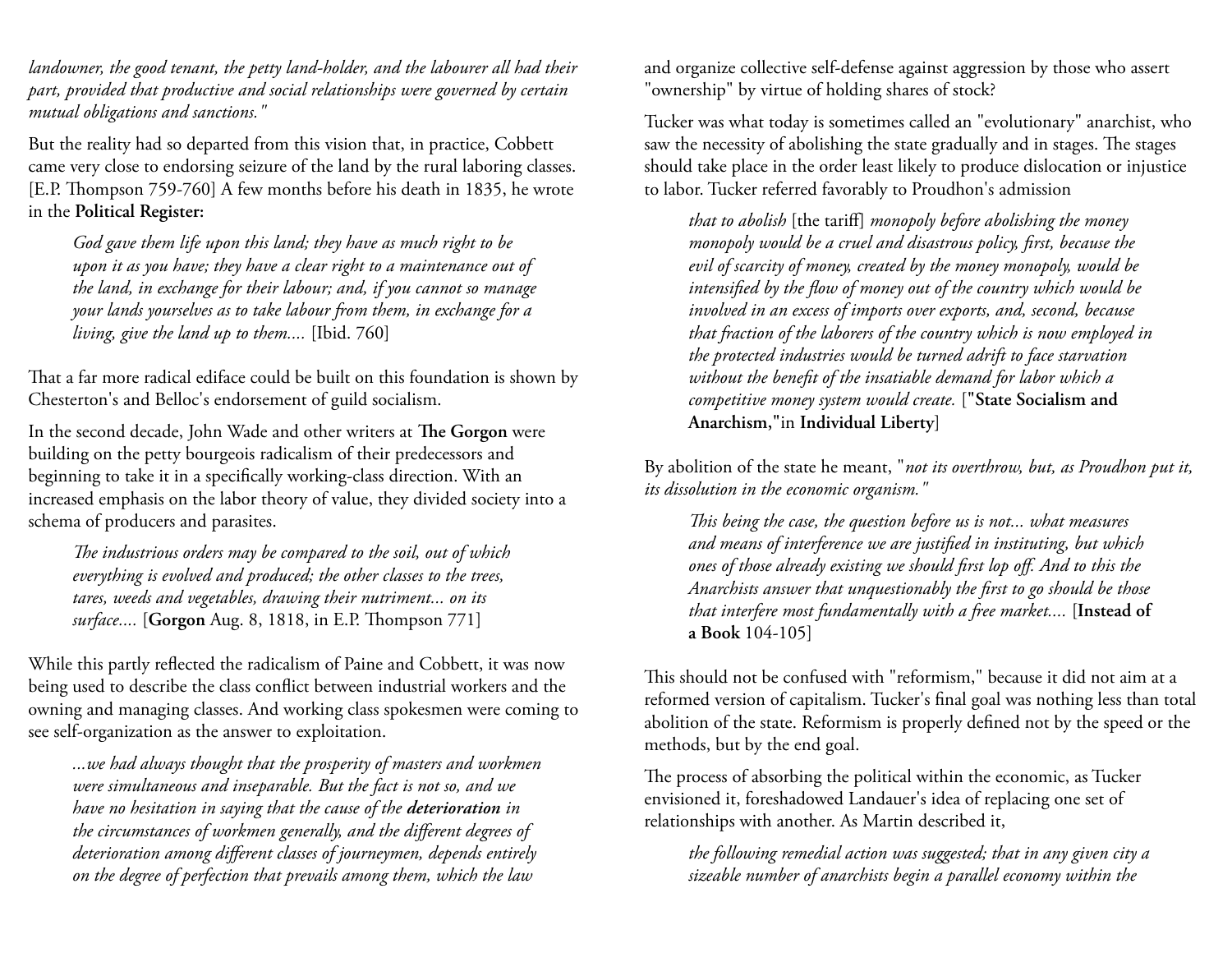*labor)? Labor should be paid! Horrible, isn't it? Why, I thought that the fact that it is not paid was the whole grievance. "Unpaid labor" has been the chief complaint of all Socialists, and that labor should get its reward has been their chief contention. Suppose I had said to Kropotkine that the real question is whether Communism will permit individuals to exchange their labor or products on their own terms. Would Herr Most have been so shocked?....*

*If the men who oppose wages--that is, the purchase and sale of labor--were capable of analyzing their thoughts and feelings, they would see that what really excites their anger is not the fact that labor is bought and sold, but the fact that one class of men are dependent for their living upon the sale of their labor, while another class of men are relieved of the necessity of labor by being legally privileged to sell something that is not labor, and that, but for the privilege, would be enjoyed by all gratuitously. And to such a state of things I am as much opposed as any one. But the minute you remove privilege, the class that now enjoys it will be forced to sell their labor, and then, when there will be nothing but labor with which to buy labor, the distinction between wage-payers and wage-receivers will be wiped out, and every man will be a laborer exchanging with fellowlaborers.* [**"Labor and its Pay,"** in **Individual Liberty**]

Although Tucker was sympathetic to the plight of labor, and endorsed (albeit unenthusiastically) collective bargaining, he was vehemently opposed to direct action to achieve actual worker control of the workplace. He considered such action to be initiating aggression, and preferred to rely on the elimination of privilege to eliminate exploitation and improve working conditions. There is some contradiction here with Tucker's position on the land. He apparently did not see how his principles on absentee ownership of land could be applied to absentee ownership of the workplace.

In regard to the land, he treated the occupier as the actual owner, and defined any attempt by a landlord to enforce absentee ownership claims as an invasion to be defended against. The tenant, as occupier, was simply engaging in legitimate self-defense when he repulsed the landlord. [Ibid. 325] Why not draw a parallel to syndicalist action in industry? The facilities are occupied and used by workers. Why not organize therefore treat the workers as owners, *has pronounced a crime--namely COMBINATION.* [**Gorgon** Nov. 21, 1818, in E.P. Thompson 773]

It was the development of such thinking that laid the groundwork for Owenite mutualism; in fact it is arguable that it used Owenism as its vehicle.

Mutualist theory first appeared as an organized thought system in the work of Owen and his interpreters. Owen's first notable action was his experiment in enlightened management in the factory village of New Lanark. Beginning around 1806, according to Gregory Claeys, he

*brought in superior goods at lower prices, reducing the cost of living by some twenty-five percent. When an American cotton embargo halted production for four months, Owen continued to pay full wage.... His next ambition was to improve performance in the workplace. This he effected in part by using a "silent monitor", a painted piece of wood which reflected with different colours the achievements of each worker.... In 1816, he reduced the working day from eleven and three quarters hours to ten and three quarters hours. That year, he opened his school, the Institute for the Formation of Character. Paid for entirely out of profits from the store, it combined dancing, singing, and military exercises.... At the Institute, Owen... sought in particular to exclude punishment, to make learning interesting to young minds, and to encourage the children to see their own happiness as contingent on that of others.... But fear played some role in his efforts to combat social indiscipline in the village itself. He fined all who had illegitimate children, the proceeds going into a sick fund. Pilfering, absenteeism and sloth were reduced by a firmer system of checks on stock and output. One sixtieth of wages was automatically set aside for sickness, injury and old age. Internal order was also encouraged by reorganizing the village into groups of houses called "neighbourhood divisions". Annually, the heads of households in each division chose a "principal". These elected twelve "jurors" to sit monthly for one year, hearing and judging cases respecting the internal order of the community.*

*The experiment was a marvellous success.... Owen's accomplishment was considerable: he had seemingly combined astonishing profits*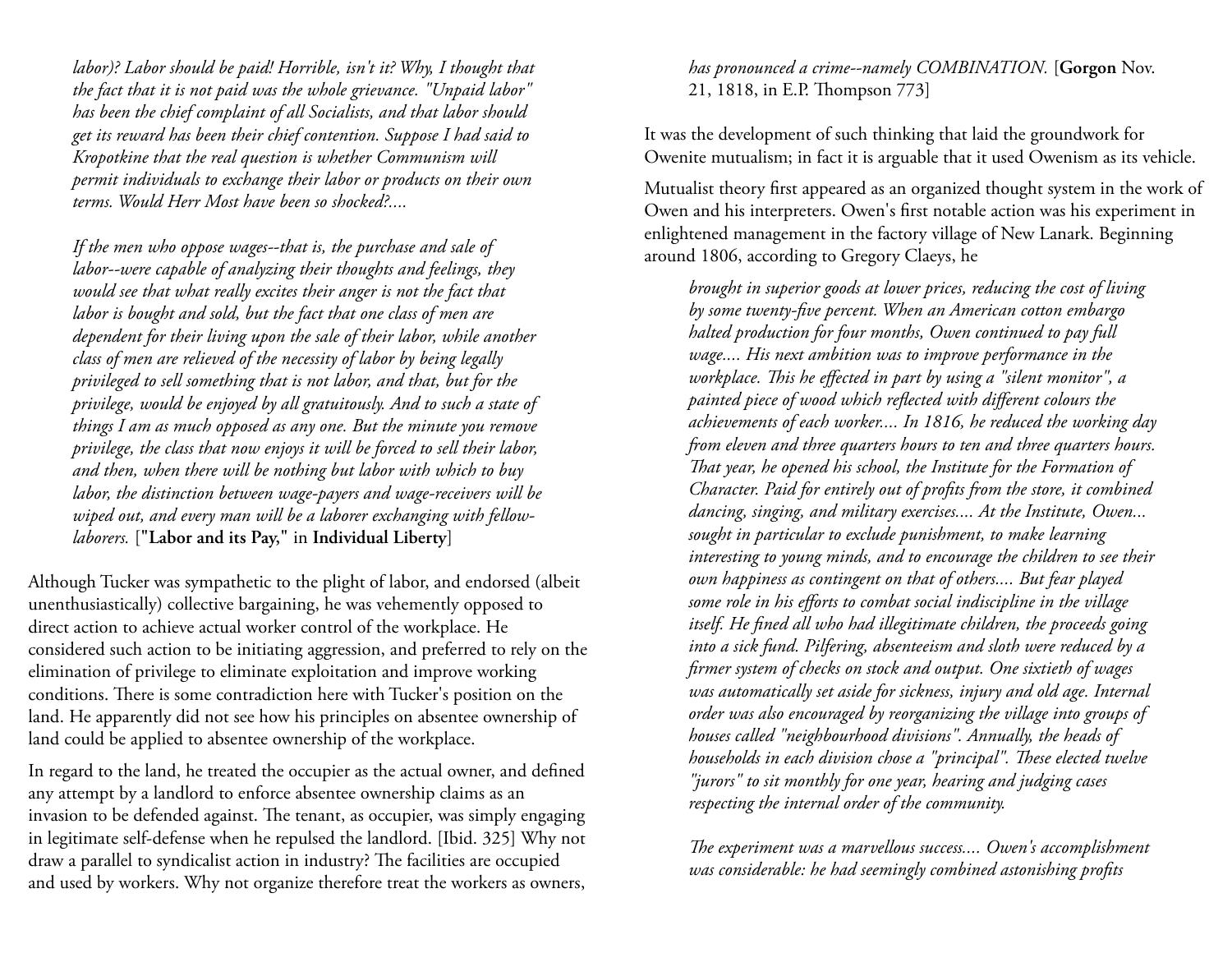*with wages which, while lower than in some factories, had a higher purchasing power in the village itself, as well as... a morally improved workforce.* [**Selected Works**I:xix-xx]

In his **"Statement Regarding the New Lanark Establishment"** (1812), Owen characterized his plan as

*intended... to produce the greatest ultimate profits to the proprietors, with the greatest comfort and improvement to the numerous population to whom it afforded employment; that the latter might be a model and example to the manufacturing community, which, without some change in the formation of their characters, threatened, and now still more threatens, to revolutionize and ruin the empire. The plan was founded on the simple and evident principle, that any characters, from the savage to the sage or intelligent benevolent man, might be formed, by applying the proper means, and that these means are to a great extent at the command and under the controul of those who have influence in society....* [**Selected Works** I:13-14]

He continued these themes in **A New View of Society** (1813-1816), written to publicize his accomplishments at New Lanark on a national scale.

*Many of you have long experienced in your manufacturing operations the advantages of substantial, well-contrived and wellexecuted machinery....*

*Experience has also shown you the difference of the results between mechanism which is neat, clean, well-arrayed, and always in a high state of repair; and* [the reverse]....

*If, then, due care as to the state of your inanimate machines can produce such beneficial results, what may not be expected if you devote equal attention to your vital machines...?*

*I have expended much time and capital upon improvements of the living machinery; and it will soon appear that time and the money so expended... are now producing a return exceeding fifty per cent....* sympathy strikes, general strikes, etc. Just about every tactic that led to victory for the IWW before 1920, or for the CIO in the mid-30s, was criminalized by Taft-Hartley. By then it was too late for the corrupt labor bureaucracy to repudiate its corrupt bargain with FDR. From that point on it continued to collaborate in Taylorist and Fordist policies that deskilled workers and paved the way for the strategic defeat of unionism in the 80s and 90s. From that point on, the labor bosses were willing to cooperate with the bosses and the authoritarian police state in the program of loyalty oaths, and expelling the very labor activists who had led them to victory in the 30s. Tucker was right! So will it always be when labor hitches its wagon to the State.

More generally, Tucker tended to see all state socialist programs as opportunities for the capitalist ruling class to entrench itself under the guise of a "progressive" state.

*As M. Schneider, the Carnegie of France, said in a recent interview with a Figaro reporter: "Even if we were to have a collectivist system of society and my property should be confiscated, I believe that I am shrewd enough to find a way to feather my nest just the same." M. Schneider evidently understands State Socialism better than the State Socialists themselves.* [Ibid. 347]

This is the very phenomenon described twenty years later by William English Walling in **Socialism As it Is**, and by Belloc in **The Servile State.**

Tucker was opposed to exploitation of labor, based on artificial restrictions on access to capital; but he had no objection to the "wage system," at least in the sense of money payment for labor. He was vehemently opposed to any system of collectivism that would obscure the quantitative relation between labor's product and its pay. The implication of the labor theory of value, as he understood it, was to make sure that each worker was paid the full value of his work; a system of payment "according to need" was just another way of robbing the producer. In response to Most's outrage over his position on the selling of labor, Tucker responded:

*Really, in the last analysis, labor is the only thing that has any title to be bought or sold. Is there any just basis of price except cost? And is there anything that costs except labor or suffereing (another name for*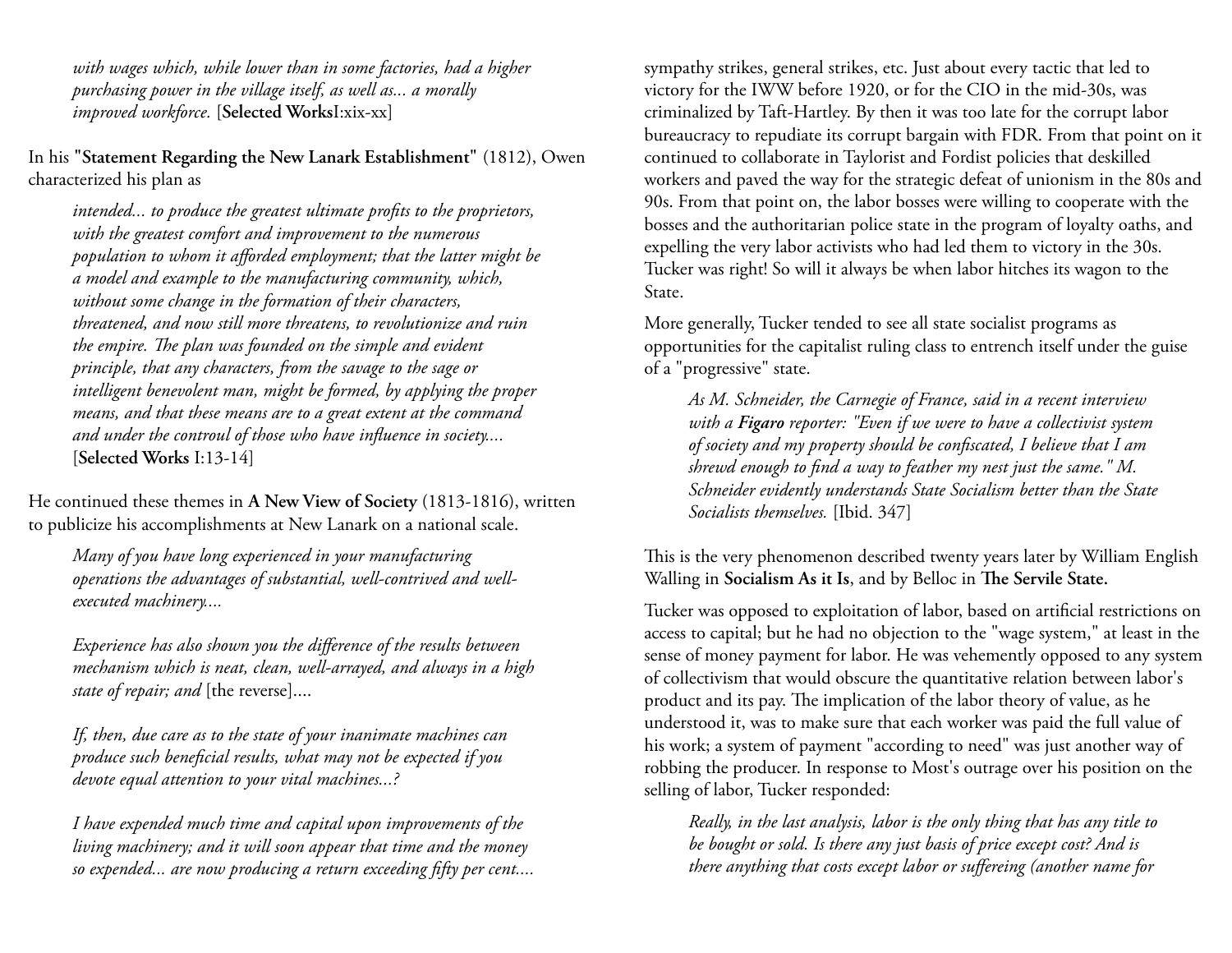In general, he was ambivalent on the issue of unions as such, and tended to take ad hoc positions on individual cases. He was, as we said, skeptical about the benefits of collective bargaining; but as Martin characterized it, "*he was impressed more with their potentialities than their operation in his time.*" He described unions as "*a crude step in the direction of supplanting the State,*" involving a tendency "*for self-government on the part of the people, the logical outcome of which is ultimate revolt*" against statist privilege. Although he considered strikes as justified and entirely defensive, he saw the only road to real victory as a prolonged period of "*consolidated passive resistance."* [Martin op. cit. 231] In this last, he sounds remarkably like later Wobbly advocates of slowdowns, "work to rule," and other forms of direct action.

In a prescient comment that foreshadowed both Belloc's "servile state" and "corporate liberal" critiques of the New Deal social contract, Tucker had some hard words for those who saw a panacea in compulsory government arbitration of labor disputes.

*Of all the demands made upon government in the interest of labor this is perhaps the most foolish. I wonder if it has ever occured to the laborers who make it that to grant their desire would be to deny that cherished right to strike upon which they have insisted so strenuously and for so many years. Suppose, for instance, a body of operatives decide to strike in defense of an interest which they deem vital and to maintain which they are prepared and determined to struggle to the end.... Suppose the decision* [of the board of arbitration] *is adverse to the strikers. They are bound to accept it, the arbitration being compulsory.... What then has become of their right to strike? It has been destroyed.... Labor thus would be prohibited by law from struggling for its rights.* [Ibid. 172-73]

The greatest danger for labor was the temptation to turn to Parliamentary solutions to its problems.

As Adam Smith said, when the state regulates the relations of masters and workmen, it has the masters for its counselors. Tucker's warning was borne out by the Railroad Labor Act, which accomplished with boards of arbitration what Cleveland could only accomplish with federal troops in the Pullman Strike. And whatever apparent gains were achieved by the Wagner Act were soon paid for under the Taft-Hartley provisions against boycotts,

#### [**Selected Works** I:28-29]

Despite the initial recalcitrance and suspicion of the people of New Lanark, and their attempts *"to counteract the plan which he attempted to introduce,"* Owen nevertheless *"did not lose his patience, his temper, or his confidence in the certain success of the principles on which he founded his conduct."* And as he expected, *"the population could not continue to resist a firm well-directed kindness."* [Ibid. I:47] Just like the happy darkies on the plantations of the old South, all they needed was a firm hand by somebody who knew their interests better than they did.

In these passages are concentrated, in a remarkably small space, some of the ugliest features of twentieth century social engineering under the rule of the "New Class." His degrading characterization of human malleability sound like something out of B.F. Skinner, or maybe **A Clockwork Orange.** In his combination of condescending paternalism with a view to increased efficiency and profit, he resembles the "corporate liberals" described by James Weinstein. In his obsession with social order and the danger of revolution, his belief that the lives of ordinary people could never be improved by selforganization and initiave, and his smug confidence in his own benevolence and righteousness, Owen resembled nothing so much as a dress rehearsal for Fabianism. And if that is not enough, he is the uncle of the scientific management of Ure and Taylor. To the extent that mutualism is a system of thought based on the dignity, competence, and self-activity of average people, Owen himself has little relevance; the importance of Owen lies in what the working-class movement made of him.

Regardless of the unattractiveness of Owen as a personality, his experiment at New Lanark yielded some improvements in the material quality of life. He eliminated child labor under the age of ten, and educated the young children in the village school without expense to the parents. He made the houses more comfortable, improved the streets, and procured high quality food and clothing for his store at reasonable prices. [Ibid. I:50]

Nevertheless, character formation was a chief object of Owen's policies. Like many other paternalistic capitalists, Owen devoted a great deal of his energies toward the supervision of private mores, such as combating drunkenness and bastardy. Owen's method of dealing with vice was not punishment, but increased regulation and surveillance, combined with instruction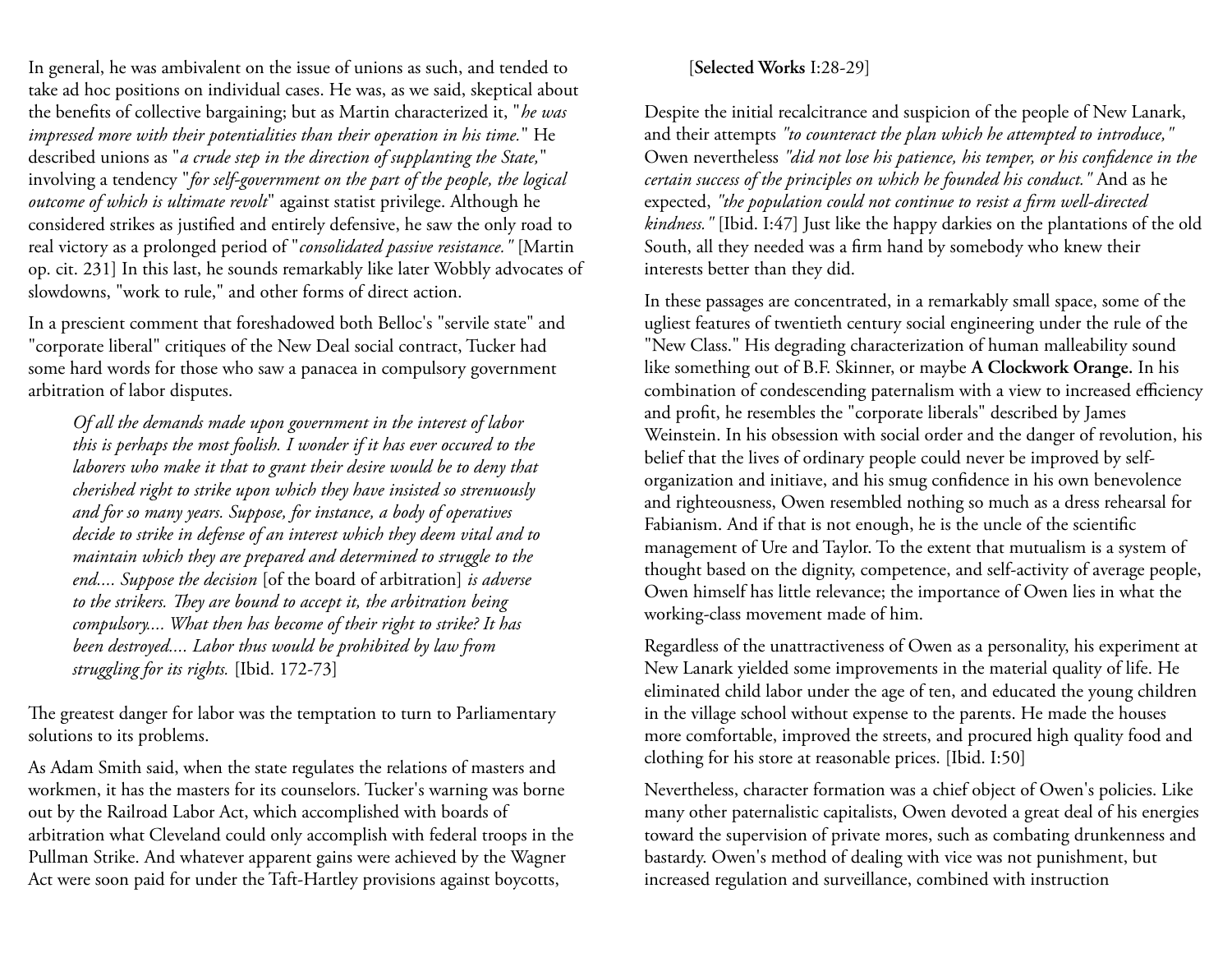*in how to direct their industry in legal and useful occupations.... Thus the difficulty of committing the crime was increased, the detection afterwards rendered more easy, the habit of honest industry formed, and the pleasure of good conduct experienced.* [Ibid. I:48]

For the adults Owen introduced carefully planned and supervised leisure, in common facilities. Their free time was taken up with *"evening lectures... three nights in the week, alternately with dancing*

*to instruct the adult part of the community in the most useful practical parts of knowledge in which they are deficient, particularly in the proper method of training their children to become rational creatures, how to expend the earnings of their own labour to advantage...*. [Ibid. I:66]

The school (New Institution), with its playground, was an early experiment in the social engineering practices later advocated by the public educationists. He hoped that the time spent by children "*under the discipline of the playground and school"*

[would] *afford all the opportunity that can be desired to create*, *cultivate, and establish, those sentiments which tend to the welfare of the community. And in conformity with this plan of proceeding, the precept which was given to the child of two years old, on coming into the playground, "that he must endeavour to make his companions happy", is to be renewed and enforced on his entrance into the school....*

*As soon as the young mind shall be duly prepared for such instruction, the master should not allow any opportunity to escape, that would enable him to enforce the clear and inseparable connection which exists between the interest and happiness of each individual and* [that] *of every other individual.*[Ibid. I:64-65]

In reading Kropotkin's **Mutual Aid**, one can't help wondering just how human beings ever managed to do so much good to each other out of spontaneous empathy, without Mr. Owen to give them the proper behavioral conditioning.

*they now lose no opportunity to frantically declare that one set of men must not be permitted to deprive other sets of men of the right to labor. This is a white-bearded truth, but, when spoken in condemnation of the Knights of Labor for ordering members in one branch of industry to quit work for the purpose of strengthening strikers in another branch by more completely paralyzing business, it is given a tone of impertinence more often characteristic of callow juvenility than of venerable old age. I can't see for my life whose liberty is encroached upon by such a procedure. Certainly not that of the men ordered to quit, because they joined the Knights, a voluntary organization, for certain express purposes.... Certainly not, on theother hand, that of the employers who thus lose their workmen, because, if it is no invasion of liberty for the individual workman to leave his employer in obedience to any whim whatsoever, it is equally no invasion of liberty for a body of workmen to act likewise.... All this outcry simply voices the worry of the capitalists over the thought that laborers have learned one of their own tricks,--the art of creating a corner. The policy of District Assembly 49... was simply one of cornering labor, which is much easier to justify than cornering capital, because the cornered labor is withheld... by its rightful owners, while the cornered capital is withheld bymen who never could have obtained it except through State-granted privilege to extort and rob.* [**Instead of a Book** 162-63]

In the same year, Tucker portrayed the outrage over the "yellow dog contract" as misdirected, considering it more to the point to focus on the system of privilege that forced workers to sell their labor on such terms.

*All the indignation that is rife over the decision of Worcester shoe manufacturers and Chicago master builders to employ only such men as will sign an agreement practically excluding them from their unions is very ill spent. These employers have a perfect right to hire men on whatever conditions the men will accept. If the latter accept cruel conditions, it is only because they are obliged to do so. What thus obliges them? Law-sustained monopolies. Their relief lies, then, not in depriving employers of the right of contract, but in giving employees the same right of contract without crippling them in advance.* [Ibid. 163]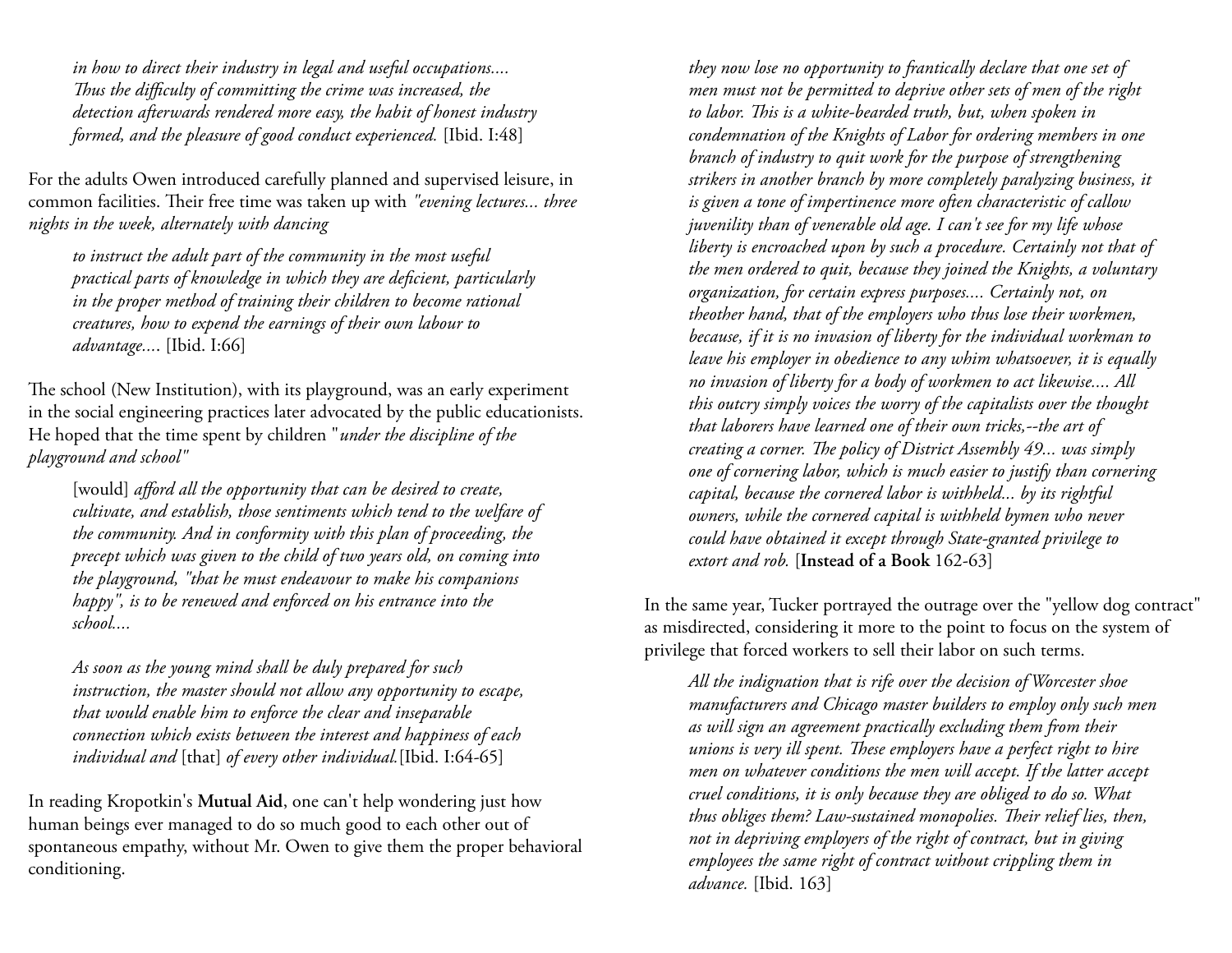*whole, to take Nature's risks and pay her penalties as best they might. But Liberty supplies another alternative, and furnishes better insurance at cheaper rates. The philosophy of voluntary mutualism is universal in its application, not omitting the victims of natural disaster. Mutual banking, by the organization of credit, will secure the greatest possible production of wealth and its most equitable distribution; and mutual insurance, by the organization of risk, will do the utmost hat can be done to mitigate and equalize the suffering arising from its accidental destruction.* [Ibid. 158-59]

On labor issues, Tucker tended to be skeptical of the benefits of strikes, although he fully supported the rights of noncoercive collective bargaining and withholding of labor. Nevertheless, the responded enthusiastically, at first, to the 1881 revival of the International Working People's Association in London. He expressed some reservations at the idea of coordinating propaganda work with organizational work, since he saw education as central to achieving a permanent revolution. But still, he supported the Socialistic-Revolutionary Congress in Chicago, aimed at organizing an American federation within the International. He sent J. H. Swain as **Liberty's**delegate to the Congress, and was informed that the body met "*Josiah Warren's American socialism*" with a "*cordial reception.*" The Congress selected **Liberty** as its English language organ.

This amity with the less individualistic versions of European anarchism and socialism did not last long, however. In the face of conflicts with Most and other immigrant anarchists, the concord broke down into an ongoing feud between the European tradition of Bakunin and Kropotkin, and American individualism. Each side rejected the other's anarchist credentials. [Martin op. cit., 221-22]

On the whole, Tucker was very sympathetic to the cause of labor, and believed that most violent conflict between workers and bosses were instigated by the latter, or were ultimately caused by the coercive intervention of the state on behalf of capital. In regard to an 1887 sympathy strike by the Knights of Labor, Tucker wrote in his "Picket Duty" column:

*The methods pursued by District Assembly 49 of the Knights of Labor in the conduct of the recent strike have diven Mayor Hewitt and divers other capitalistic publicists into a state of frenzy, so that* 

#### Owen proposed expanding the principles of New Lanark into

*a reform in the training and in the management of the poor, the ignorant, the untaught and untrained, or ill-taught and ill-trained, among the whole mass of British population....*

*That plan is a national, well-digested, unexclusive system for the formation of character and general amelioration of the lower orders.... I hesitate not to say, that the members of any community may by degrees be trained to live without idleness, without poverty, without crime, and without punishment....* [Ibid. I:54]

"*It has been shown that the governing powers of any country may easily and economically give the subject just sentiments and the best habits...."* [Ibid. I:95]

Perhaps most importantly, he proposed replacing the existing Poor Laws with "*a national system of training and education for the poor and uninstructed,"* combined with proper employment instead of supporting them in idleness. It was the "*primary duty of every government... to provide perpetual employment of real national utility"*as a way of preventing the social disorders that resulted from fluctuations in the demand of labor. "*All men may, by judicious and proper laws and training, readily acquire knowledge and habits which will enable them... to produce far more than they need for their support and enjoyment..."* [Ibid. I:95-97] This idea was soon developed into his proposed system of Owenite colonies.

In 1817, Owen turned to public lectures and propaganda on the grand scale, to generalize the New Lanark system to society at large, and create selfsupporting colonies of surplus population to solve the unemployment problem. In **"New State of Society,"** he proposed a system by which the poor could support themselves on the land in "villages of unity," *"employed on the land to create their own subsistence and well supply their own wants."* Such villages would *"afford the most desirable arrangements for all the present surplus working population."* [Ibid. I:203,209]

His initial reception by the working class, for the most part, ranged from skepticism to hostility. For example the Radical paper **Black Dwarf** in 1817 denounced his plans to "*turn the country into a workhouse*" or a "*pauper*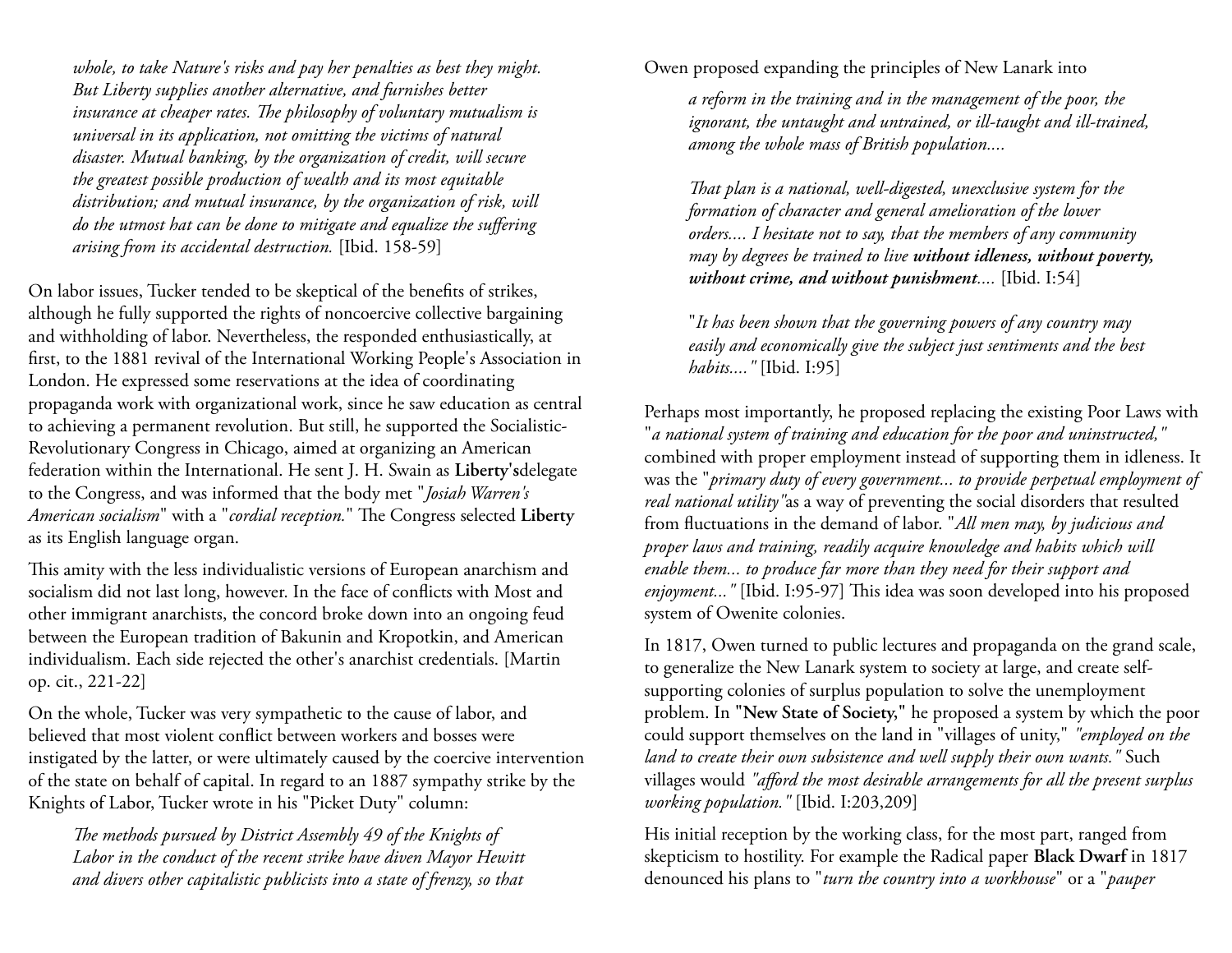*barracks.*" According to Claeys, "*Rumours abounded that the government was manipulating him in order to deflect working-class attention from political reform...."* ["**Introduction," Selected Works** I:xxviii-xxix] As we will see in the section on mutualist practice, it was not until the 1820s that Owenist thought was diffused among the working classes, largely with the help of working class interpreters of Owenism. And when workers put Owenist ideas into practice on their own terms, Owen found himself fighting to avoid being left behind.

He elaborated his ideas in **"Report to the Country of Lanark"** (1820). He held forth at length on the organization and way of life in his "villages of unity." We get an unpleasant glimpse into the workings of his mind by reading his plans for the minutae of food, dress, heating, and even the geometrical layout of the villages (parallelogram). It's a wonder he didn't include a provision for what people would wipe their bottoms with, how much, and how to fold it.

But more importantly, he presented a theory of exchange based on labor that was later adopted by the cooperative movement as "labour notes." If the unemployed were enabled to support themselves through their own labor, given the existing system of exchange, the extra production would just flood the market and drive down prices.

*It is the want of a profitable market that alone checks the successful and otherwise beneficial industry of the working classes.*

*The markets of the world are created solely by the remuneration allowed for the industry of the working classes, and those markets are more or less extended and profitable in proportion as these classes are well or ill remunerated for their labour.*

*But the existing arrangements of society will not permit the labourer to be remunerated for his industry, and in consequence all markets fail.* [Ibid. I:293-294]

The only solution was to "*adopt a standard of value*"--the labor standard--"*by means of which the exchange of the products of labour may proceed without check or limit...."* [Ibid. I:294] The theme of inequity in the money and credit systems, as a central cause for the exploitation of labor, was to be a common

Now of course, we do not focus on this question for its relevance to children's rights as such. Most of us who call ourselves anarchists or libertarians are not Stirnerites, and would not accept the bizarre doctrine that the child is the labor product of its mother. We would, I hope, intervene to help anyone who was the victim of physical or emotional abuse.

The real relevance is to the issue of a "police power" in the defense association, giving it the right to intervene in the community as a whole (including non-members) when the safety of the members was at issue. Tucker unambiguously rejected such a police power to legislate for an entire community, protecting the individual "for his own good," even when he did not desire such protection. But the above case strongly implies that the "police power" of the association in protecting its own membership, is quite extensive even toward limiting potential harm caused by non-members. The problem is that, while Tucker commented several times on the issue of children's rights, he said very little about any other issue with similar spillover effects. So we are left in the position of developing a Tuckerist principle of intervention by analogy from this very peculiar issue.

The same principle accepted by Tucker in regard to child abuse, would seem to be applicable in many other cases. When the action of those outside a mutual defense association presents a tangible danger to the safety of those inside it, the membership is entitled to act in self-defense. Logically, this principle might extend to fire-codes to regulate fire-hazards, which might cause fire to spread to a member's house. Likewise, it might include regulation of pollution when it threatened a member's groundwater or a member's creek downstream. What it would not justify is any kind of regulation of the individual "for his own good," or any paternalistic regulation of the community on aesthetic grounds.

And Tucker did not recognize any enforceable moral obligation to provide for the welfare of anyone who fell on hard times, or conversely any right of the starving or homeless to be provided for at the expense of others. He preferred to leave such problems to individual charity or to mutualist insurance arrangements. For example he strenuously opposed compulsory federal insurance schemes for flood victims.

*The people cannot afford to be enslaved for the sake of being insured. If there were no other alternative, they would do better, on the*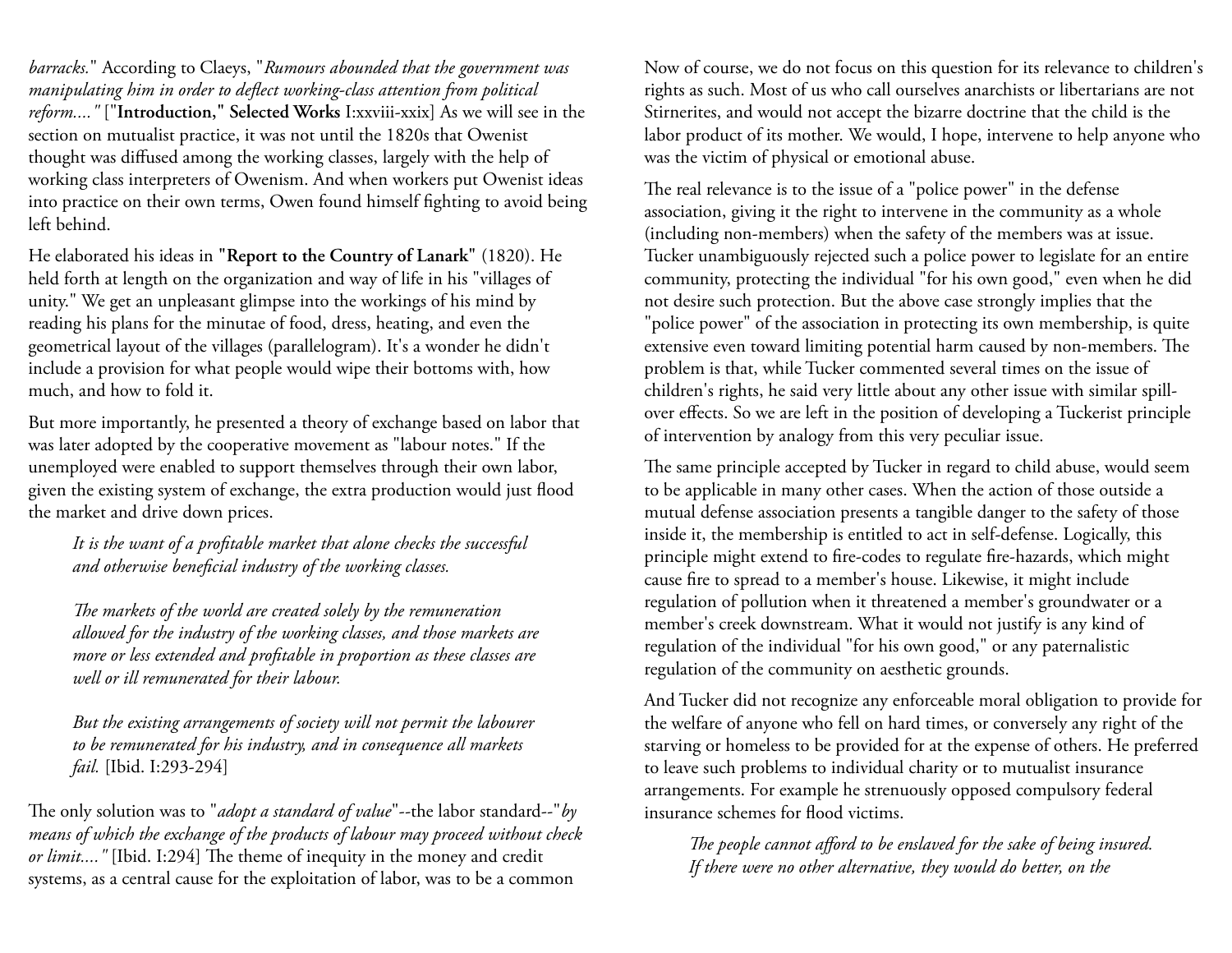Tucker was sometimes ambiguous in speculating on the right of defense associations to interfere in the conduct of non-members. The basic principle was that the individual's right to self-defense, either alone or through his delegates, was absolute. Seemingly, at least, it followed that defense associations had the right to protect their members by taking action outside the membership, when activity outside the association threatened a "spillover effect" that might endanger the membership's liberty.

This is the apparent implication, anyway, of Tucker's remarks on the issue of child abuse in which the membership of an association was not involved. Tucker was questioned by a reader as to the proper response of a group, on libertarian principles, to parental neglect or abuse. We should note here that Tucker, as a Stirnerite, unfortunately did not believe in "rights" in the conventional natural law sense. He did not recognize any absolute obligation to honor the rights of others, but instead made an egoistic defense of "equal liberty" as the most logical principle of action for a self-interested individual. Nevertheless, the metaphysical or ethical underpinnings of Tucker's libertarianism usually did not come into question; at most times he tended to a conventional use of the term "rights."

In this case, however, Tucker's peculiar understanding of rights was central to the issue. In keeping with his own principles, he regarded the child not as having any rights inherent in its humanity, but as the labor product (and hence property) of the mother. He therefore argued that the community had a legitimate interest only to the extent that the child would one day become a sovereign human being who could directly affect their interests.

*In this child... who is one day to pass from the condition of dependence and irresponsibility, the other members of society have an interest, and out of this consideration the question at once arises whether the parent who impairs the conditions of this child's development thereby violates the equal freedom of those mature individuals whom this development unquestioningly affects.*

Tucker answered the question with a qualified yes, but with a high burden of proof on the advocates of intervention. The community was entitled to involve itself when the parent caused permanent physical harm to the child, but not in cases like emotional abuse or inadequate education, in which the certainty of permanent harm was questionable. [Ibid. 134-136]

one among radicals into the next century. Exchange was to be based on "*the amount of labour in all products*...." "*A paper representative of the value of labour... will serve for every purpose of their domestic commerce or exchanges, and will be issued only for intrinsic value received and in store."* [Ibid. I:326]

In 1825, Owen left for America. During his stay there, among other things, he organized the abortive colony of New Harmony in Indiana, and addressed both houses of Congress, the President and Supreme Court. His influence on American events is relevant mainly to the rise of Warrenism and the individualist movement, and will therefore be addressed later. He returned to Britain a couple of years later, as will see below, and found that a vibrant cooperative and labor movement had sprung up in his absence. From this point on, Owen's attempts to organize the working class took a back seat to their efforts to organize themselves.

After his return in 1827, Owen actively supported the movement toward cooperative labor and exchange. In **"Address to the Agriculturists, Mechanics, and Manufacturers,"** he referred to the tendency, under the existing system, of labor-saving technology to impoverish and unemploy workers.

*Instead of selling yourselves to the public for money, by which your labour receives the most useless and injurious direction, would it not be more rational to apply your physical and mental powers directly for your own use, in a fair exchange among yourselves, of value for value, or the amount of labour in one article, against the same amount in another?"*

The effect of such a system would be that "*Poverty, or the fear of Poverty, [would] be for ever removed from the producers of real wealth*." [Ibid. I:111- 112]

Owenist economics was taken over and expanded upon in the Twenties by several economic theorists. Thomas Hodgskin was the founder of **Mechanics Magazine**and was actively involved in the movement of the 1820s to create mechanics' institutes, self-managed by workers and supported with their own money. [Cole, **Short History** 57] In 1825, Thomas Hodgskin published **Labour Defended Against the Claims of Capital**, a defense of the right of labor to combine in trade unions**.**The pamphlet started out by accepting the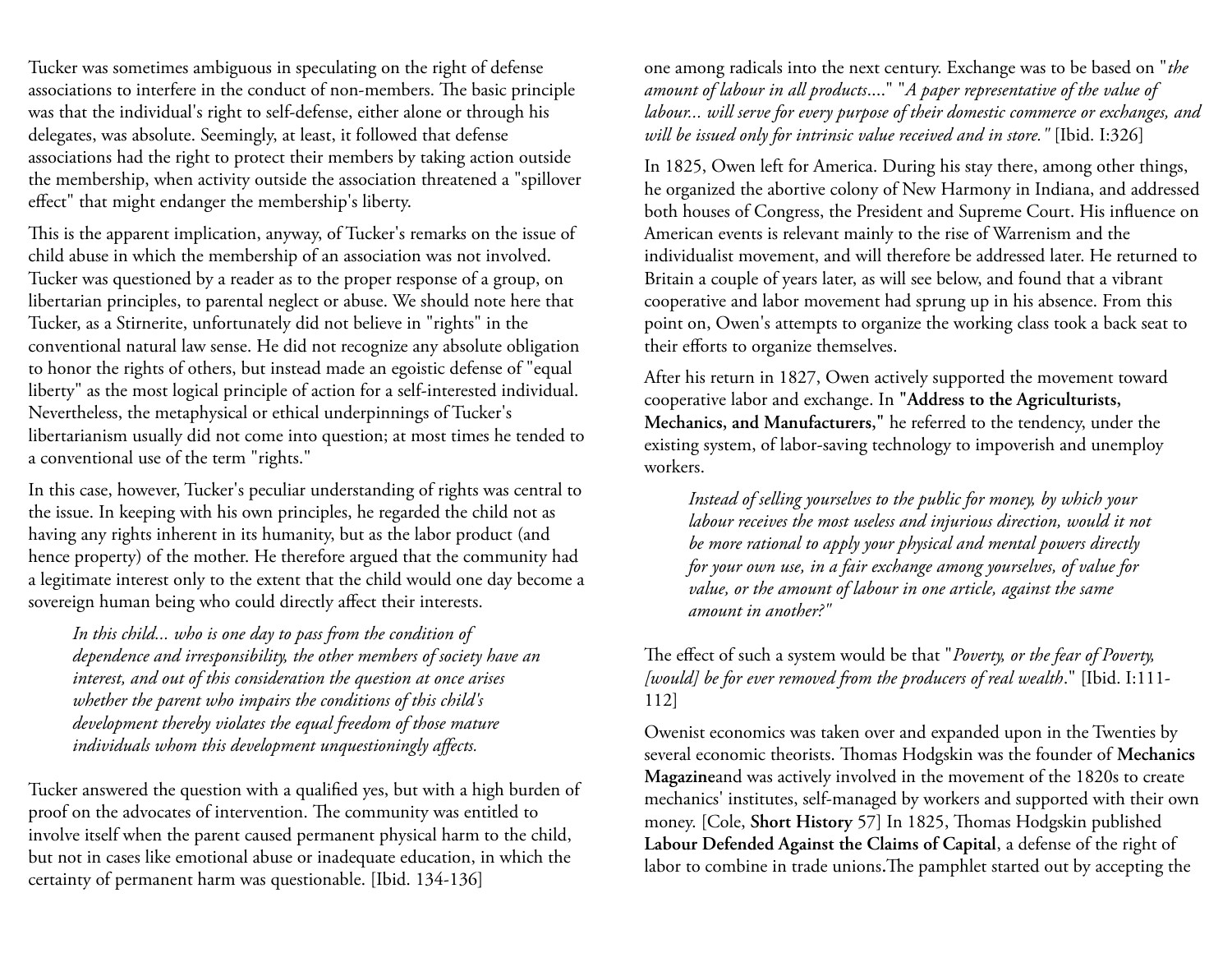labor theory of value of Ricardo and the other classical political economists, and arguing on the basis of it that the worker should receive his full product. This was the first complete statement of an idea that was to be common to the whole socialist movement (it was in the 1820s, by the way, that the term "socialism" first appeared in print, in an 1827 issue of the **London Cooperative Magazine** [Claeys I:xviii]).

As a foil, Hodgskin quoted Mill's remark that *"The labourer has neither raw materials nor tools. These are provided for him by the capitalist. For making this provisionthe capitalist of course expects a reward."* [34] He spent the bulk of the rest of the book arguing that capital was, in fact, stored, unpaid past labor performed by the worker. As Marx was to do later, he ridiculed with harsh wit the doctrine that capital was created by the capitalist's abstention from consumption. And the capitalist, therefore, who neither made the tools nor used them "*has no just claim to any portion of the produce."* [71, 73]

*Betwixt him who produces food and him who produces clothing, betwixt him who makes instruments and him who uses them, in steps the capitalist, who neither makes nor uses them and appropriates to himself the produce of both. With as niggard a hand as possible he transfers to each a part of the produce of the other, keeping to himself the larger share. Gradually and successively has he insinuated himself betwixt them, expanding in bulk as he has been nourished by their increasingly productive labours.... While he despoils both, so completely does he exclude one from the view of the other that both believe they are indebted to him for subsistence.* [71- 72]

In conjunction with the labor theory of value, Hodgskin stated a surplus value theory of exploitation:

*The real price of a coat or a pair of shoes or a loaf of bread... is a certain quantity of labour.... But for the labourer to have either of these articles he must give over and above the quantity of labour nature demands from him, a still larger quantity to the capitalist.* [75]

If labor were free, he wrote, the relative portion of the collective produce allocated to each worker, and to each trade, *"would be justly settled by what*  *Is it right to confine such as injure others and prove themselves unsafe to be at large? If so, is there a way consistent with Anarchy to determine the nature of the confinement, and how long it shall continue?*

*Yes. Such confinement is sometimes right because it is sometimes the wisest way of vindicating the right [to pass judgment against aggressors]. There are many ways consistent with Anarchy of determining the nature and duration of such confinement. Jury trial, in its original form, is one way, and in my judgment the best way yet devised.* [Ibid. 60]

Like Spooner, Tucker hearkened back to the Anglo-American libertarian tradition in his admiration for the jury trial.

*Jury trial in its original form differed from its present forms both in the manner of selecting the jury and in the powers of the jury selected. It was originally selected by drawing twelve names from a wheel containing the names of the whole body of citizens, instead of putting a special panel of jurors through a sifting process of examination; and by its original powers it was judge, not of the facts alone, as is generally the case now, but of the law and the justice of the law and the extent and nature of the penalty.*

In support of this claim, he referred specifically to Spooner's pamphlet **"Free Political Institutions."** [Ibid. 62]

Tucker's understanding of the power of juries within mutual defense associations, and the possible federal system of appeals, in many ways resembled Rothbard's later conception of "libertarian law codes" based on the common law system. To repeat an earlier quote on the issue of land tenure,

*...under Anarchism all rules and laws will be little more than suggestions for the guidance of juries, and... all disputes, whether about land or anything else, will be submitted to juries which will judge not only the facts, but the law, the justice of the law, its applicability to the given circumstances, and the penalty or damage to be inflicted because of its infraction.* [Ibid. 312]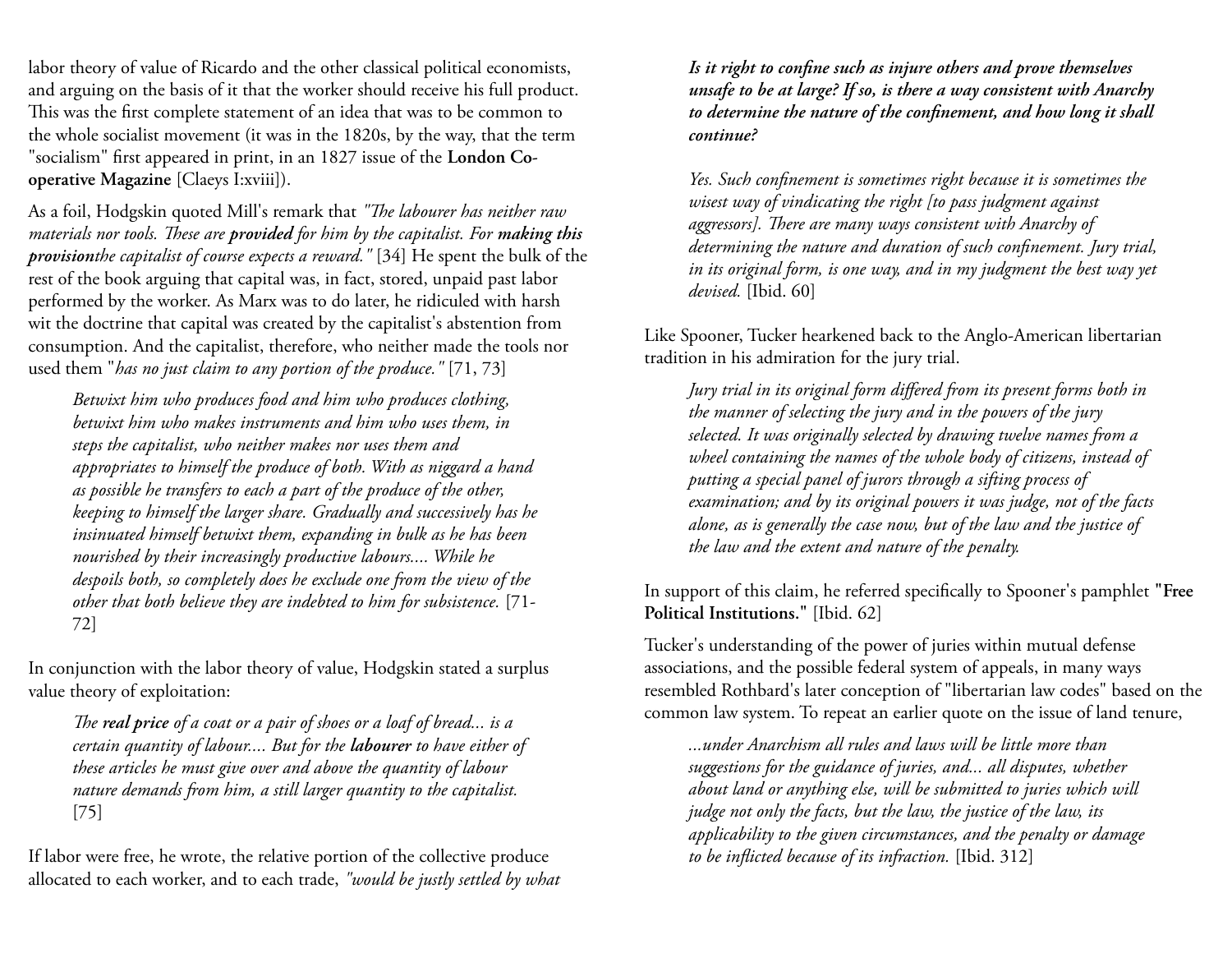of "privatized" defense firms. The only requirement for a government to ceast to be such was to stop funding its activities with compulsory taxes: "*...all States, to become non-invasive, must abandon first the primary act of invasion upon which all of them rest,--the collection of taxes by force..."* [Ibid. 62]

Tucker emphasized the continuity of functioning between such associations and the states they supplanted, in everything but compulsory membership and taxation. He speculated on their powers to try, imprison, or even execute aggressors, and on the most desireable common law modes of procedure for the associations' courts.

## *Does* **[anarchism]** *recognize the right to arrest, try, convict and punish for wrong doing?*

*Yes, if by the words wrong doing is meant invasion; otherwise, no.*

## *Does it believe in jury trial?*

*Anarchism, as such, neither believes nor disbelieves in jury trial; it is a matter of expediency. For myself, I am inclined to favor it.*

## *If so, how is the jury to be selected?*

*Another matter of expediency. Speaking for myself again, I think the jury should be selected by drawing twelve names by lot from a wheel containing the names of all the citizens in the community, --jury service, of course, not to be compulsory, though it may rightfully be made, if it should seem best, a condition of membership in a voluntary association.*

## *Does it propose prisons, or other places of confinement, for such as prove unsafe?*

*Another matter of expediency. If it can find no better instrument of resistance to invasion, Anarchism will use prisons.* [Ibid. 55-56]

Tucker expanded on the last item in response to another reader, who pursued a similar line of questioning.

*Dr. Smith calls the 'higgling of the market'*." [85-86] But since labor was not free, it would have to combine to force the capitalist to yield the full product of labor.

*If... by combining they... incapacitate the masters from attaining any profit on their capital, and... prevent them from completing the engagements they have contracted to the capitalist, they will do themselves and the country incalculable service. They may reduce or destroy altogether the profit of the idle capitalist... butthey will augment the wages and rewards of industry, and will give to genius and skill their due share of the national produce. They will also increase prodigiously the productive power of the country by increasing the number of skilled labourers. The most successful and wide-spread possible combination to obtain an augmentation of wages would have no other injurious effect than to reduce the incomes of those who live on profit and interest, and who have no just claim but custom to any share of the national produce.* [91-92]

In response to the ostensible concern of members of Parliament that combinations of journeymen would drive capital out of the country, so that journeymen would suffer a lack of work, Hodgskin had only scorn. "*The journeymen... know their own interest better than it is known to the legislator; and they would be all the richer if there were not an idle capitalist in the country."* And since the capitalist could not actually carry the factories and tools, skill of the laborers, or natural wealth out of the country, what couldn't the workers do for themselves with the capitalist gone? [92-95]

Hodgskin was vague on any course of action besides labor organization. G.D.H. Cole considered him a "philosophical anarchist" in the tradition of Godwin. And compared to more purely cooperativist Owenites like William Thompson, he seems a lot closer to the individualism of Warren. In any case, his work was enthusiastically taken up by John Gast, the leading figure in the movement to build a general labor federation in the 1820s. E.P. Thompson identified this, the confluence of Owenite economics and the working-class movement, as the point at which the working class adopted Owenism as its own. [778-79]

William Thompson's work explicitly built on Owenist ideas. Claeys considers him the most notable of the theoretical interpreters of Owenism in the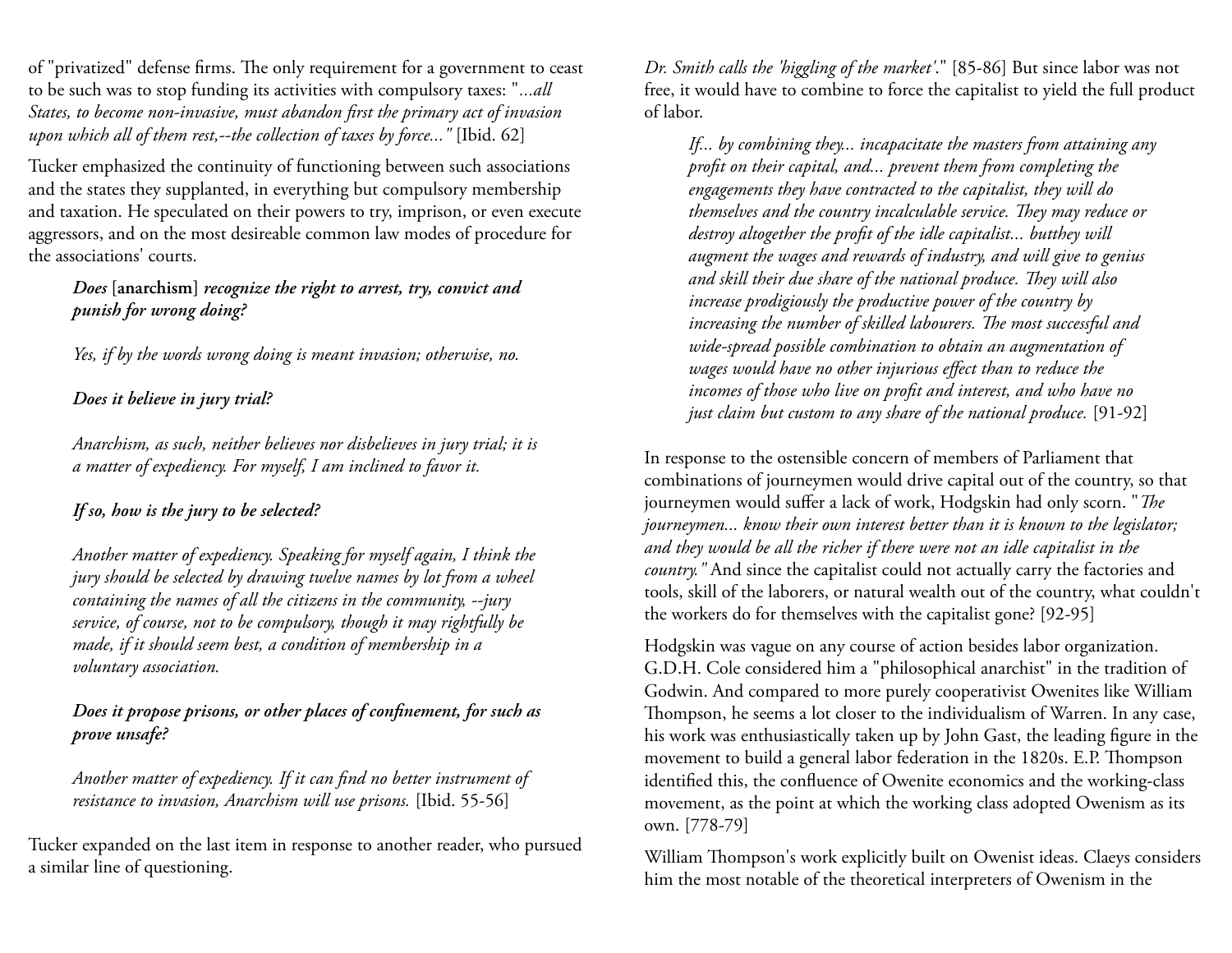1820s. [**"Intro"** I**:**xxxviii-xxxix] In 1824, he published **An Inquiry into the Principles of the Distribution of Wealth Most Conducive to Human Happiness.** The first part of the book was an exposition of his general economic theory, summed up by the principles of "*free Labor, entire use of its Products, and voluntary Exchanges*."

His next step was a survey of *"those particular institutions or expedients, whose most obvious effect*" was to *"generate* [or] *perpetuate forced inequality of wealth*," or both. The first category was "*laws... interfering with the equal right of all to unappropriated articles*," including game and fishing laws. Laws "*which limit the free direction of labor"* included requirements for apprenticeship or guild membership, restrictions on the movement of laborers (i.e., vagrancy laws and settlements), monopolies. Controls on the rate of wages included wage ceilings and laws against combination, as well as encouragements to combinations of masters. In language foreshadowing Proudhon, Thompson attacked laws "*which aim to establish perpetuity of property, without labor, in the descendants of particular individuals*." He condemned laws "*which levy taxes"* or "*which control the mercantile value of currency*" as "*contrivances for abstracting the products of labor, without the consent of the producers, by political power*." And finally, laws *"which seize the annual products of labor to indemnify capitalists or their representatives, for wealth, by them given to political power, and by political power squandered* (i.e., taxes to pay interest on the national debt)." [**Inquiry** 363-365]

As a remedy for this inequity, Thompson proposed the "*gradual removal..., by simply withdrawing the force that protects them, of all the above institutions...."* [Ibid. 366] This sounds a great deal like the argument of Tucker and other American individualists, that ending state guarantees of privilege would be sufficient to end exploitation.

In the final section of the **Inquiry**, Thompson called for a system of "*voluntary equality of wealth*" through "*mutual co-operation*." This system was explicitly based on Owen's teachings: "*Mutual co-operation, and equality of distribution, are the instruments by which he operates*." [Ibid. 384] He proceeded, at length, to outline Owen's scheme for cooperative villages.

Thompson's **Labour Rewarded** (1827) was a response to Hodgskin**.** He shared Hodgskin's views on the labor theory of value and the surplus labor theory of exploitation, but objected to Hodgskin's preference for trade unions

*leave in existence a defensive association, resting no longer on a compulsory but on a voluntary basis, which will restrain invaders by any means that may prove necessary.* [**Instead of a Book** 25]

Protection, like other social services, would be provided only to those who desired them, and funded entirely at the cost of voluntary consumers. Tucker did not rule the possibility that the service would be provided by a number of competing "States," or protection agencies. [Ibid. 32] In response to the prospect, suggested in a letter from F. W. Read, of friction between them, when one such agency arrested members of another agency, he speculated:

*It would not be necessary for a police officer of a voluntary "State" to know what "State" a given individual belonged, or whether he belonged to any. Voluntary "States" could, and probably would, authorize their executives to proceed against invasion, no matter who the invader or invaded might be. Mr. Read will probably object that the "State" to which the invader belonged might regard his arrest as itself an invasion, and proceed against the "State" which arrested him. Anticipation of such conflicts would probably result exactly in those treaties between "States" which Mr. Read looks upon as so desirable, and even in the establishment of federal tribunals, as courts of last resort, by the co-operation of the various "States"....* [Ibid. 36]

In practice, the likelihood of a number of competing defense associations in a single geographical area is probably exaggerated. The cultural tendency to view defense as a function of community is deeply ingrained, and the habit would probably persist among most people of relying on a common agency, even after membership became voluntary. It would be possible, of course, for dissatisfied customers to attempt to organize competing agencies. But the service approaches so closely to a natural monopoly, between cost of start-up capital and the advantages of size, that it would surely be easier for the dissatisfied to attempt a hostile takeover of the unsatisfactory agency. If the agency maintained some moral continuity with the old local government, say, functioning as a direct democracy with selectmen, this possibility would seem even more obvious to those involved.

In any case Tucker was not bound to anything like the anarcho-capitalist idea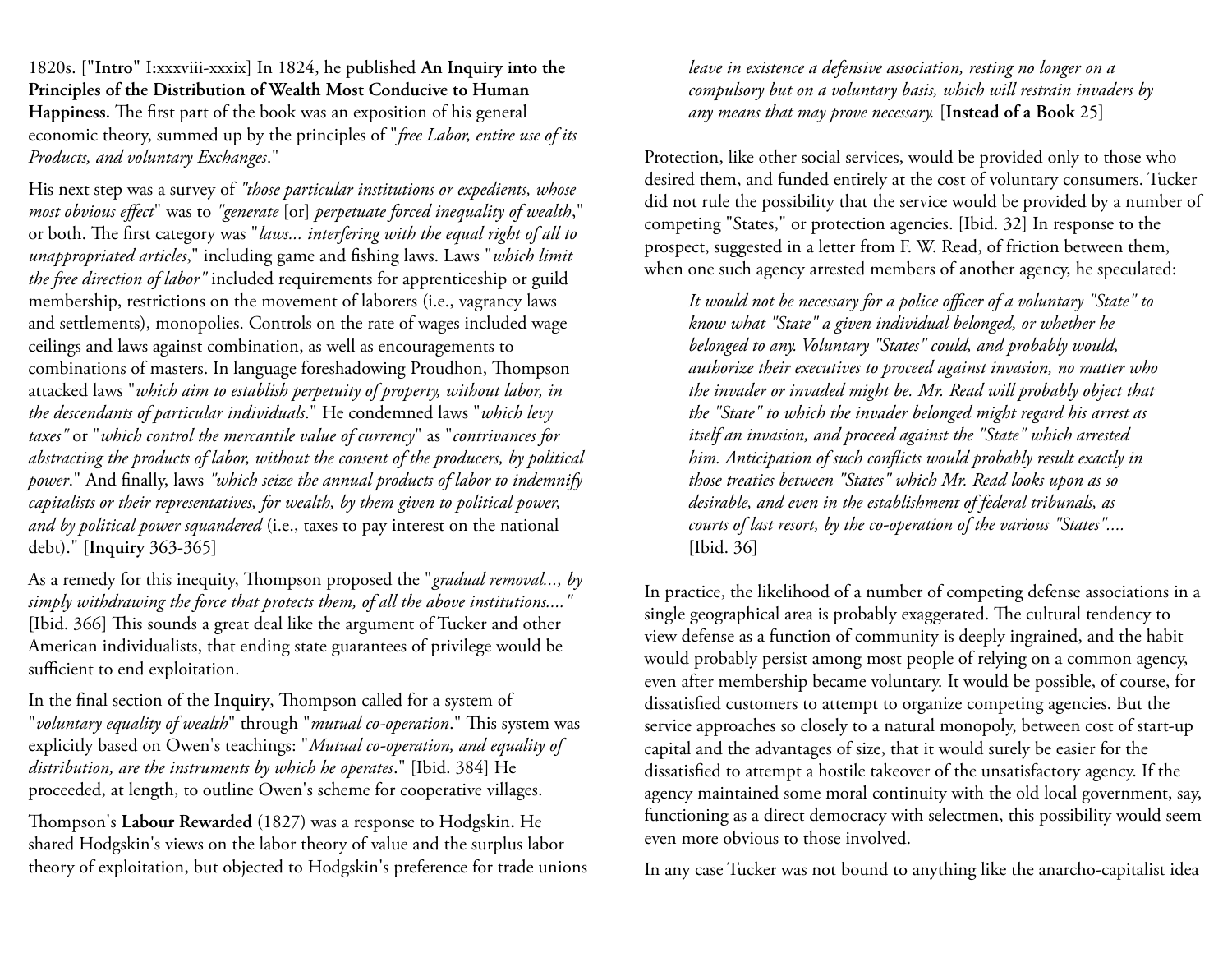who were lucky enough to occupy fertile land would derive unfairly increased incomes from the same amount of labor as their less fortunately situated neighbors. His acceptance of economic rent went much farther than simple differences in fertility. The occupiers of land with particular scarce resources- mines, etc.--would be able to extract economic rent, limited only by their need to avoid increasing price until a mine situated farther away became competitive. Tucker accepted the ability of those who occupied and worked the mines to price-gouge, as a necessary evil. [Ibid. 338]

Third was the tariff monopoly, "*which consists in fostering production at high prices and under unfavorable conditions by visiting with the penalty of taxation those who patronize production at low prices and under favorable conditions."* Abolishing the tariff monopoly would lead to *"a great reduction in the prices of all articles taxed, and this saving to the laborers who consume these articles would be another step toward securing to the laborer his natural wage, his entire product."* [**"State Socialism and Anarchism,"** in **Individual Liberty**]

Fourth, and finally, came the patent monopoly, which robbed labor of its product by

*protecting inventors and authors against competition for a period long enough to enable them to extort from the people a reward enormously in excess of the labor measure of their services, --in other words, ...giving certain people a right of property for a term of years in laws and facts of Nature, and the power to exact tribute from others for the use of this natural wealth, which should be open to all.* [Ibid.]

Central to Tucker's thought was the reorganzation, on the basis of voluntary cooperation, of all services currently performed by the state. This extended to the protective services of local government itself. The state was to be robbed of its ability to force its services on unwilling consumers, or to tax them for payment. Being deprived of these powers of compulsion, local government would become merely another form of voluntary association.

*"But," it will be asked of the Anarchists at this point in the argument, "what shall be done with those individuals who undoubtedly will persist in violating the social law by invading their neighbors?" The Anarchists answer that the abolition of the State will* within a generally competitive society. Instead, he argued the merits of "Mutual Co-operation," as opposed to competition.

G.D.H. Cole called Hodgskin and Thompson *"the first to formulate clearly the working class criticism and inversion of the Ricardian economic system."* [**"Introduction"** to **Labour Defended**]

John Gray, in **Lecture on Human Happiness** (1825) and **The Social System**(1831), "*popularized a non-communitarian ideal of socialism in which co-operative labour and exchange ensured an equitable reward for labour, and national economic planning and production assured a rational balance of supply and demand*." This vision was adopted by later Chartists like James Bronterre O'Brien and John Francis Bray. [Claeys, "**Intro"** I:xxxviii-xxxix]

Gray later, in **Lectures on the Nature and Use of Money** (1848), elaborated a libertarian theory of money. He started with something similar to the Owenist theory of money and exchange. The reason for overproduction and unemployment was the barrier to easy exchange created by the system of currency. "*My objection to the existing monetary system is... its dearness."* [64] His goal was to make it "*as easy to sell the produce of men's labour at a fair price as it is to set men to work*...." [73] What was needed was a form of money "*of such a nature and quality that production... shall henceforth resume its natural right... of creating demand equal to itself,"* regardless of how much production was increased. [74] Under his ideal monetary system, "*all men may, without a shadow of difficulty, be placed in circumstances to buy the property of others, the very instant that they are in a position to sell their own...."* [85]

*Permission to exchange the various products of our labour with each other, which permission is now withheld from us by Act of Parliament, must be conceded to us. In short, a channel of communication must be opened between man and man, by means of which mutual service may henceforth be given and received, and that upon a principle really deserving of the appellation---free.* [90]

Such a system would end the oversupply of labor, by which competition from the unemployed drove down wages. [91-92]

Under the existing system, however, there was no true currency for facilitating exchange, but rather a system in which bankers charged money for providing a medium of exchange. [86-87] Gray proposed a national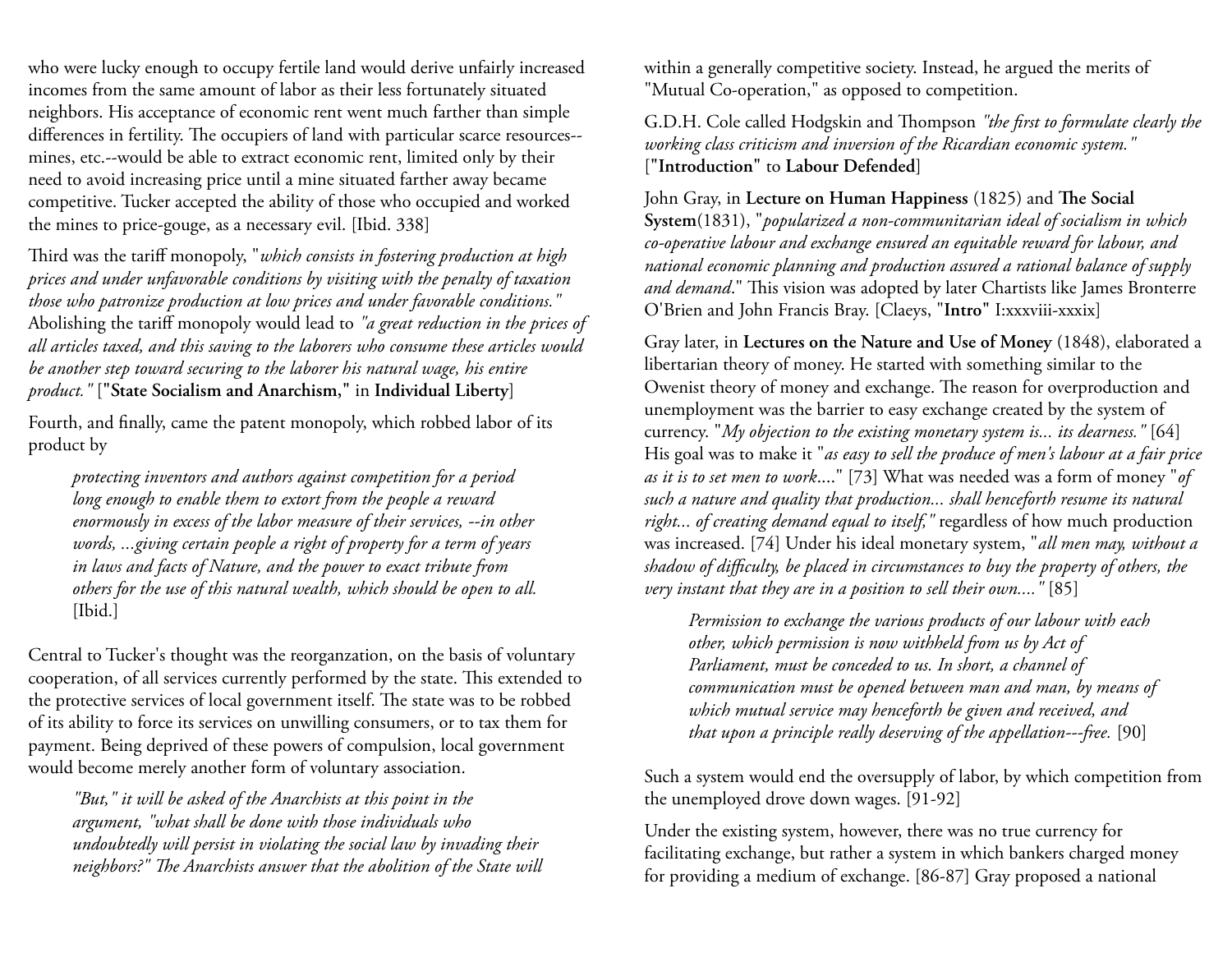system of Standard Banks to facilitate exchange, by monetizing the goods of everyone engaged in trade. At that point, the goods would remain in the possession of the original owner until sold, with the bank having a lien on it. [110-228] "*Bank-notes... would be so many certificates of the existence of property admitted into the standard market, and therein remaining for sale by its respective owners*...." [125]

In this way he took his theory beyond proposing a system of labor notes, to something much more sophisticated. He abandoned labor-time as a measure of value. Instead he argued that simply ending the bankers' monopoly on the issue of money and credit, and leaving price to the market forces of supply and demand, would be enough to end usury and facilitate exchange. In this shift from labor notes to free banking and market prices, he approached the level of William C. Greene and Benjamin Tucker.

J.F. Bray, in **Labour's Wrong and Labour's Remedy** (1839), for the most part duplicated Thompson's line of argument on the labor theory of value, voluntary exchange, and voluntary collectivism. He made some unique rhetorical flourishes in describing the social system of class power:

*But what is it that the capitalist... gives in exchange for the labour of the working man? The capitalist gives no labour, for he does not work.... The wealth which the capitalist appears to give in exchange for the workman's labour was generated neither by the labour nor the riches of the capitalist, but it was originally obtained by the labour of the workman; and it is still daily taken from, by a fraudulent system of unequal exchange. The whole transaction... is... no other than a barefaced though legalized robbery, by means of which the capitalists and proprietors contrive to fasten themselves upon the producing classes....*

*Under the present social system, the whole of the working classes are dependent upon the capitalist or employer for the means of labour; and where one class, by its position in society, is thus dependent upon another class for the MEANS OF LABOUR, it is dependent, likewise, for the MEANS OF LIFE.* [49-50, 52]

One of his witticisms resembled the style that Proudhon was to use shortly thereafter:

absolute a property right as possible for the occupier. The focus, in ending the landlord monopoly, should be to end absentee ownership of large-scale tracts--not to keep petty owners at each other's throats over the definition of "occupancy."

Fortunately, Tucker made it clear he had such a liberal system of enforcement in mind.

*And the terror of rigidity is... groundless. This rule of ten-acre possession, or any similar one that may be adopted, is no more rigid crystalline custom than is Mr.* [Auberon] *Herbert's own rule of protecting titles transferred by purchase and sale. Any rule is rigid less by the rigidity of its terms than by the rigidity of its enforcement. Now it is precisely in the tempering of rigidity of enforcement that one of the chief excellencies of Anarchism consists. Mr. Herbert must remember that under Anarchism all rules and laws will be little more than suggestions for the guidance of juries, and that all disputes, whether about land or anything else, will be submitted to juries which will judge not only the facts, but the law, the justice of the law, its applicability to the given circumstances, and the penalty or damage to be inflicted because of its infraction. What better safeguard against rigidity could there be than this? "Machinery for altering" the law, indeed! Why under Anarchism the law will be so flexible that it will shape itself to every emergency and need no alteration.*[Ibid. 312]

Tucker envisioned a continuing market for sale and transfer of occupancy, but with failure to enforce absentee title of unoccupied land forcing the price down to the value of improvements. He assumed that occupiers would quit occupancy, in most cases, only for a price.

*The possibility of valuable land becoming vacant is hardly worth consideration. Still, if any occupant of valuable land should be foolish enough to quit it without first selling it, the estate would be liable to seizure by the first comer, who would immediately have a footing similar to that of other land-holders.*[Ibid. 343]

As we saw above, Tucker accepted that economic rent would survive after "*speculative and monopolistic rent*" had been eliminated. [Ibid. 346] Those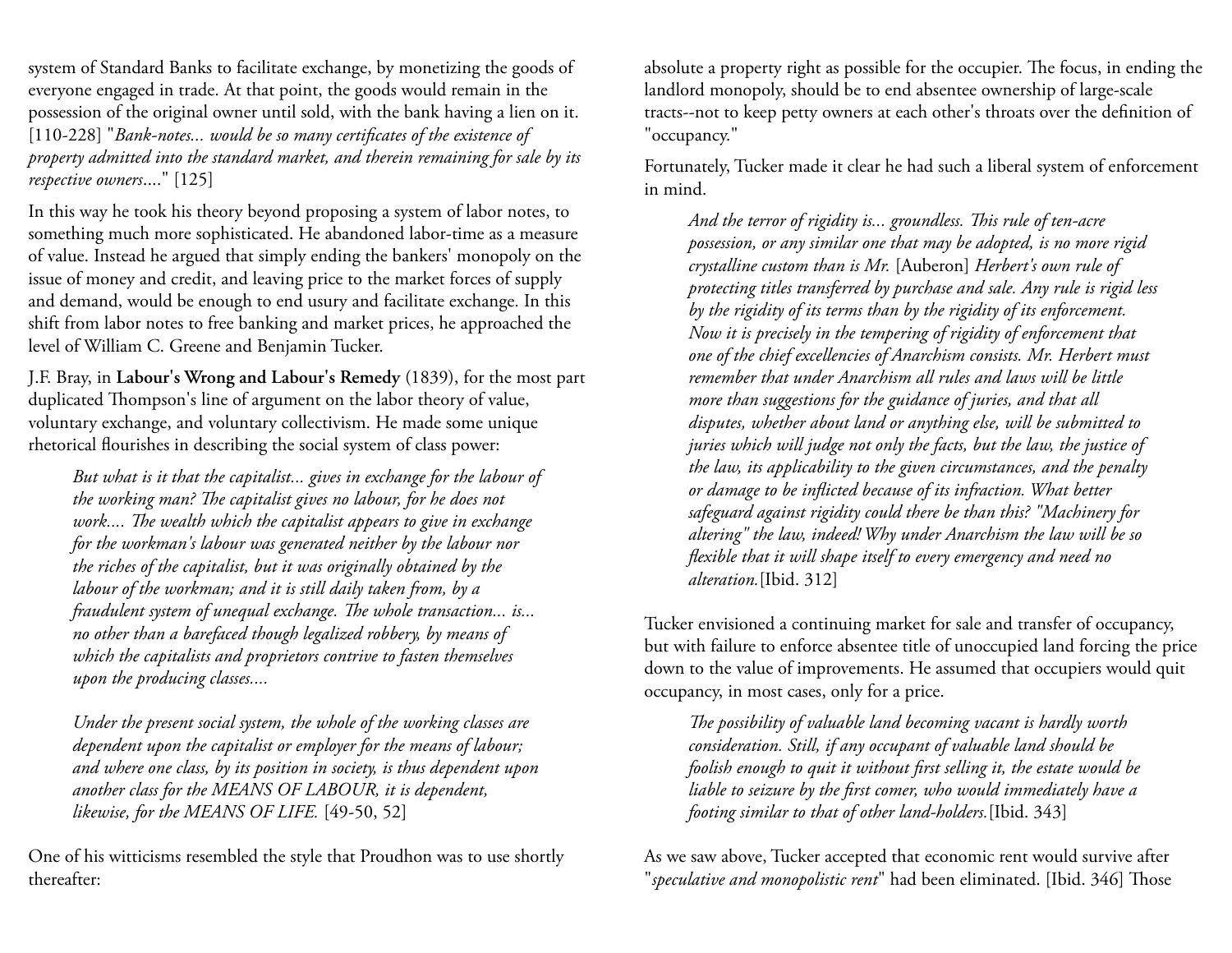enforcement of absentee land titles. The local defense associations (about which more below) would defend the occupier against invasion by anyone, including the claimant of absentee title; but they would not enforce any claims of ownership not based on occupancy and use.

*Suppose that all municipalities have adopted the voluntary principle, and that compulsory taxation has been abolished. Now, after this, let us suppose further that the Anarchistic view that occupancy and use should condition and thus limit landholding becomes the predominant view. Evidently then these municipalities will procede to formulate and enforce this view.* [C]*ontinuing with our suppositions, we will say that they decide to protect no one in the possession of more than ten acres. In execution of this decision, they, on October 1, notify all holders of ten acres within their limits that, on and after the following January 1, they will cease to protect them in the possession of more than ten acres, and that, as a condition of receiving even that protection, each must make formal declaration on or before December 1 of the specific ten-acre plot within his present holding which he proposes to personally occupy and use after January 1. These declarations having been made, the municipalities publish them and at the same time notify landless persons that out of the lands thus set free each may secure protection in the possession of any amount up to ten acres after January 1 by appearing on December 15... and making declaration of his choice and intention of occupancy.* [**Instead of a Book** 311-12]

One might legitimately object that the arbitrary authority to define how much land could be used by an individual, would undermine the possessor's security in continued possession. How would full "use" be defined and verified? Would it leave room for letting land lie fallow, for conserving wooded areas, etc? If population increased significantly, could an association reduce the maximum individual holding to eight acres and redivide? Such problems argue for a high degree of forbearance in determining occupancy and use. There should be a wide latitude for determining just how much land could be used by a family engaged in different kinds of farming, with the benefit of the doubt given to the occupier. And if per-person allowances should be reduced, the existing occupants should be grandfathered in for the duration of their lives. The occupancy system of tenure should convey as

*Our daily experience teaches us, that if we take a slice from a loaf, the slice never grows on again.... Such is the case with the loaf of the working man; but that of the capitalist follows not this rule. His loaf continually increases instead of diminishing: with him, it is cut and come again, for ever.* [54-55]

In his theory of money, he argued that the only thing "*requisite for the issuing of... any... medium of exchange, is that there should be actual produce of some kind for it to rest upon."* But the entire value of real capital in Great Britain was many times greater than the amount of currency. Under the existing system of artificial scarcity, bankers were able to charge a price for furnishiing the medium of exchange. [144, 148]

*...it cannot be denied... that there is a universal desire for the comforts and conveniences of life--that all these things must be produced by labour--that there is a sufficiency of raw material to absorb the labour of all...--that labour can be set to work onl by capital--that capital may be effectually represented and brought into operation by a paper medium....* [145]

Finally, he elaborated on Owen's and Thompson's theory of social organization by imagining

*that the whole five millions of the adult producers in the United Kingdom are formed into a number of joint stock companies, containing from 100 to 1,000 men each...--that each of these companies is composed of men of one trade, or confines its attention to the production or distribution of particular commodities*.... [And that] *the productive classes... to be thus associated together, for the production and distribution of wealth...--that all their affairs are conducted through the instrumentality of general and local boards of trade...* [157]

Under this joint-stock system, which resembled full-blown syndicalism, he predicted full provision for pensions and health insurance, and a progressive reduction in the work-day. [160] He proposed to establish it by organizing within each trade "*the germs of a future company*," appointing a "*provisional government of delegates*" from each trade, and that bargaining begin "*between*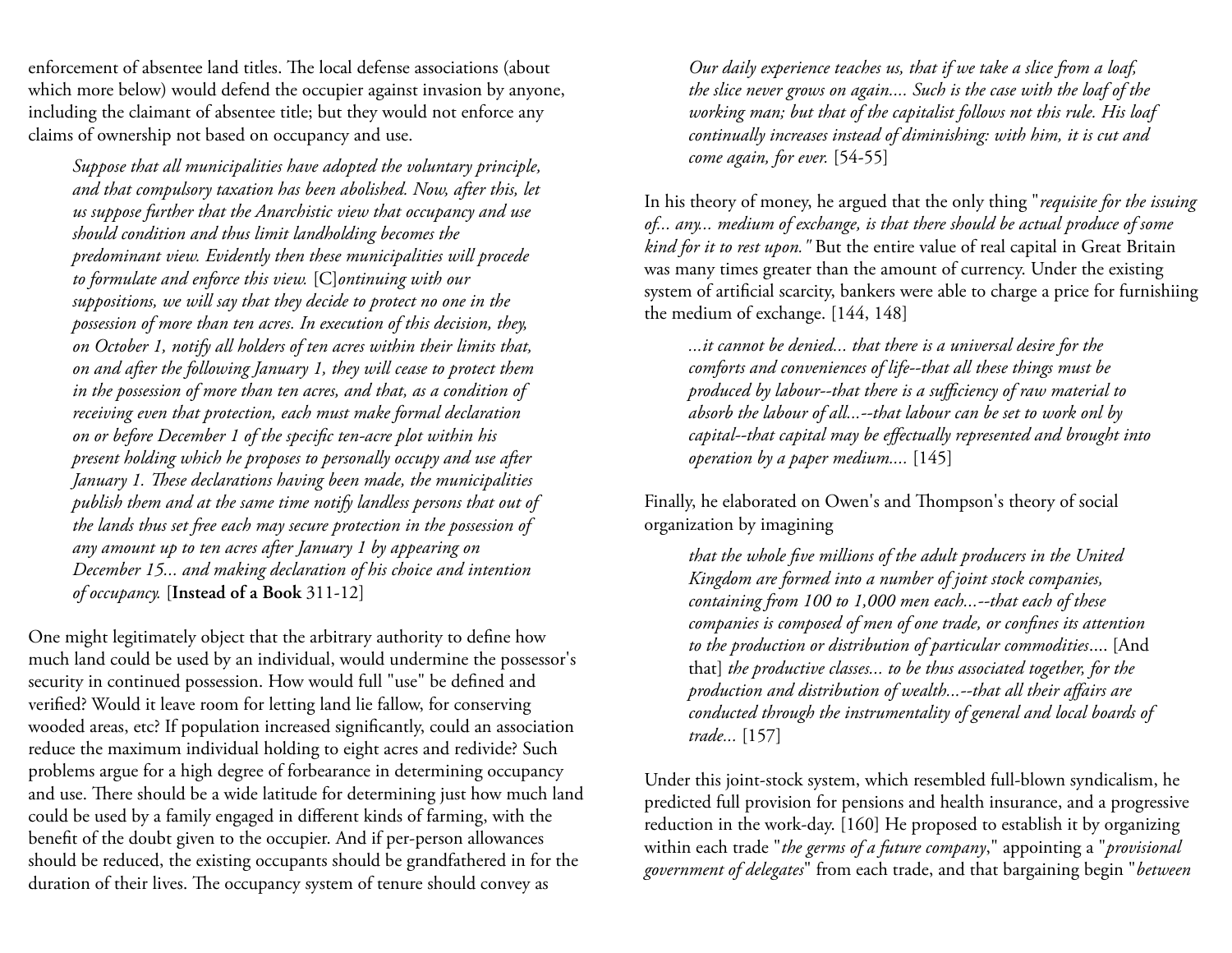## *the producers thus united and the capitalists*..." [172]

Kropotkin described Thompson, with "*his followers*" Bray and Gray, as a "*precursor*" of "*French mutualism*." [**"Anarchism"**] Rudolf Rocker had this to say about the Owenites of the Twenties:

*...[Godwin] contributed to give to the young socialist movement in England, which found its maturest exponents in Robert Owen, John Gray and William Thompson, that unmistakable libertarian character which it had for a long time, and which it never assumed in Germany and many other countries.* (**Anarchosyndicalism**)

It was in this cultural setting that the word "socialist" first made its appearance in 1827, in the **London Co-operative Magazine.** [Claeys, "**Introduction," Selected Works** I:xviii]

The most monumental figure in the history of mutualist thought, without a doubt, was Pierre Joseph Proudhon. Proudhon was an early associate of Marx and, some have argued, initially influenced Marx. However that may be, they had a personal falling out before long, induced mainly by Marx's tendency to refuse association on any terms but his own. Much of the French socialist movement that was involved in creating the International Workingmen's Association, was Proudhonian in its orientation. Proudhon was the largest influence on Bakunin, and was arguably the father of all forms of Continental social anarchism. Proudhonian thought, in one of its currents, was a major contributing factor to the rise of syndicalism.

Unlike Owen, Proudhon's actions in the realm of mutualist practice are heavily overshadowed by his theoretical contributions. Therefore, we will deal with him entirely in the theory section, and treat his organizational experiments (i.e., the People's Bank) in the context of his theory of credit and exchange.

Central to Proudhon's analysis of class rule and exploitation is the idea of privilege. Proudhon shared the assumption, common to the whole early socialist movement, of the labor theory of value. Privilege was the means by which the products of labor were diverted from the producers to an idle owning class. One initial contribution to this theory, which quickly became a popular slogan as well, was **What is Property?**(1840)--the answer, of course, being property is theft. In it he made his first argument for a theory of

of existing currency was its universal acceptability, and its security. Numerous competing local currencies, which varied in their backing, would not serve the same purpose. Tucker responded with two arguments: that competition would result in the dominance of the soundest mutual currency; and that federative agreements between mutual banks would make their local currencies widely interchangeable.

*...human ingenuity, which has heretofore conquered much greater obstacles, will undoubtedly prove equal to the emergency. The more reputable banks would soon become distinguished from the others by some sort of voluntary organization and mutual inspection necessary to their own protection. The credit of all such as declined to submit to thorough examination by experts at any moment or to keep their books open for public inspection would be ruined, and these would receive no patronage. Probably also the better banks would combine in the use of a uniform bank-note paper difficult to counterfeit, which would be guarded most carefully and distributed to the various banks only so far as they could furnish security for it.* [Ibid. 288]

Tucker did not deny that there would still be some charge for interest in cases where a genuine loan took place. In "*sporadic"* cases where a property owner endorsed the note of someone without property, he would desire some compensation for the risk. But the far greater availability and mobilization of credit overall, would reduce interest to zero for anyone having collateral, and reduce it below existing levels for those taking out unsecured loans. [**"The Abolition of Interest,"** in **Individual Liberty**] Since the average interest on unsecured credit card debt generally runs about ten points or so over that of secured loans in today's world, it's fair to speculate that average interest for unsecured loans would decline to ten per cent or less under free banking.

Next in importance (and of primary importance in agrarian countries) was the land monopoly, which "*consists in the enforcement by government of land titles which do not rest upon personal occupancy and cultivation.*" The end to protection of all forms of ownership not based on occupancy and cultivation would lead to the disappearance of ground-rent. [**"State Socialism and Anarchism,"** in **Individual Liberty**]

Tucker's solution to the land monopoly was simple: an end to state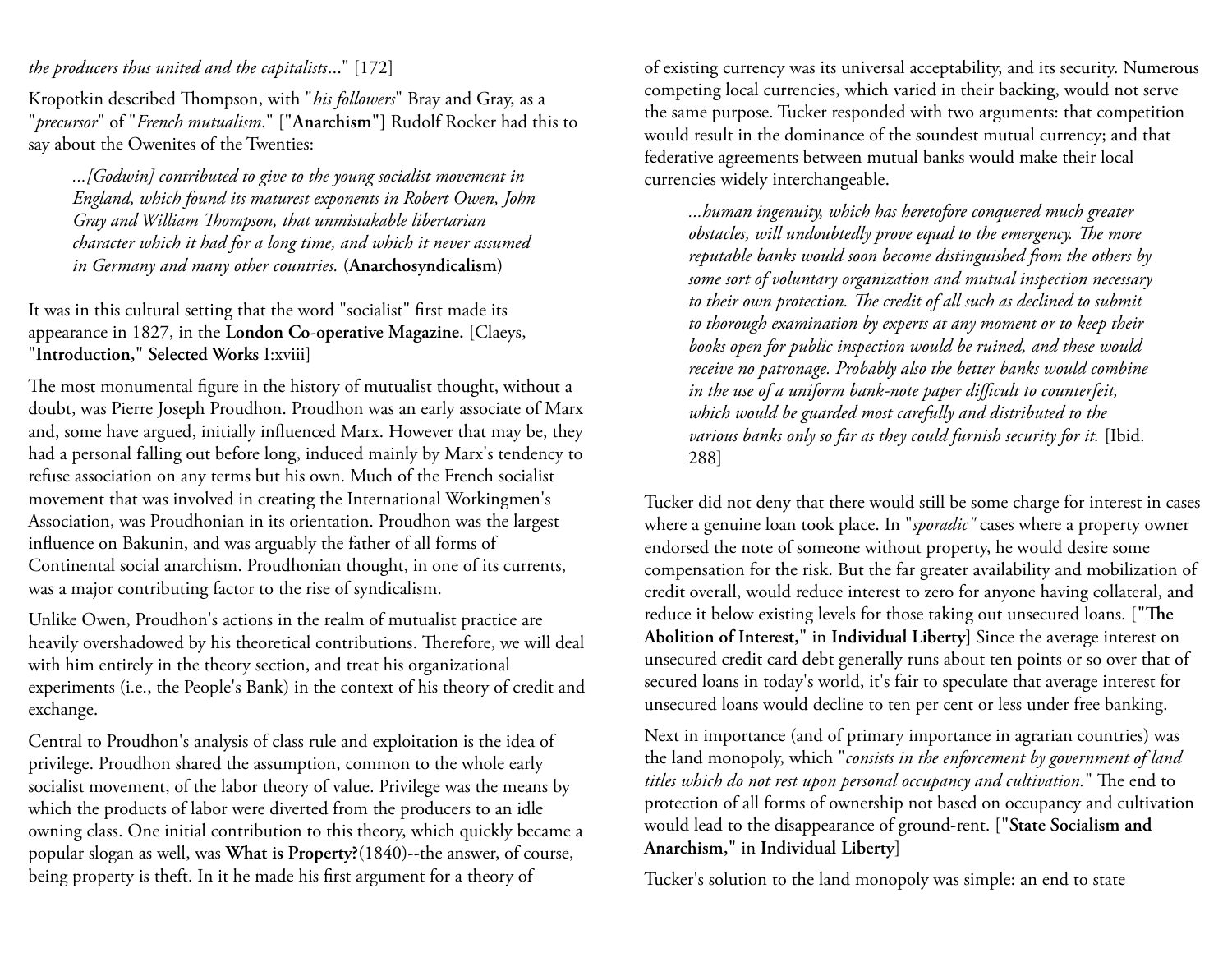*government bonds and that State bank-notes could be issued only by those who had specie makes both vitally and equally objectionable from the standpoint of free and mutual banking, the chief aim of which is to secure the right of all wealth to monetization without prior conversion into some particular form of wealth limited in amount and without being subjected to ruinous discounts.* [**Instead of a Book** 247]

Another objection was that free money would "*enable the man who has capital to monetize it, and so double his advantages over the laborer who has none.*" Tucker's response was that increasing the amount of good money in circulation benefited everyone, not just the issuers; and that by raising the worker's wage to equal his product, it would enable him to accumulate capital by savings from his wages.

*Now, if they only had the liberty to do so, there are already enough large and small property-holders willing and anxious to issue money, to provide a far greater amount than is needed, and there would be sufficient competition among them to bring the price of issue down to cost,--that is, to abolish interest.* [Ibid. 247-48]

Tucker's response, accurate as far as it went, was inadequate. He might have pointed out that the super-usurers at the top of the capitalist class had no problem obtaining all the credit they needed under the existing system, and passing any finance charges along to the customer through their monopoly position. He might have anticipated Galbraith and pointed out that expansion of large corporations was financed mainly by savings from their income steam. He might have anticipated Brandeis, showing that the entire system of finance capital and investment banking favored large corporate enterprise and shut out cooperatives and other upstarts from access to capital. And given the existing widespread distribution of property in small farms, homes, and family businesses, increasing the usability of such property as credit would benefit the vast majority of the middle class who were shut out of the favored position granted to the plutocracy. If free money would have benefited the plutocrats as Tucker's critic said, it would already have been legal.

Mutual banking was also criticized on the grounds that one of the advantages

property ownership based solely on occupancy and use, rather than absentee landlordism. Land and natural resources were a free gift of nature, rather than a product of human labor. And since their supply was fixed, nobody should have the right to claim a property right in them beyond his personal ability to make use of them. A person was entitled to claim the full usufruct of a piece of land for so long as he occupied and used it, to maintain his occupancy against forcible dispossession, and to receive compensation for his labor in improving the land when he parted with it. But he was not entitled to claim absolute rights of ownership, to demand rent from the new occupier after he himself permanently and deliberately ceased to occupy it.

While Proudhon opposed "property" in the sense of absentee tenure for those not working the land, he stongly favored property in the sense of possession by the cultivator. He echoed Cobbett and foreshadowed the Distributists in seeing the wide diffusion of property as a guarantee of liberty to the average person and a check against the centralized power of capital and the state, and as a way to "*assure them the greatest possible well-being*." [**On the Political Capacity of the Working Classes** (1865), in **Selected Writings** 363-65] He saw the giant corporation as "*organized in the spirit of commercial and industrial feudalism*," and aimed at "*the monopolizing of production, exchange and profits*." [Ibid. 187]

We should note here that, although Proudhon shared the labor theory of value with other socialists, he did not promote labor time as a unit of currency, like Owen and Warren, or consider one hour of labor equal to another, like Tucker. He advocated differentials based on the difficulty or unpleasantness of the job, and the value produced. So although he believed all exchange-value was created by labor, his version of the theory came very close to modern ideas of "value-added."

At the same time, Proudhon believed that even the greatest mental and physical prodigies could only produce a few times as much as their average counterparts; and he believed that the ability of any worker to produce in a group enterprise was dependent on the social nature of production. These ideas should temper our understanding of his views on wage differentials. His views on this issue, taken as a whole, seem to allow for differentials in pay based on effort or skill, but not based on social power or prestige. [**Theory of Property** (1863-64) in **Selected Writings** 69; **On the Political Capacity of the Working Classes** (1865) in Ibid. 66-68, 143, 146-50]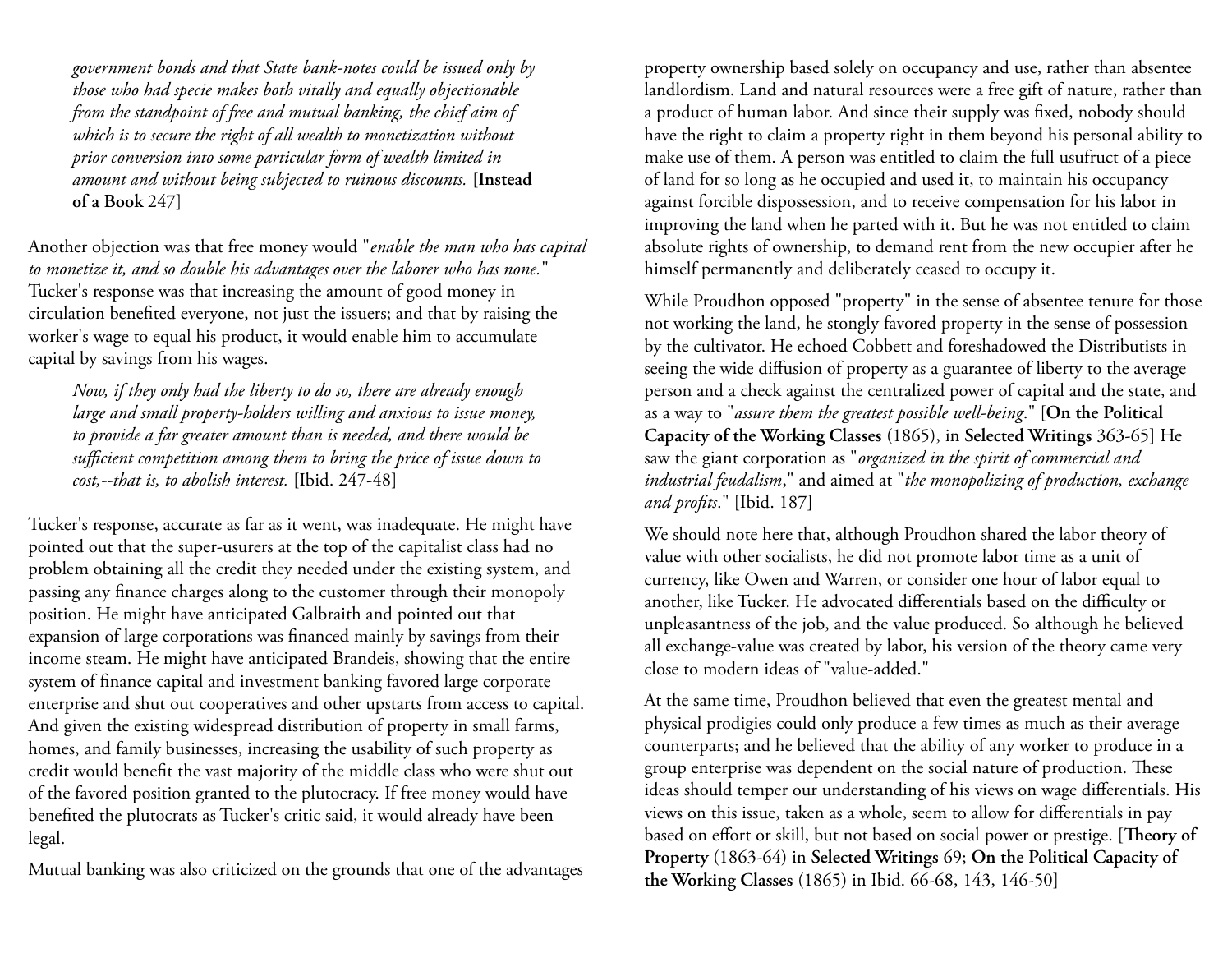*If... any preference were to be given, it would not be to the brilliant, agreeable, honorable functions coveted by all, but... to laborious tasks that shock our sensibilities and are an offense to man's self-esteem....* [In response to a hypothetical offer of employment as a valet, he replied:] "*No job is stupid, there are only stupid people. Cares that are given to the human person are more than useful tasks, they are acts of charity that place the person who performs them above the person who receives them. Therefore, ...I will place a condition upon my service: the man who wishes to employ me as a servant must pay me fifty per cent of his income.* [**Political Capacity,** in Ibid. 143, 146-50]

His remarks on effort-based differentials reflect a basic philosophical assumption that pay should be tied to work, and a resentment of parasitism. Proudhon saw competition as a necessary spur to effort, improved quality, and reduced cost.

*...value can be discovered only by competition, not at all by communistic institutions or popular decree. For in this there is something more powerful than the will of the legislator and of citizens,--namely, the absolute impossibility that man should do his duty after finding himself relieved of all responsibility to himself.... Ordain that... labor and wages are guaranteed to all: immediately an immense relaxation will succeed the extreme tension to which industry is now subjected; real value will fall rapidly below nominal value; ...the merchant will ask more and give less....*

*...Now that is precisely the effect of competition upon industry. Man rouses from his idleness only when want fills him with anxiety; and the surest way to extinguish his genius is to deliver him from all solicitude and take away from him the hope of profit..., by... transferring to the State the responsibility of his inertia....*

*...[I]f labor cannot find its reward in its own product, it should be abandoned as soon as possible....* [**System of Economical Contradictions** I:226-27, 234, 236]

There is probably something to this, as painfully as it may strike the ears of

The last sentence shows a strong parallel between the old-time labor currency and the new free banking as tools of empowerment. As the labor-notes systems of Owen and Warren aimed to more directly transform labor into purchasing power, the free banking system aimed more to more effectively transform property into investment funds without the intervention of a middleman.

In response to those who claimed that mutual banking was fraudulent, that it was "*inherently impossbible to use one's property and at the same time pledge it,*" Tucker responded:

*But what else happens when a man, after mortgaging his house, continues to live in it? This is an actual every-day occurrence, and mutual banking only seeks to make it possible on easier terms,--the terms that will prevail under competition instead of the terms that do prevail under monopoly.* [Ibid. 231]

Likewise, Tucker denied claims that mutual banking was fraudulent for issuing loans greater than its total capital, to which opponents of fractional reserve banking object. Tucker responded to an argument that "*banks should be permitted to issue paper money equal to their unimpaired capital"* by arguing:

*This would be a virtual prohibition of mutual banks, which do not profess to have any capital and claim to need none. As Colonel Greene has pointed out, banks serve simply as clearing-houses for their customers' business paper running to maturity and no more need capital than does the central clearing-house which serves them in the same way.* [**"The Redemption of Paper Money,"** in **Individual Liberty**]

Another criticism of Tucker's argument was that there was in fact no privilege involved in the capitalist banking system, because anyone who met the criteria could establish a bank of his own (as if privilege were synonymous with a hereditary caste system, apparently). Tucker responded as follows:

*Anybody, it is true, could establish a State bank, and can establish a national bank, who can observe the prescribed conditions. But the monopoly inheres in these compulsory conditions. The fact that national bank-notes can be issued only by those who have*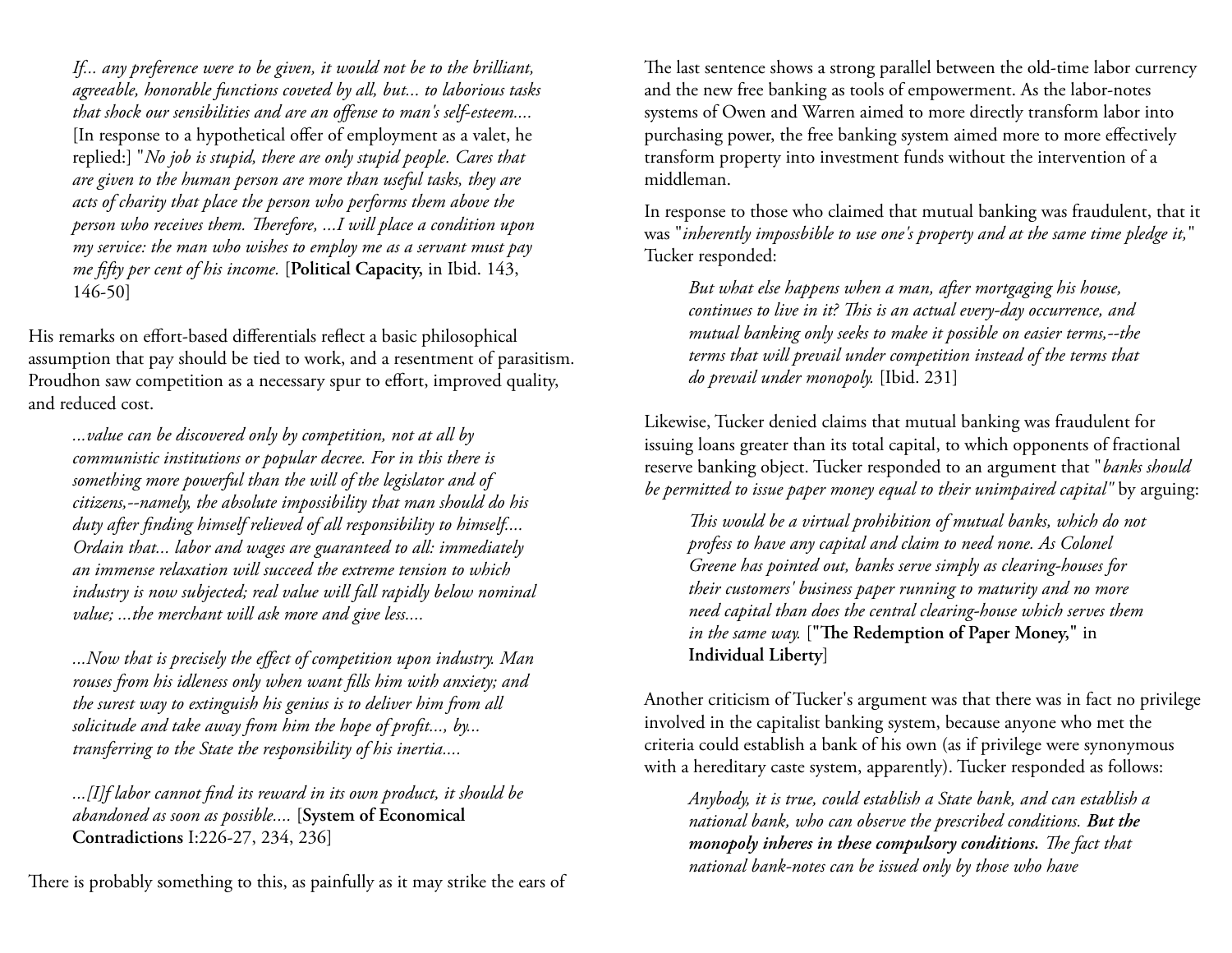*Down will go profits also. For merchants, instead of buying at high prices on credit, will borrow money of the banks at less than one per cent., buy at low prices for cash, and correspondingly reduce the prices of their goods to their customers. And with the rest will go house-rent. For no one who can borrow capital at one per cent. with which to build a house of his own will consent to pay rent to a landlord at a higher rate than that.* [Ibid.]

Tucker stressed that, in cases of secured loans, the banks were not in fact "lending" money at all, and "*that the interest paid in the transaction... was not paid for the use of anything whatever, but was a tax levied by monopoly and nothing else."*[**Instead of a Book** 221-22] Whether the service was performed by a mutual bank or a capitalist bank, all it amounted to was monetizing an asset already owned by the "borrower."

*...the establishment of a mutual bank does not require the investment of capital, inasmuch as the customers of the bank furnish all the capital upon which the bank's notes are based, and... therefore the rate of discount charged by the bank for the service of exchanging its notes for those of its customers is governed, under competition, by the cost of that service, and not by the rate of interest that capital commands.* [Ibid. 286-87]

Free banking would empower those with tangible assets to monetize them directly as capital, rather than depending on a privileged banking class to perform the same service at a monopoly price.

*If I were free to use my capital directly as a basis of credit or currency, the relief from the necessity of borrowing additional capital from others would decrease the borrowing demand, and threfore the rate of interest. And if, as the Anarchists claim, this freedom to use capital as a basis of credit should give an immense impetus to business, and consequently cause an immense demand for labor, and consequently increase productive power, and consequently augment the amount of capital, here another force would be exercised to lower the rate of interest and cause it to gradually vanish. Free trade in banking does not mean only unlimited liberty to create debt; it means also vastly increased ability to meet debt....* [Ibid. 230]

the more collective-oriented anarchists. In a market, the only way to get money is to produce something somebody finds worth buying; the danger of losing one's income when a dissatisfied customer "takes his business elsewhere" is a powerful spur to quality. It's hard to imagine a non-market mechanism anywhere near as effective at punishing shoddy or inefficient work. In the first and last sentences of the block quote above, by the way, Proudhon seems to suggest something like Mises' problem of rational calculation in a non-market system.

Proudhon's views on property and the labor theory of value were common to the whole early socialist movement. What was unique about Proudhon was his mutualism. The mutualist vision of society entailed an erosion of the dividing line between state and society, and the performance of "state" functions through social bodies directly controlled by the populace. *"The democratic ideal is that the masses who are governed should at the same time govern, and that society should be the same thing as the State, and the people the same thing as the government...."*[**Political Contradictions** (1863-64), in **Selected Writings** 117] Here's an excellent description of a mutualist society, from **On the Political Capacity of the Working Classes** (1865):

*Its law... is service for service, product for product, loan for loan, insurance for insurance, credit for credit, security for security, guarantee for guarantee. It is the ancient law of retaliation, ...as it were turned upside down and transferred... to economic law, to the tasks of labor and to the good offices of free fraternity. On it depend all the mutualist institutions: mutual insurance, mutual credit, mutual aid, mutual education; reciprocal guarantees of openings, exchanges and labor for good quality and fairly priced goods.* [**Selected Writings** 59-60]

It's important here to keep in mind Proudhon's usage above of the word "State," by which he meant something very different from "government." A "State" was very close to what we call a "community"--a natural, geographically defined social grouping, whose members spontaneously formed relationships of mutuality with one another, and most likely united federatively on a larger scale.

*Wherever men, together with their wives and children, gather together in one place, dwell together and cultivate their land in*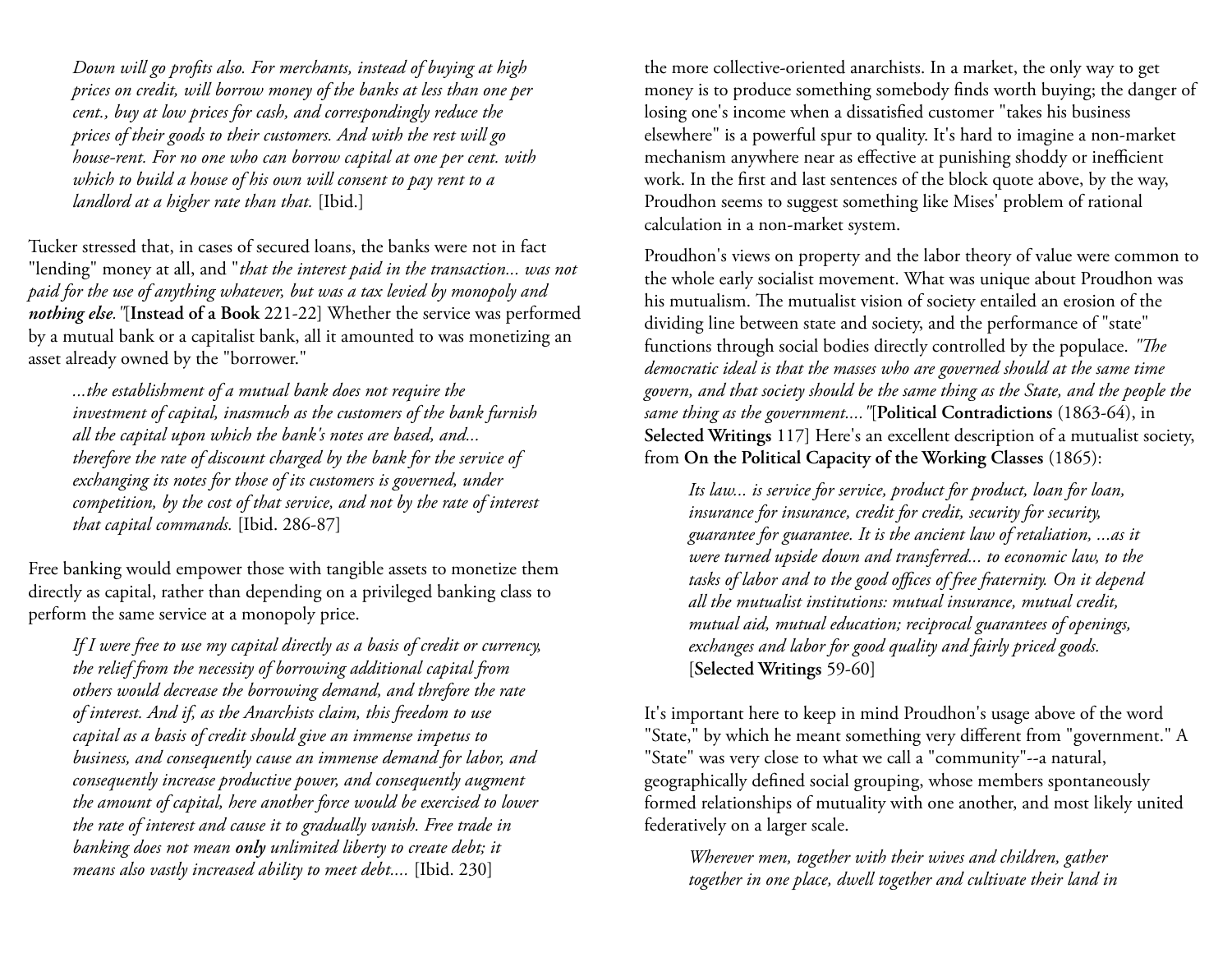*common, developing between them various industries, establishing relations of neighborliness, and, whether they like it or not, making themselves mutually dependent, they form what I call a natural group. This will soon become a State or political organization which asserts its unity, its independence, its own life or self-movement (autokinesis) and its autonomy.*

*Groups of the same kind, at some distance from each other may have common interests. One can understand that they may... join together in association and through this mutual assurance form a larger group, but never that when they unite in order to guarantee their interests and to increase their wealth they should go so far as offering themselves up as a kind of self-sacrifice to this new Moloch.... All these groups... are States, that is, indestructible organisms. There may very well be a new kind of legal tie between them, namely, a contract of mutuality, but they can no more strip themselves of their sovereign independence than the member of a State, because he is a citizen, can lose the prerogatives of a free man, producer and property owner.* [**Political Contradictions** (1863-64), in Edwards 118]

And we mustn't forget that the "State" Proudhon referred to wasn't a sovereign, coercive authority imposed from the top down; it was a kind of relationship between free human beings.

*...the machinery of government... results not from some fictitious agreement, thought up to satisfy the republic and withdrawn as soon as it has been made, but from a real contract in which, instead of being absorbed into a central majesty, both personal and mystical, the individual sovereignty of the contracting parties acts as a positive guarantee of the liberty of States, communes and individuals.*

*We have then, not an abstract sovereignty of the people..., but an effective sovereignty of the working, reigning, governing masses. This is seen in welfare organizations, then in chambers of commerce, guilds of arts and crafts, and workingmen's associations, in exchanges and markets, academies and schools, agricultural associations, and finally in electoral meetings, parliamentary assemblies and the Councils of State, in the National Guard and even in churches and* 

able to charge rent to the occupiers; the patent and copyright monopolies, and the tariff monopoly, by which the consumer was indirectly forced to pay a premium on goods beyond the labor cost of production.

The most important of these, by far, was the money monopoly, which Tucker defined as

*the privilege given by the government to certain individuals, or to individuals holding certain kinds of property, of issuing the circulating medium, a privilege which is now enforced in this country by a national tax of ten per cent., upon all other persons who attempt to furnish a circulating medium, and by State laws making it a criminal offense to issue notes as currency.* [**"State Socialism and Anarchism,"** in **Individual Liberty**]

The effect of the money monopoly is to keep capital artificially dear and unavailable to the working class, thus perpetuating the division between labor and ownership, and making exploitation possible. As a remedy Tucker proposed the free banking system of William B. Greene. The mutual banks would not in fact be making loans at all, but would simply "*be doing business on the capital of their customers,*" performing a service for which the existing system of state licensing enabled capitalist banks to charge a monopoly price.

Such free banking would end the ability of property owners to exploit labor, not only by interest, but indirectly by profit and rent as well.

*...if the business of banking were made free to all, more and more persons would enter into it until the competition should become sharp enough to reduce the price of lending money to the labor cost, which statistics show to be less than three-fourths of one per cent. In that case the thousands of people who are now deterred from going into business by the ruinously high rates which they must pay for capital with which to start and carry on business will find their difficulties removed....This facility of acquiring capital will give an unheard of impetus to business, and consequently create an unprecedented demand for labor, --a demand which will always be in excess of the supply, directly to the contrary of the present condition of the labor market.... Labor will then be in a position to dictate its wages, and will thus secure its natural wage, its entire product....*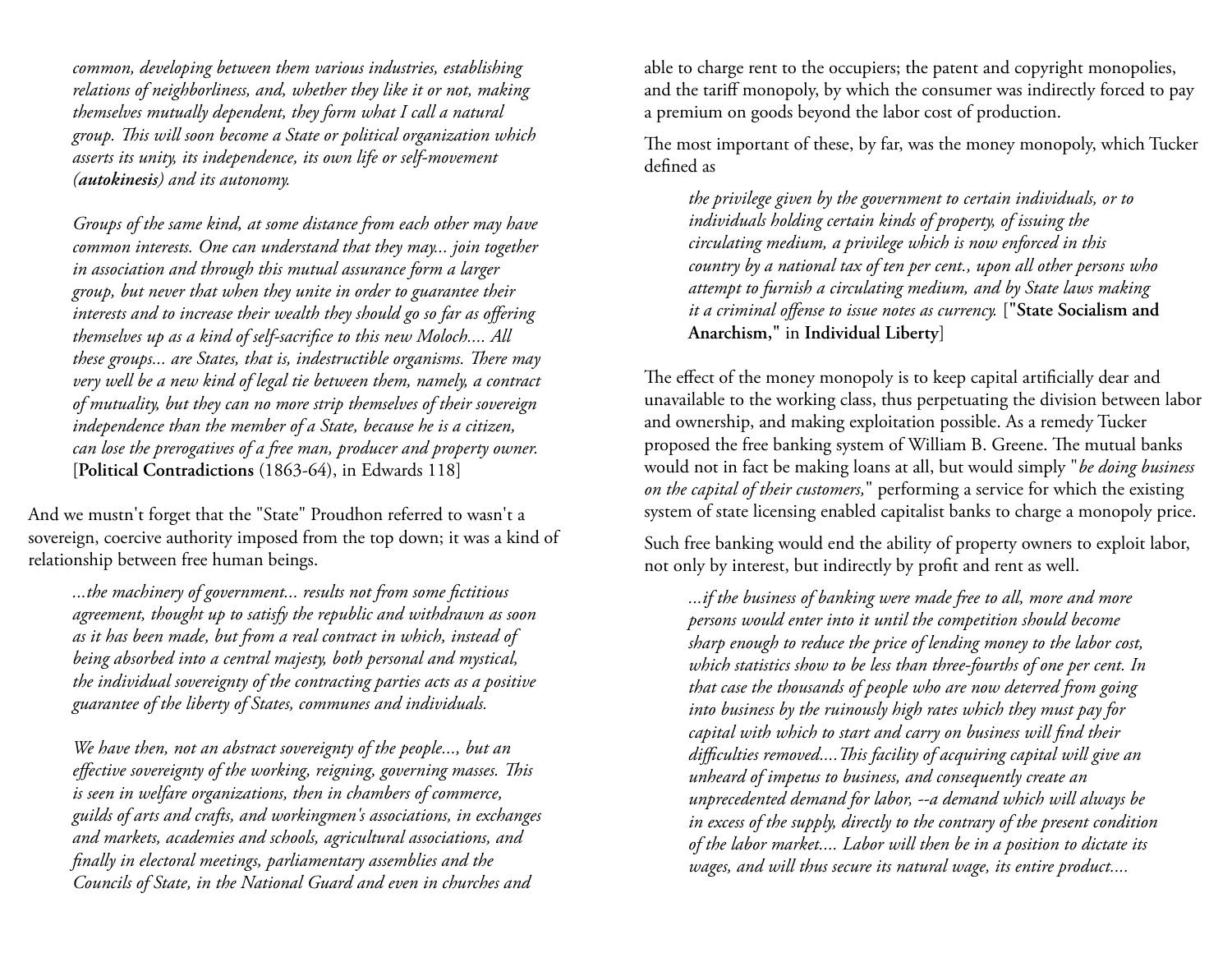*forty years as much as the farmer gets in fifty, and ten thousand dollars besides?* [**Instead of a Book** 307]

Tucker was very much a realist in his willingness to accept evils when they could not be remedied by the abolition of statist privilege alone. Although he believed the worker in equity was entitled only to compensation for the superior skill acquired through effort, he recognized in practice that those with superior intelligence and other innate abilities would receive better pay through no desert of their own. But he preferred to tolerate such an irreducible minimum of inequality than to suffer the statist remedies that would be required to "fix" it.

One reader questioned Tucker on the difficulty of justifying the right of the occupant of fertile land to receive the same reward for three hundred days' work, that the occupant of less fertile land received for five hundred days. He responded:

*Precisely as difficult as it would be to show that the man of superior skill (native, not acquired) who produces in the ratio of five hundred to another's three hundred is equitably entitled to this surplus exchange value. There is no more reason why we should pool the results of our lands than the results of our hands....*

*If the cost principle of value cannot be realized otherwise than by compulsion, then it had better not be realized. For my part, I do not believe that it is possible or highly important to realize it absolutely and completely. But it is both possible and highly important to effect its approximate realization. So much can be effected without compulsion... and so much will be sufficient.... Abolish the artificial monopolies of money and land, and interest, profit, and the rent of buildings will almost entirely disappear; ground rents will no longer flow into a few hands; and practically the only inequality remaining will be the slight disparity of products due to superiority of soil and skill.* [Ibid. 331-32]

Tucker analyzed the system of privilege into four main components: the money monopoly, by which access to capital was artificially restricted and its price kept up; the land monopoly, by which absentee owners of land were

*chapels. In all places and all cases the same collective force is at work acting for and through the principle of mutuality, which is the ultimate affirmation of the rights of man and of the citizen.*

*In this the working masses are truly, positively and effectively sovereign. Indeed, how could it be otherwise if they are in charge of the whole economic system including labor, capital, credit, property and wealth.* [**Political Capacity of the Working Classes** (1865), in Edwards 116-117]

(The parliamentary assemblies and Councils of State, presumably, are considerably idealized). And we should bear in mind that for Proudhon anarchism was an ideal to be more or less closely approximated, with every step in the right direction deserving support; he did not take an "abolitionist" attitude toward the state.

In two works, **General Idea of the Revolution in the Nineteenth Century** (1851)**,** and **The Federative Prinicple** (1863)**,** Proudhon developed at length his theme of the absorption of the political into the economic, with the functions of the government being taken over by society. Two principles were central to the organization of society in the post-political era: contract and federation. By means of them, all social functions could be carried out by voluntary association, with individuals retaining full sovereign rights within themselves.

*The political contract does not attain its full dignity and morality except where... it is synallagmatic* [i.e., when the contracting parties undertake reciprocal obligations] *and commutative* [when the exchange involves goods or services of equal value]*, if it is confined, in its objects, within definite limits.... Can one say that in a representative and centralized democracy... the political contract binding the citizen to the state can be equal and reciprocal?....*

*In order for the political contract to become synallagmatic and commutative as the idea of democracy requires, ...the citizen who enters the association must 1/ have as much to gain from the state as he sacrifices to it, 2/ retain all his liberty, sovereignty, and initiative, except that which he must abandon in order to attain that special*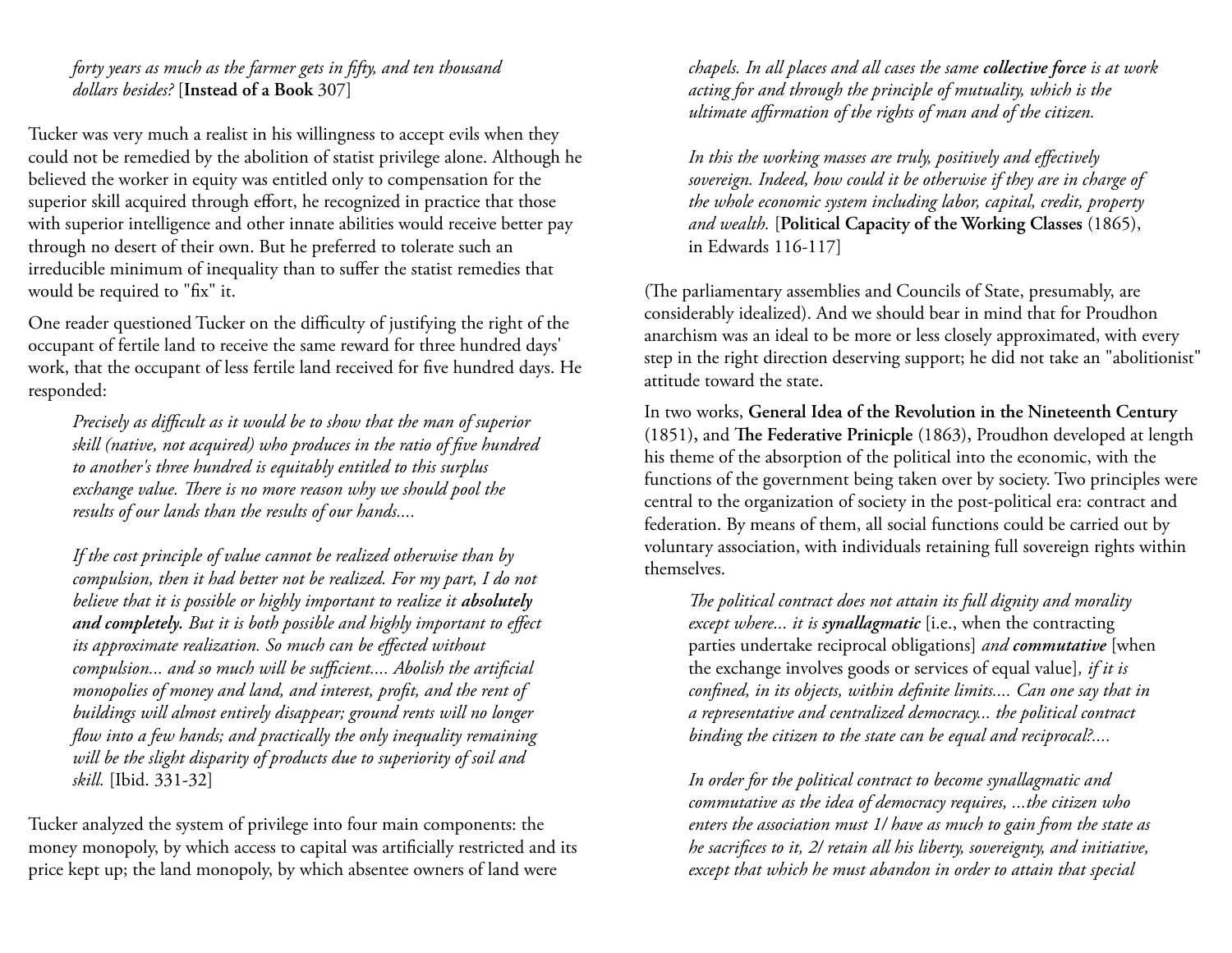*object for which the contract is made, and which the state must guarantee. So confined and understood, the political contract is what I shall call a federation.*

*Federation is an agreement by which one or more heads of family, one or more towns, one or more groups of towns or states, assume reciprocal and equal commitments to permorm one or more specific tasks, the responsibility for which rests exclusively on the officers of the federation.* [**The Principle of Federation** 37-38]

Proudhon took the idea of the social contract literally, not as a justification for state authority, but as a reciprocal relation between citizens into which the government never entered. It was not, as with Rousseau, an alienation of authority; the citizen never parted with his sovereignty.

*What really is the Social Contract? An agreement of the citizen with the government? No, that would mean but the continuation of* [Rousseau's] *idea. The social contract is an agreement of man with man; an agreement from which must result what we call society. In this, the notion of commutative justice, first brought forward by the primitive fact of exchange, ...is substituted for that of distributive justice.... Translating these words, contract, commutative justice, which are the language of the law, into the language of business, and you have commerce, that is to say, in its highest significance, the act by which man and man declare themselves essentially producers, and abdicate all pretension to govern each other.*

*Commutative justice, the reign of contract, the industrial or economic system, such are the different synonyms for the idea which by its accession must do away with the old systems of distributive justice, the reign of law, or in more concrete terms, feudal, governmental or military rule.* [**General Idea of the Revolution in the Nineteenth Century** 112]

The contract left individuals otherwise free in every area not covered by its specific terms.

*The contract is therefore essentially reciprocal, it imposes no* 

market to reduce price to production cost. Only by artificially cornering the market on capital or land, or restricting its supply, could one price it according to its utility to the consumer. In a society based on free banking and occupancy-based ownership of land, any attempt by a banker or landlord to charge according to the consumer's subjective valuation would be met with a competing offer to offer the same good at a price closer to labor cost. And the process would continue until price reached labor cost.

For example, Tucker criticized Henry George's example of the pot of boiling water. George had argued that the tendency of some natural goods to accumulate over time, without regard to labor cost, was the reason for interest on capital. When it took an hour to bring a pot of water to a boil, the person who sold it should be compensated for his hour's time in creating the increased value over cold water. But Tucker pointed out that the seller could have taken a nap, or done some other labor in the meantime, and that the water came to a boil as a natural good; the seller was entitled to compensation for his labor in fetching the water and building the fire, not for time as such. And if he attempted to charge for the time, some other seller would realize that he could do some other kind of labor while the water was boiling, and be willing to sell the water at a lower cost, until its price fell to labor cost. [**"Henry George and Interest,"** in **Individual Liberty**]

Like Warren and Proudhon, Tucker struggled with the issue of skill in formulating his labor theory. He believed in principle that the worker was entitled only to increased pay sufficient to compensate him for the labor and time spent in acquiring his skill. He was not entitled to increased pay for superior innate ability. "*I have never maintained that judgment and skill are less important than labor; I have only maintained that neither judgment nor skill can be charged for in equity except so far as they have been acquired.*" He treated the issue of compensating workers for the effort of acquiring skill as a fairly straightforward one:

*Suppose a boy begins farm labor at fifteen years of age with a prospect of fifty years of work before him at one thousand dollars a year. Suppose another boy of the same age spends ten years and ten thousand dollars in studying medicine, and begins practice at twenty-five years of age with a prospect of forty years of work before him. Is it such a difficult mathematical problem to find out how great a percentage the latter must add to his prices in order to get in*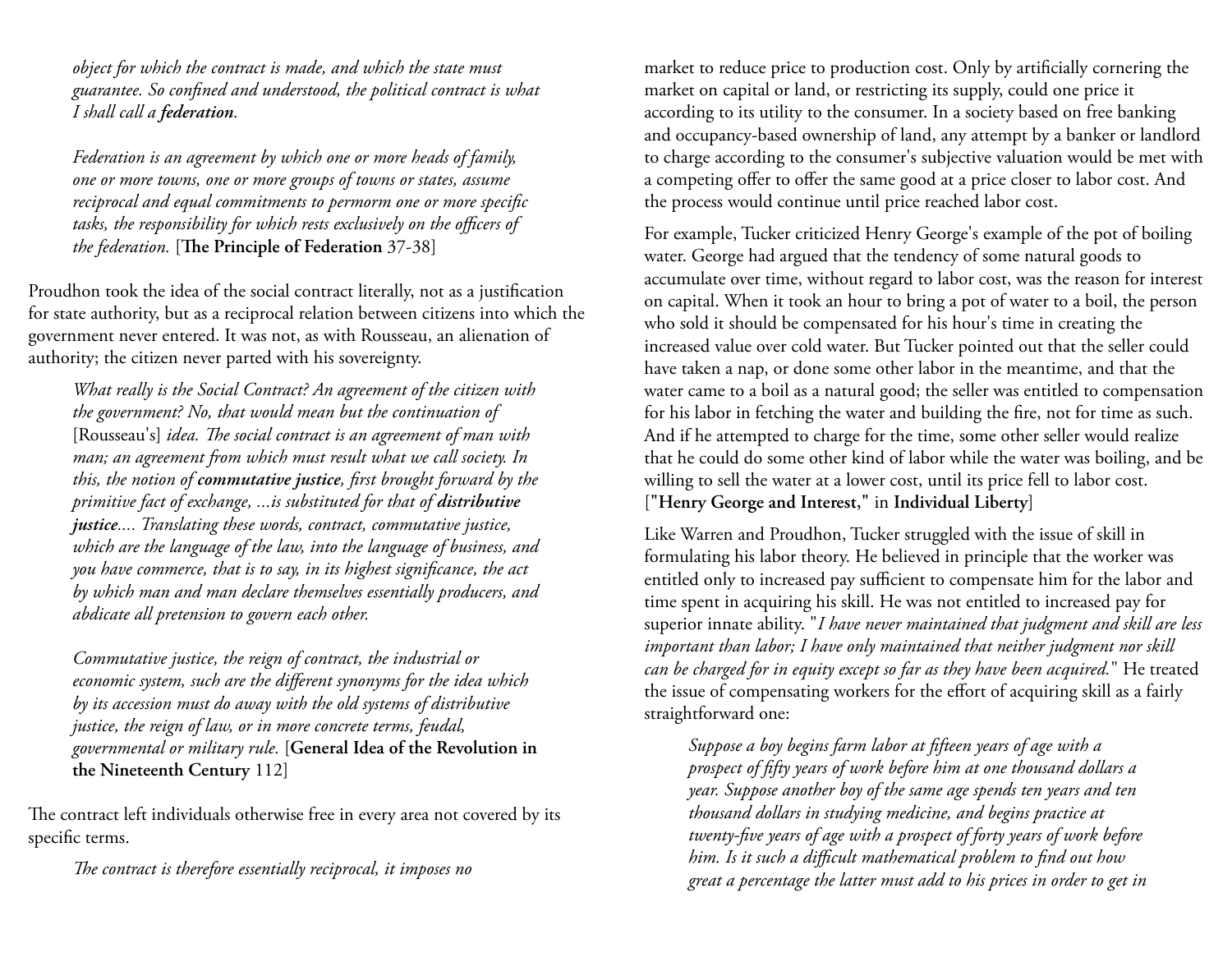*should also buy back his product or due proportion of value, and would do so under liberty. But his portion of the value and therefore his wage would be measured by the wear and tear which the tool had suffered in this single act of manufacture, and not by any supposed benefit conferred by the use of the tool over and above its wear and tear. In other words, the tool-maker would simply sell that portion of the tool destroyed in the act of manufacture instead of lending the tool and receiving it again accompanied by a value which would more than restore it to its original condition....* [W]*hen I say that the laborer's wages should buy back his product, I mean that the total amount which he receives for his labor, whether in advance or subsequently, and whether consumed before or after the performance of his labor, should be equal in market value to his total contribution to the product upon which he bestows his labor. Is this expecting too much? If so, might I ask to whom the excess of product over wage should equitably go?* [**Instead of a Book 241**]

Tucker agreed with Proudhon that the producer of capital goods was entitled to receive back the labor expended in producing them; but capital *as such* was entitled to no payment.

*"Suppose one man spends his life in making ploughs to be used by others who sow and harvest wheat. If he furnishes ploughs only on condition that they be returned to him in as good a state as when taken away, how is he to get his bread?" It is the maker of the plough, then, and not the plough itself, that is entitled to a reward? What has given place to Who. Well, we'll not quarrel over that. The maker of the plough certainly is entitled to pay for his work. Full pay, once; no more. That pay is the plough itself, or its equivalent in other marketable products, said equivalent being measured by the amount of labor employed in their production.* [**"Capital, Profits and Interest,"** in **Individual Liberty**]

Central to Tucker's understanding of the labor theory of value was the doctrine that price should reflect cost to the producer, not subjective value to the consumer. But this did not mean an arbitrary system of assigning labor cost outside of the market process of supply and demand, as Warren had attempted to do with labor notes. Rather, it was the natural tendency of a

*obligation upon the parties, except that which results from their personal promise of reciprocal delivery; it is not subject to any central authority....* [Ibid. 113-114]

Proudhon expanded this basic idea of the commutative contract to embrace society as a whole:

*The Social Contract is the supreme act by which each citizen pledges to the association his love, his intelligence, his work, his services, his ggods, in return for the affection, ideas, labor, products, services and goods of his fellows; the measure of the right of each being determined by the importance of his contributions, and the recovery that can be demanded in proportion to his deliveries.*

*Thus the social contract should include all citizens, with their interests and relations....*

*We may add that the social contract of which we are now speaking has nothing in common with the contract of association by which... the contracting party gives up a portion of his liberty, and submits to an annoying, often dangerous obligation, in the more or less wellfounded hope of a benefit. The social contract is of the nature of a contract of exchange: not only does it leave the party free, it adds to his liberty; not only does it leave him all his goods, it adds to his property; it prescribes no labor; it bears only upon exchange....* [Ibid. 114-15]

His ultimate vision for society was "*the notion of Contract succeeding that of Government...."* [Ibid. 126] Again, the state was to wither away, and the political was to be absorbed into the economic:

*It is industrial organization that we will put in place of government....*

*In place of laws, we will put contracts.--No more laws voted by a majority, or even unanimously; each citizen, each town, each industrial union, makes its own laws.*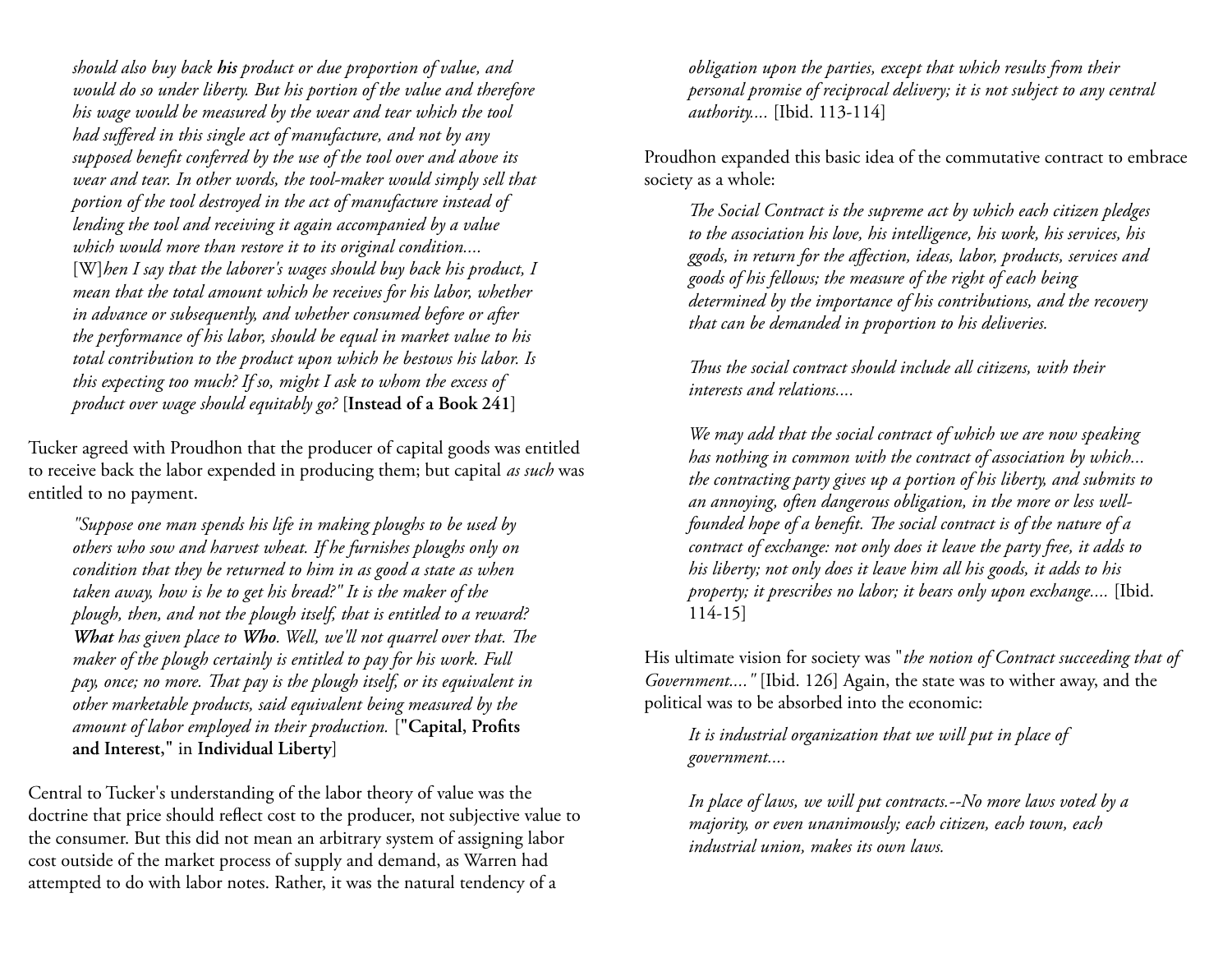*In place of political powers, we will put economic forces....* [Ibid. 245-46]

In a statement that brings to mind the Wobbly slogan "building the structure of the new society within the shell of the old," Proudhon used this vivid imagery:

*Beneath the governmental machinery, in the shadow of political institutions, out of the sight of statesmen and priests, society is producing its own organism, slowly and silently; and constructing a new order, the expression of its vitality and autonomy....* [Ibid. 243]

Proudhon's evolutionary approach to achieving a mutualist society was one point of contention between him and Marx. In a letter to Marx not long before their falling out, he wrote:

*Perhaps you still hold the opinion that no reform is possible without a helping coup de main, without what used to be called a revolution.... I do not think that this is what we need in order to succeed, and consequently we must not suggest revolutionary action as the means of social refom because this supposed means would simply be an appeal to force and to arbitrariness.... I put the problem in this way: How can we put back into society, through some system of economics, the wealth which has been taken out of society by another system of economics?* [Proudhon to Marx, May 17, 1846, in Edwards 151]

A revolution, if and when it did occur, would not be a Jacobin-style revolution from above, but the product of the long-term activity and consciousness of the working class.

*A social revolution, such as that of '89, which working-class democracy is continuing under our eyes, is a spontaneous transformation that takes place throughout the body politic. It is the substitution of one system for another, a new organism replacing one that is outworn. But this change does not take place in a matter of minutes.... It does not happen at the command of one man who has his own pre-established theory, or at the dictate of some prophet. A truly organic revolution is a product of universal life.... It is an idea* 

*competition the great leveler of prices to the labor cost of production.... The query then naturally presented itself why all prices do not fall to labor cost; where there is any room for incomes acquired otherwise than by labor; in a word, why the usurer, the receiver of interest, rent, and profit, exists. The answer was found in the present one-sidedness of competition. It was discovered that capital had so manipulated legislation that unlimited competition is allowed in supplying productive labor, thus keeping wages down to the starvation point, or as near it as practicable; ...but that almost no competition at all is allowed in supplying capital, upon the aid of which both productive and distributive labor are dependent for their power of achievement, thus keeping the rate of interest on money and of house-rent and ground-rent as high a point as the necessities of the people will bear.* ["**State Socialism and Anarchism,**" in **Individual Liberty**]

Tucker's understanding of the labor theory of value, in asserting that statist privilege deprived the worker of the full value he created in the production process, resembled more recent doctrines of "value-added." He argued that, when "factors of production" like land and capital were deprived of the privileged position that enabled them to obtain artificially high prices, free market prices would all reflect embodied labor value. The cost of all commodities should reflect the labor expended in producing them or extracting them from the land. The land and natural resources themselves, as natural goods not produced by labor, should be free to the occupier. Capital was merely stored-up labor, for which nobody but the worker himself was entitled to payment.

*If a laborer's product is looked upon as the entirety of that which he delivers to the consumer, then indeed... to expect the laborer's wages to buy back his product is to expect too much. But that is not what is ordinarily meant by a laborer's product. A laborer's product is such portion of the value of that which he delivers to the consumer as his own labor has contributed. To expect the laborer's wages to buy this value back is to expect no more than simple equity. If some other laborer has contributed to the total value of the delivered article by making a tool which has been used in its manufacture by the laborer who delivers it, then the wages of the laborer who makes the tool*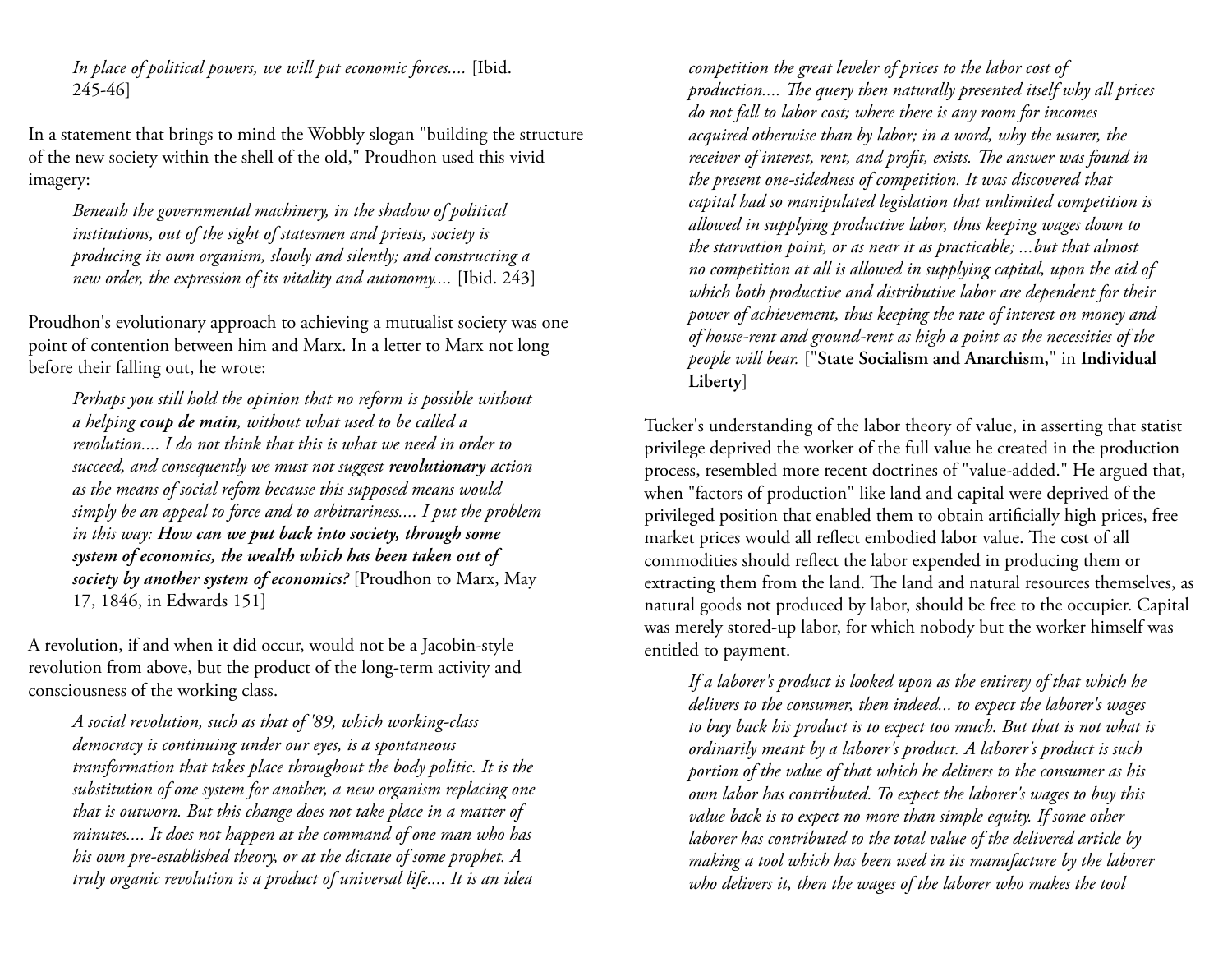*inheritance, etc.); that all who derive income from any other source abstract it directly or indirectly from the natural and just wage of labor; that this abstracting process generally takes one of three forms, --interest, rent, and profit; that these three consitute the trinity of usury, and are simply different methods of levying tribute for the use of capital; that, capital being simply stored-up labor which has already received its pay in full, its use ought to be gratuitous, on the principle that labor is the only basis of price; that the lender of capital is entitled to its return intact, and nothing more; that the only reason why the banker, the stockholder, the landlord, the manufacturer, and the merchant are able to exact usury from labor lies in the fact that they are backed by legal privilege, or monopoly; and that the only way to secure labor the enjoyment of its entire product, or natural wage, is to strike down monopoly.*

But from this common doctrine, the school of Marx diverged widely from that of Warren and Proudhon in its proposals to remedy the problem of exploitation. Marx, the founder of state socialism,

*concluded that the only way to abolish the class monopolies was to centralize and consolidate all industrial and commercial interests, all productive and distributive agencies, in one vast monopoly in the hands of the State. The government must become banker, manufacturer, farmer, carrier, and merchant, and in these capacities must suffer no competition. Land, tools, and all instruments of production must be wrested from individual hands, and made the property of the collectivity.*

Anarchism, on the other hand, was "*the doctrine that all the affairs of men should be managed by individuals or voluntary associations, and that the State should be abolished.*" Warren's and Proudhon's remedy for the "*obstacle of class monopolies"*was the exact opposite of that of Marx:

*they saw that these monopolies rested upon Authority, and concluded that the thing to be done was, not to strengthen this Authority and thus make monopoly universal, but to utterly uproot Authority and give full sway to the opposite principle, Liberty, by making competition, the antithesis of monopoly, universal. They saw in* 

*that is at first very rudimentary and that germinates like a seed; an idea that is at first in no way remarkable since it is based on popular wisdom, but one that... suddenly grows in a most unexpected fashion and fills the world with its institution.* [**Political Capacity of the Working Classes**, in Edwards 177]

Proudhon did not propose to abolish privilege through government decree, as did the state socialists.

*I protest that when I criticized property, ...I never meant to attack the rights of the individual as they were recognized by existing laws, nor to contest the legitimacy of acquired possessions, nor to cause goods to be shared out arbitrarily, nor to prevent property from being freely and regularly acquired through sale and exchange, nor to forbid or suppress, by sovereign decree, ground rent and interest on capital.*

*I believe that all these forms of human activity should remain free and optional for all. I allow no other modifications, restrictions or suppressions than those which are the natural, inevitable result of the application of the principle of reciprocity....* [**Solution of the Social Problem** (1848-49), in **Selected Writings** 76]

Instead, he favored abolishing the state laws and guarantees on which rent, interest, dividends, and other forms of increase on property depended. He collectively called them "*aubaine*," arguing that it was "*such an integral part of property that where it does not exist, neither does property.*" [**Theory of Property**(1864-65), in **Selected Writings** 125]

His method was to "*organize... the economic forces,"* and at the same time to

"*dissolve, submerge, and cause to disappear the political or government system in the economic system, by reducing, simplifying, decentralizing and suppressing, one after another, all the wheels of the great machine, which is called Government or the State."* [**General Idea of the Revolution** 133]

Proudhon followed this statement with a lengthy political program, in the rest of part five of **General Idea of the Revolution**, to eliminate interest on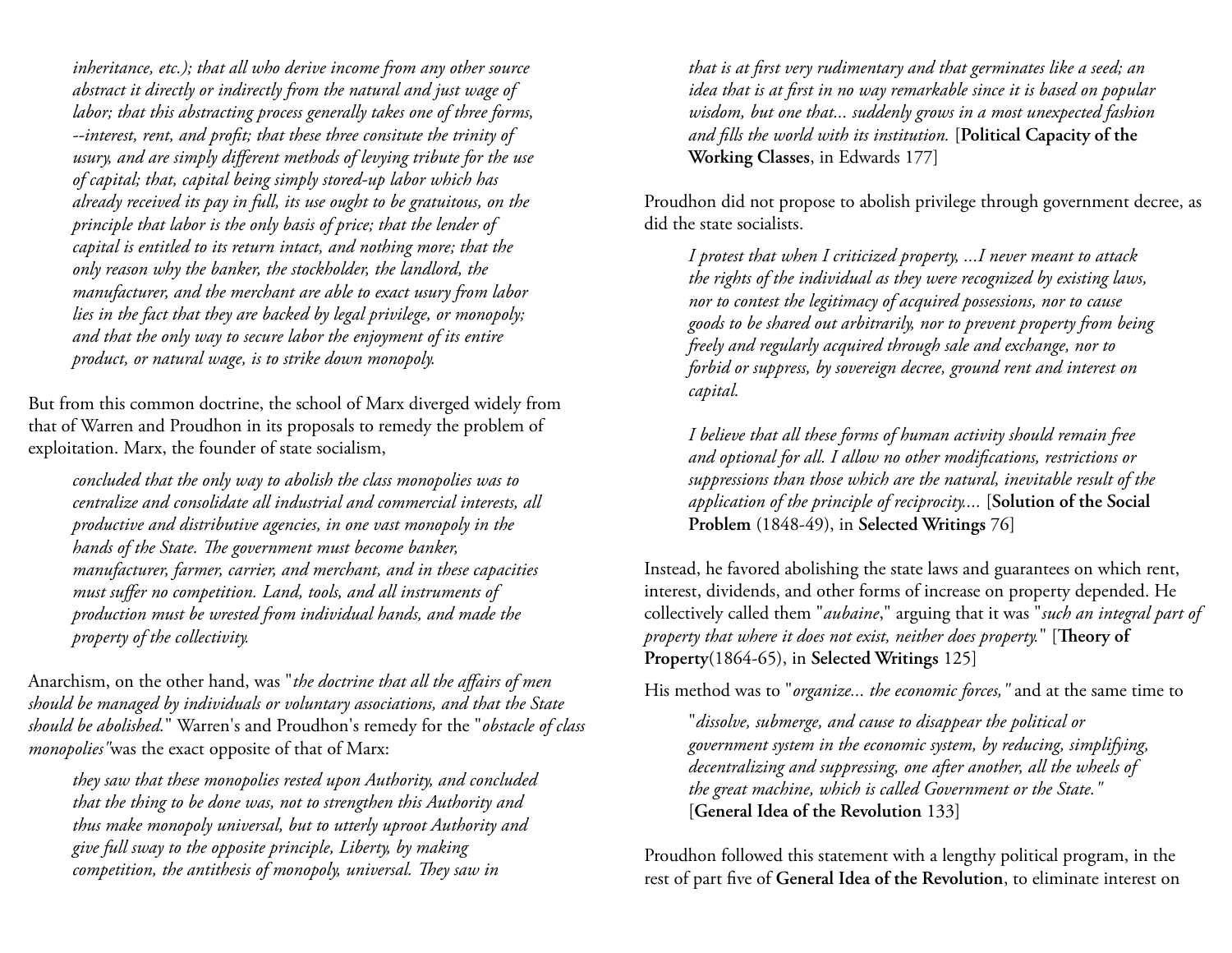credit through a bank of exchange, and to achieve land reform by applying all future rent payments toward land purchase.

Like Owen, and like the later American individualists, Proudhon strongly emphasized the role of the financial system in maintaining privilege. Consequently, a libertarian system of finance was central to his vision of mutualism, and a central means of achieving a mutualist society. He summarized his doctrine in this way:

*That man is freely provided with raw materials by nature; That therefore in the economic order all products are the result of labor and all capital is unproductive; That as all credit transactions can be reduced to a form of exchange, capital loans and discounts cannot and must not bear interest.*["**Article 9 of the People's Bank,**" in **Solution of the Social Problem** (1848-49), Edwards 76]

Proudhon saw credit primarily as a way to make exchange possible, and opposed the system of privilege by which banking monopolies were able to charge a premium, in the form of usury, for performing this service.

*When two producers do not need each other's surplus products, they cannot engage in direct exchange. Instead, each must sell his product for money and then buy what he needs, from third parties.*

*What then must we do in order to allow direct exchange to take place--not simply between three, four, six, ten or a hundred people, but between a hundred thousand, or between all the producers and consumers in the world?*

*....We must centralize all commercial transactions by means of one bank that will receive all the bills of exchange, money orders and promissory notes which represent the traders' invoices. Then we must generalize or convert these liabilities into vouchers that would be their equivalent and that consequently would be guaranteed by the products or real values that these liabilities represent....*

There would be no problem of over-issuing since the voucher would only be delivered in exchange for bills of the first quality, that is to say, when there is a genuine and certain promise to repay. [**Solution of the Social Problem,** 

notoriety (like Thoreau) for refusing to pay his poll tax. [Martin 204-06]

But it was an independent editor and publisher that Tucker made his real contributions to the anarchist movement. He soon became dissatisfied with Heywood's policies at **The Word**, and set out on his own publishing venture, the **Radical Review.** During its brief run (1877-78), he published articles by Andrews, Spooner, Greene, Heywood and Ingalls. He abandoned it after less than a year to take over publishing **The Word**, as a favor to Heywood after his conviction under the Comstock laws. In 1881 Tucker began publishing **Liberty** (cue in Richard Strauss again), the vehicle through which he was to express his mature thought. [Ibid. 206-07]

Tucker worked almost entirely in the periodical press. His thought was presented in book form in two major compilations from **Liberty**. The first, **Instead of a Book, By a Man Too Busy to Write One**, was edited by Tucker himself. It was a good-sized tome, partly because he felt obliged to include in full the readers' letters to **Liberty,**to which his selections were often in reply. A good deal of the material in **Instead of a Book** is in the form of long exchanges between Tucker and critical readers. Tucker was often narrowminded in what he did and did not recognize as anarchism, and sharp in his criticism of those who did not warrant his imprimatur; but he was generous in allowing space for disagreement, and coming to the defense of all who came under the guns of the state. A second compilation, **Individual Liberty**, was edited by Clarence L. Swartz, a Tucker disciple, while he was still living. It was considerably streamlined, leaving out (to Tucker's chagrin) the material to which Tucker had replied.

The main outlines of Tucker's economic theory were briefly and comprehensively set out in his essay **"State Socialism and Anarchism: How Far They Agree, and Wherein They Differ"** (1886), included in both compilations of his work. [**Instead of a Book** 1-17; **Individual Liberty**] He started by defining the common claim of all schools of socialism, including anarchism, as "*that labor shall be put in possession of its own....*" The roots of socialism lay in Adam Smith's principle that *"labor is the true measure of price*,*"* from which the three main founders of socialism, Warren, Proudhon and Marx, deduced:

*that the natural wage of labor is its product; that this wage, or product, is the only just source of income (leaving out, or course, gift,*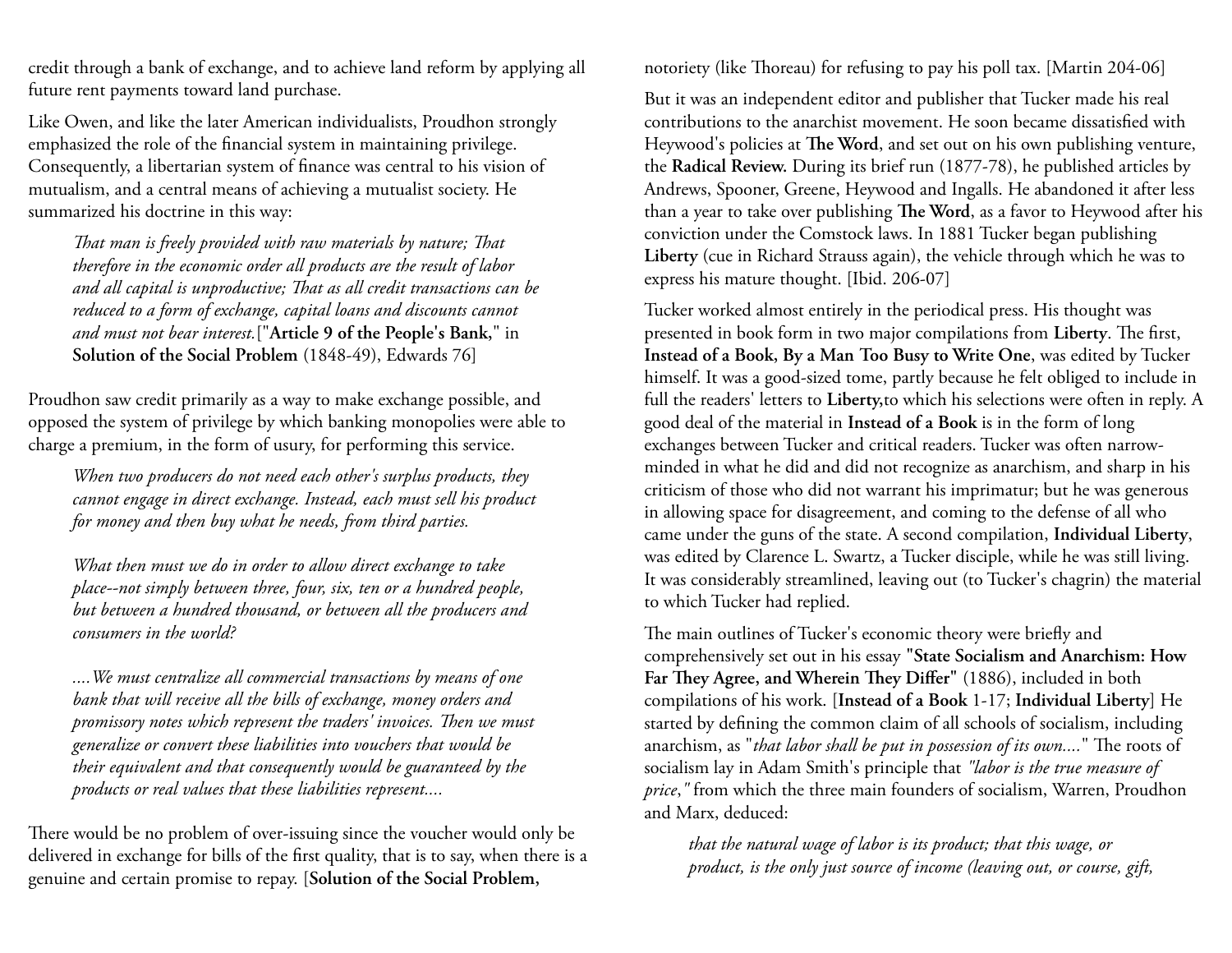understanding of jury rights would have prevented the enforcement of ninetenths of U.S. law. [Ibid. 187]

His general theory of government was very much in the mainstream anarchist tradition. In **Natural Law** (1882), he ascribed the origins of the state and law (in James Martin's paraphrase) to

*an attempt of a portion of mankind to live off the production of the remainder, and extended as far back in history as the period when the systematic cultivation of the soil made possible an accumulation of material wealth in excell of that needed for daily need on the part of the cultivators.*

He believed in voluntary association alone for internal "*maintenance of justice"* and defense against outside aggression. [Ibid. 198]

At long last, we now reach the high point of American mutualism: Benjamin Tucker (cue in opening strains of "Also Sprach Zarathustra"). Tucker integrated and systematized all the earlier strands of American individualism and mutualism, and formed them into a single coherent doctrine. In addition, he was the most able polemicist the movement in America has ever known. He combined clear and economical prose with Jesuitical logic. American mutualism ever since has been largely a commentary on or reaction to Tucker.

Tucker, like the other individualists, was born in New England and was involved in most of the major reform movements of the nineteenth century. Like many New England radicals, he came from a Unitarian background, but soon gravitated toward free thought and atheism. He initially set out on an engineering career (which may explain his systematic habits of thought and expression), but abandoned it for political interests. In 1872 he met Warren and Greene at a meeting of the New England Labor Reform League in Boston. Later the same year he first corresponded with Heywood, and started submitting articles to **The Word.** It was during this period that he began synthesizing the ideas of Proudhon with those of Warren, Spooner and the other individualists. His discovery of Greene's **Mutual Banking** was an epiphany, giving him a central organizing prinicple into which he could integrate the financial theories of the other mutualists. During his career he distinguished himself as a translator of Proudhon, and achieved minor

#### **Selected Writings** 74-75]

In this passage, he sounds very much like Owen and the English mutualists, and anticipates Warren, Greene and Tucker.

Proudhon's main venture into mutualist practice was the "People's Bank," an attempt at putting mutualist ideas of finance into concrete form. It was officially incorporated in January 1849, in the aftermath of the February Revolution of 1848. Although he failed to raise the capital of 50,000 francs which he considered necessary for it to function, it had 27,000 members before it was forced to close a few months later. Its members were mainly individual craftsmen or workers in associations. [**Selected Writings**, 75n] He described its aim as

*...to rescue the working masses from capitalist exploitation. Consequently* [I] *had to try and reduce the interest on capital so that it represents simply the expenses which are necessary for running the People's Bank, that is to say, the wages of its employees plus the expenses covering the risks inherent in any operation of this kind.* [**Solution of the Social Problem**, in **Selected Works** 80]

Unlike the collectivist strains of social anarchism, Proudhon's mutualism did not pursue collectivism for its own sake. Rather, it envisioned organization on the smallest scale feasible, with ownership by individual artisans whenever possible. Association was to be pursued only when large-scale organization was required by the technical nature of production.

*While we are considering association, let us note that mutualism intends men to associate only insofar as this is required by the demands of production, the cheapness of goods, the needs of consumption, the cheapness of goods, the needs of consumption and the security of the producers themselves, i.e. in those cases where it is not possible for the public to rely on private* [individual] *industry, nor for private industry to accept the responsibilities and risks involved in running the concerns on their own....* [Because the persons concerned] *are acting in accordance with the very nature of things when they associate in this way, they can preserve their liberty without being any the less in an association....*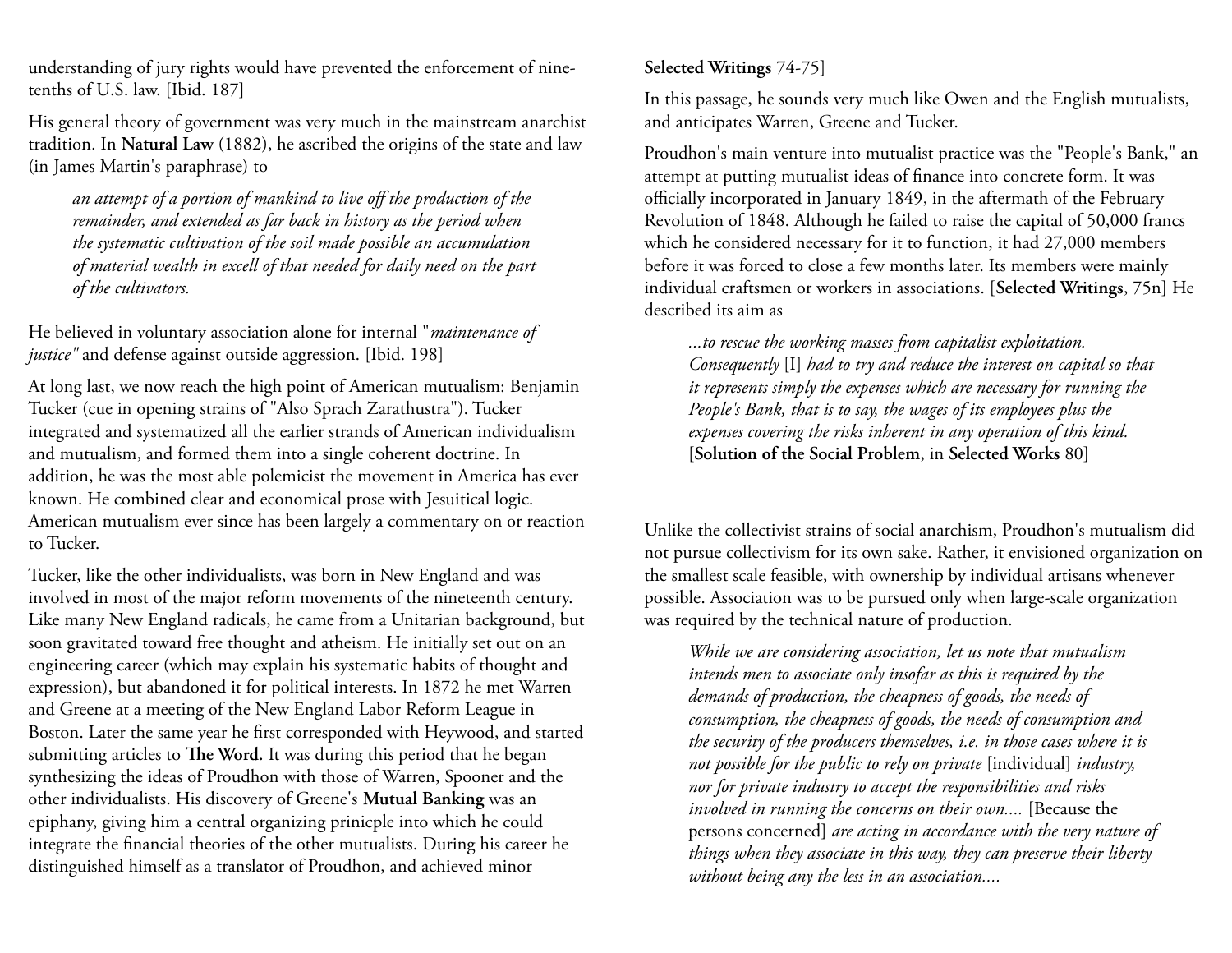*There is undoubtedly a case for association in the large-scale manufacturing, extraction, metallurgical and shipping industries....* [**Political Capacity of the Working Classes,** in **Selected Writings** 62]

The same priniciple applied to transportation infrastructure, such as railways. Such services should be provided neither by capitalist "companies holding a monopoly," or "State-run concerns that operate in the name of the State and for the State." Proudhon thus presented mutualization of public services as an alternative both to "privatization" and state socialism.

*This guarantee can be given only by free members of an association who have obligations both to the public, through the contract of mutuality, and to each other, through the normal contract of association.* [Ibid. 62]

In addition, association between small producers was a way of pooling the cost of access to certain expensive services or equipment.

*The aim of industrial and agricultural co-operatives, including workers' associations where these can usefully be formed, is not to substitute collectivities for individual enterprise.... It is to secure for all small and medium-sized industrial enterpreneurs, as well as for small-property owners, the benefit of discovering machines, improvements and processes which would otherwise be beyond the reach of modest firms and fortunes.* [**Theory of Property** (1863- 64)**, Selected Writings** 63]

In other words, Proudhon did not, like too many collectivist or communist anarchists, treat collectivism as an aesthetic ideal. Such anarchists generally insist that the collective exists to further the liberty of the sacred individual, and that they have no objection to individual and small group enterprise so long as there is no wage labor. Still, all too often their toleration of such activity carries with it the general air of Ingsoc's distaste for "ownlife."

In a passage in **System of Economical Contradictions**, Proudhon ridiculed the notion of nationalizing industry. He presented the example of state tobacco monopoly, put forward by some as evidence for "*the industrial capacity of the State, and consequently of the possibility of abolishing competition* 

*The "National" system so called, is in reality no national system at all; except in the mere fact that it is called the national system and was established by the national government. It is, in truth, only a private system; a mere privilege conferred upon a few, to enable them to control prices, property and labor, and thus swindle, plunder and oppress all the rest of the people.* [Ibid. 178-79]

All his previous financial arguments were summarized in the 1877 polemic **Our Financiers, Their Ignorance, Usurpations and Frauds**. As to its contents, the title speaks pretty well for itself. In it he made this memorable statement, sounding much like Brandeis' later analysis of finance capitalism in **Other People's Money**:

*The establishment of a monopoly of money is equivalent to the establishment of monopolies in all the businesses that are carried on by means of money, equivalent to a prohibition upon all businesses except such as the monopolists of money may choose to license.* [Ibid. 179-80]

Besides his arguments on finance, Spooner took Anglo-republican common law traditions to their ultimate libertarian conclusions. Not only did he condemn the powers of government as such, he criticized the "composition of government" in its concrete forms. [Martin 184] This was especially true of his analysis of jury rights. In **An Essay on Trial By Jury** (1852), he argued from the history of the jury for an absolute right to judge matters of law as well as fact. The right of jury nullification was the ultimate line of defense against the state, after its internal checks and balances failed. It was a formalized "*right of resistance,"* a means for the sovereign citizenry directly to set limits to the government. And the jury was to be chosen by lot from all citizens, and judges elected by the people, with no government role in filtering the process. [Ibid. 185-89]

Spooner's understanding of the jury, along with the posse comitatus and the general militia, was part of a tradition that went back to the anti-federalists and country party radicals who fought the Revolution, and ultimately to the oppositionist or commonwealth tradition of England. Jury nullification had an honorable and proud history in New England, being used to thwart enforcement of the fugitive slave laws. As Spooner argued, such an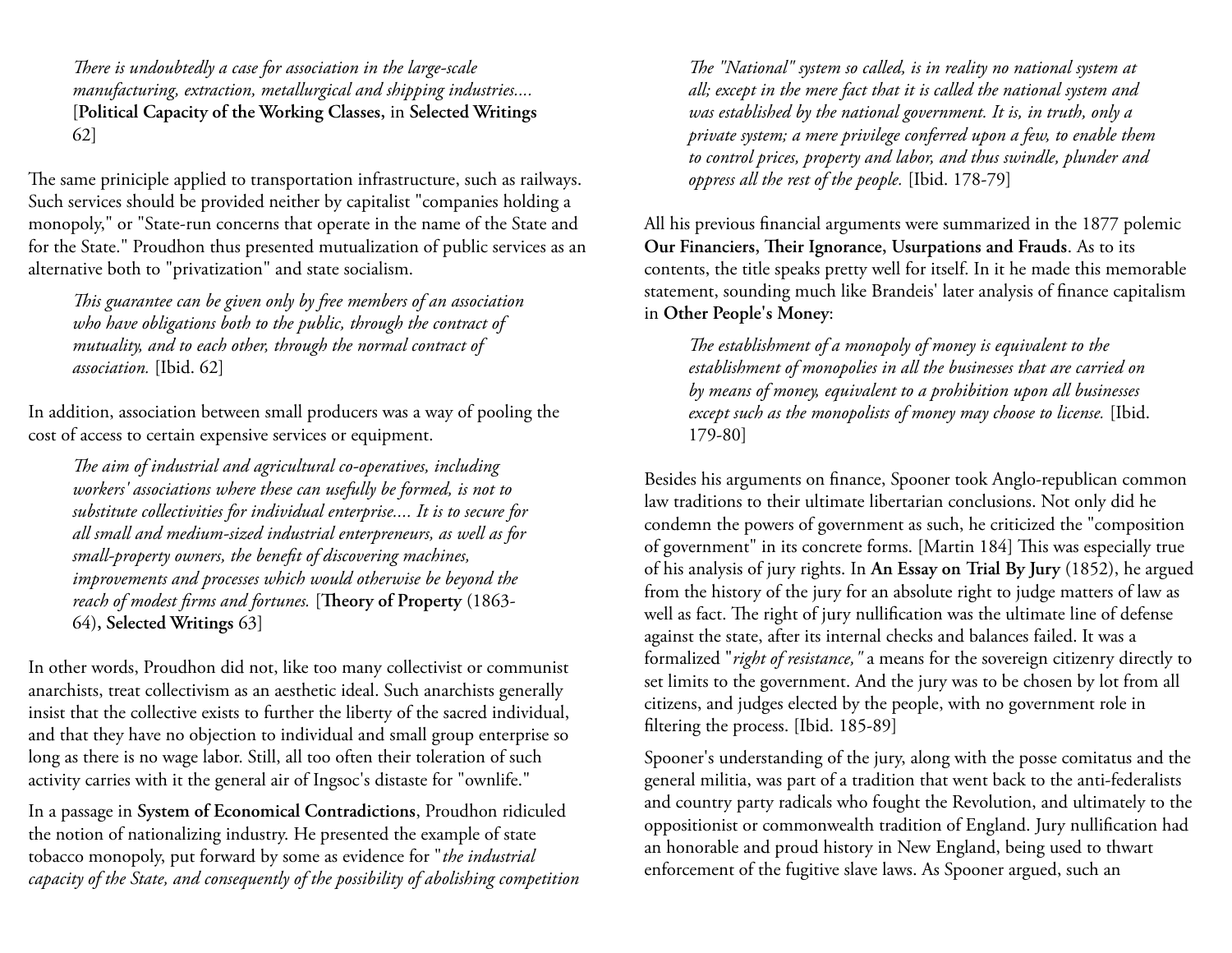*touching men's rights to labor, or their right to the fruits of their labor, ...has been merely an attempt to substitute arbitrary for natural laws; to abolish men's natural rights of labor, property, and contract, and in their place establish monopolies and privileges; to create extremes in both wealth and poverty; to obliterate the eternal laws of justice and right and set up the naked will of avarice and power; in short, to rob one portion of mankind of their labor, or the fruits of their labor, and give the plunder to the other portion.* [Martin 172-75]

In **A New System of Paper Currency,** Spooner in 1861 proposed a banking system resembling that of William Greene, as well as the Massachusetts Land Bank Associates. It reflected his belief that money should represent not only specie, but "*any type of durable, tangible wealth.*" He proposed a number of confidence-building measures, like opening the record of mortgages, along with the appraisers' certificates, to public inspections. The currency issued against a piece of property was to be limited to between one-third and onehalf is appraised value. If the property mortgaged were insufficient to back up a bad loan, the other members of the association would be liable. [Martin 175-76]

In **Considerations for Bankers and Holders of United States Bonds,** he put his sharply-honed polemical skills to work attacking two measures of the Civil War Congress: the Legal Tender Acts and the National Banking Act. The power to coin money and fix its value, he argued, did not carry with it the power to make its use mandatory. In regard to the former, private citizens were no obligation to conduct exchanges in coin alone. "*They are at perfect liberty to make* [contracts] *payable in wheat, corn, hay, iron, wool, cotton, pork, beef, or anything else they choose.*" The latter act, by guaranteeing banknotes and by imposing a ten percent tax on all bills not authorized by Congress, created a national banking cartel based on government licensing. [Ibid. 177- 78]

Spooner wrote **A New Banking System** (1873) in response to the fire that destroyed part of Boston. The mutual banking project he proposed would mobilize loanable capital and thus aid the process of reconstruction. He used this occasion to take another shot at the National Banking Act, in language that foreshadowed later criticism of the Federal Reserve:

*altogether*," as evidence of just the reverse:

*How much does the tobacco sold by the administration cost? How much is it worth? You can answer the first of these questions: you need only to call at the first tobacco shop you see. But you can tell me nothing about the second, because you have no standard of comparison and are forbidden to verify by experiment the items of cost of administration.... Therefore the tobacco business, made into a monopoly, necessarily costs society more than it brings in; it is an industry which, instead of subsisting by its own product, lives by subsidies....*

He went on to cite the "*hierarchical organization of its employees, some of whom by their salaries are made aristocrats as espensive as they are useless, while others, hopeless receivers of petty wages, are kept forever in the position of subalterns.*" [232-33] Social democrats who identify state ownership with "socialism" should take note. As in a passage quoted earlier, Proudhon seems to foreshadow Mises in seeing market competition as necessary for rational calculation.

Although Proudhon himself was at best ambivalent about trade unions, he had a profound influence on the rise of the syndicalist movement. He expressed hostility to the ideas of collective bargaining and the strike, and opposed to them his evolutionary and legal views of achieving mutualism.

*At present the working classes, rejecting bourgeois practices and turning eagerly toward a higher ideal, have conceived the notion of a guarantee that would liberate them both from the risk of depreciation of prices and wages, and from the deadly remedy of workers' combinations. This guarantee consists partly of the principle of association, through which all over Europe they are preparing to organize legal workers' companies to compete with bourgeois concerns, and partly of the more general and more widespread principle of MUTUALISM, through which working-class Democracy, putting a premium on solidarity and groups, is preparing the way for the political and economic reconstruction of society....*

*Thus I have the right to reproach the workers... and to ask why,*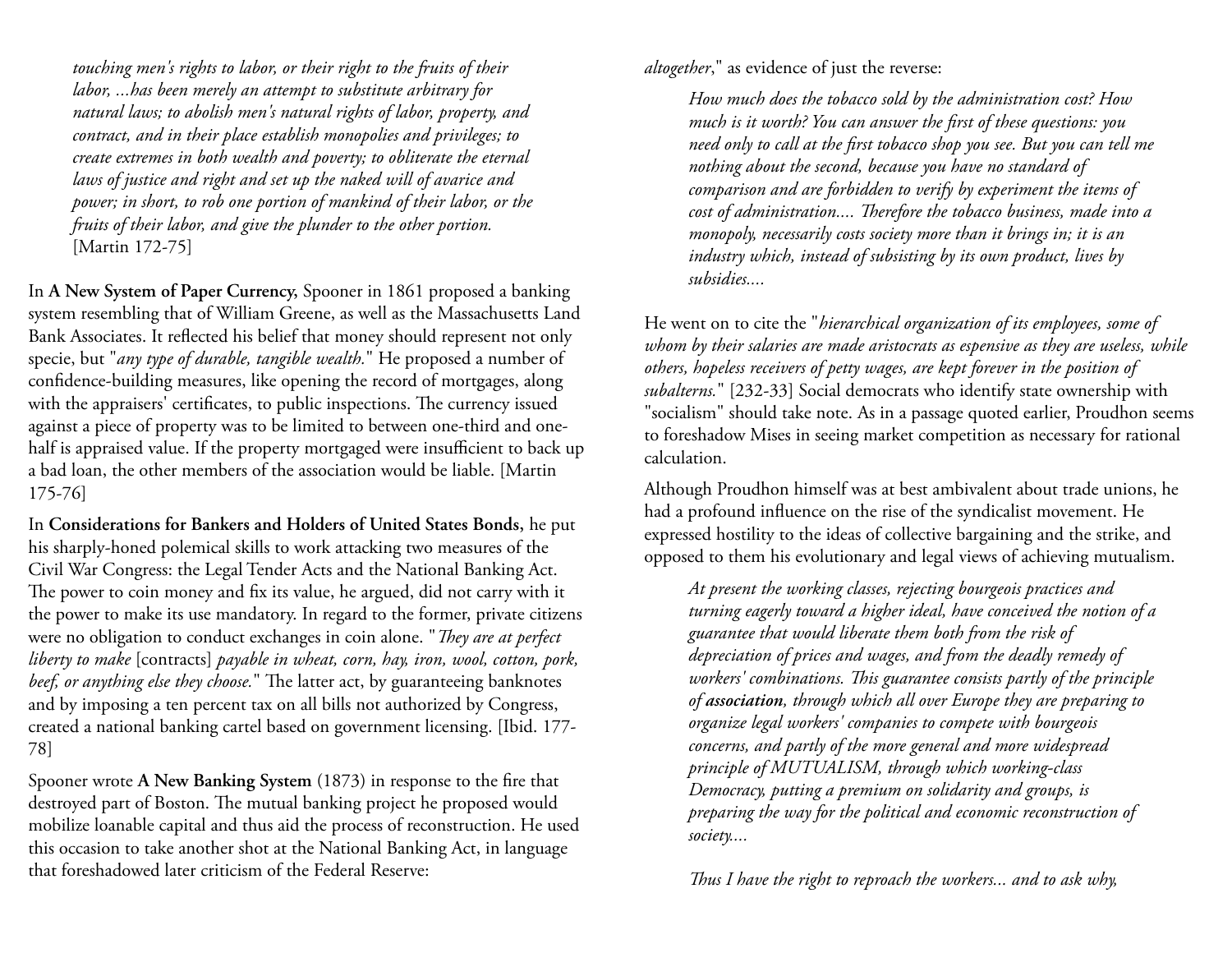*when they support the notions of association and mutualism, they have abandoned their generous, revitalizing IDEA that must carry the common people well beyond the old forms of aristocratic and bourgeois society, and why they have suddenly revealed a certain hostility for their masters....* [**Political Capacity**, in Edwards 180- 81]

The last sentence may be a clue as to why he failed to embrace trade unionism. Proudhon tended to view the existence of class society, not as the result of deliberate class antagonism by the ruling class, but as a function of insufficiently developed enlightenment. Exploitation was the effect of error, and the remedy was the further development of moral knowledge. He often quoted from the law codes for authoritative statements, and believed that the law reflected not primarily class interest, but the level of understanding that humankind had reached to date. The solution to class rule and privilege was not an organized movement to dispossess the ruling classes against their will, but the progress of general enlightenment and education.

*The proprietors wilfully guilty of the crime of robbery! Never did that homicidal phrase escape my pen; never did my heart conceive the frightful thought. Thank Heaven! I know not how to calumniate my kind; and I have too strong a desire to seek for the reason of things to be willing to believe in criminal conspiracies. The millionaire is no more tainted by property than the journeyman who works for thirty sous per day. On both sides the error is equal....* [**What is Property?** 425-426]

This point of view is unfortunate. A reformer who attempts to "educate" the exploiters out of pursuing their material self-interest is likely to be disappointed. The "workerism" of Marx, setting the industrial proletariat as a "progressive" class above all other producers, is indeed a mistake; so is the vulgar Marxist tendency to analyze history mechanically in terms only of class and the mode of production, or to see ideology as conspiratorial rather than sincere. But to see our goals purely in terms of enlightening "society" as a whole, while failing to take class antagonism into account as a basic reality, is equally a mistake.

At the same time, Proudhon's views coincide in many ways with the

*As the materials for banking credit are abundant, ...it is obvious that if free enterprise in banking were allowed, the rate of interest would be brought very low, and bank loans would be within the reach of everybody whose business and character should make him a reasonably safe person to loan to.*

But this was prevented by state banking laws, which created an abundance of credit for large employers, but denied it to individual laborers. The result was a system in which the many were forced to sell their labor to a privileged few. Artificial poverty and the polarization of wealth, created by banking laws, led in turn to crime, fraud and vice.

While Spooner opposed usury laws as restricting access to credit by the propertyless, he paradoxically also denied that debt had any legal obligation. And the debtor seldom had even a moral obligation to pay beyond his means and ability. "*The law requires no impossibilities from any man. If a man contract to perform what proves to be an impossibility, the contract is valid only for so much as is possible...."*It was the creditor's obligation to judge the debtor's ability to repay before loaning money. The state should not be in the position of collecting debts. The right to contract any interest rate, on the other hand, was the lender's hedge against risk in an unsecured loan.

Although this last argument sounds suspiciously like the anarcho-capitalist apology for check-cashers and other forms of legalized loan-sharking, we should take it in the context of Spooner's whole philosophy of finance. The end of the money monopoly would drastically reduce interest rates for anyone with marketable property as collateral, and therefore have a net effect of vastly increasing the access of ordinary people to credit. And Spooner's was still a society of small farmers in which small-scale property was much more widely distributed. Finally, Tucker was later to argue that the general lowering of interest rates by mutual banking would, through market competition, tend to increase the availability and affordability of credit for those with no collateral.

Spooner summed up his argument by charging poverty to the state and its legal privileges:

*Nearly all the positive legislation that has ever been passed in this country, either on the part of the general or state governments,*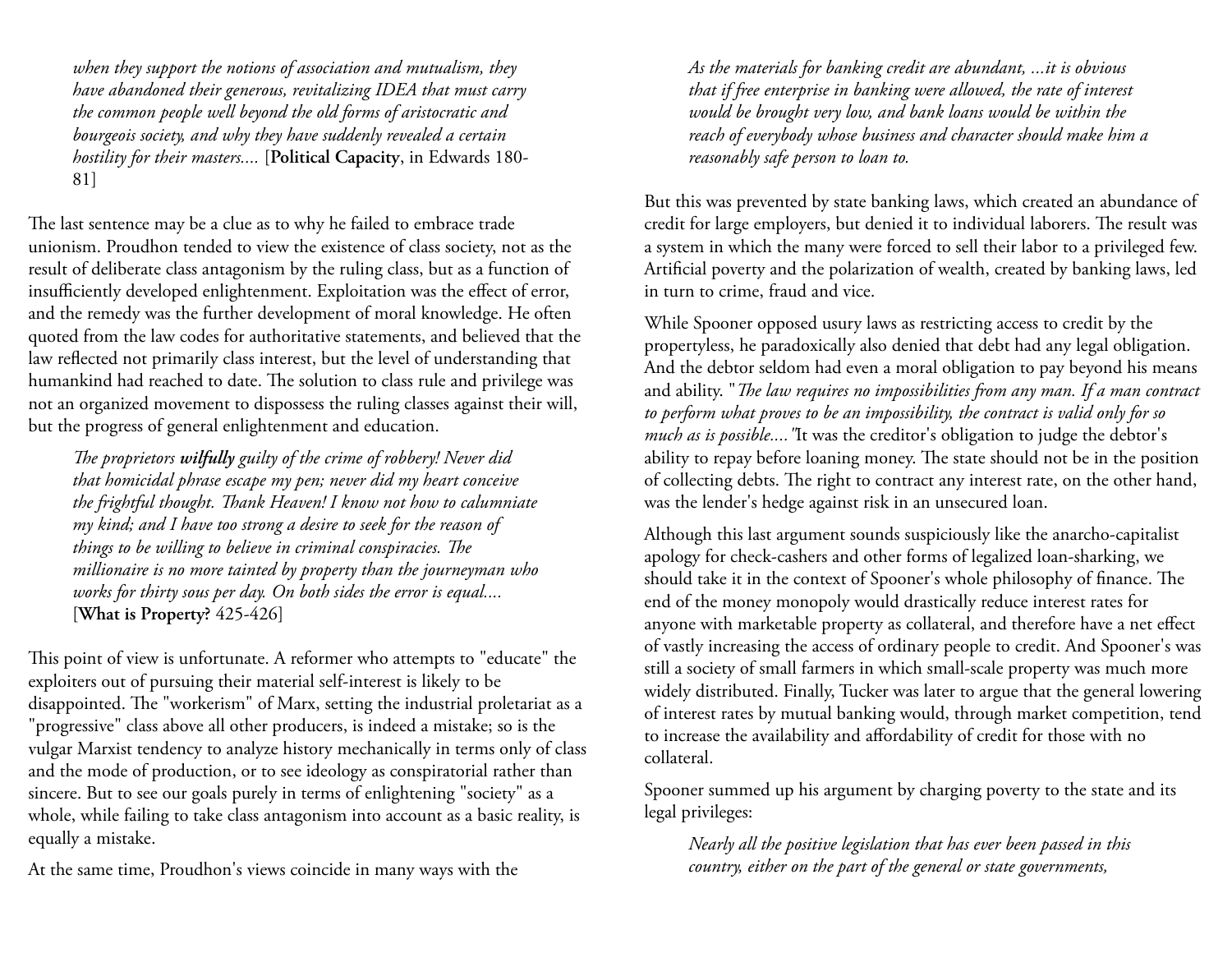economic theory was usually approached from a legal perspective.

For example, Spooner's **Constitutional Law Relative to Credit, Currency and Banking** (1843) argued:

*To issue bills of credit, that is, promissory notes, is a natural right.... The right of banking, or of contracting debts by giving promissory notes for the payment of money is as much a natural right as that of manufacturing cotton.*

On this basis he pronounced state chartering requirements illegitimate, and demanded that banking be open to all.

From the constitutional injunction against impairment of the obligation of contracts, he deduced, first, the fundamental right to enter into contracts, and second, that legal tender laws and bank charters were impairments of this right. Further, he argued that contracts could only be made between "*real persons*," and therefore corporate personality was nonsense.

*The idea... of a joint, incorporeal being, made up of several real persons, is nothing but a fiction.... It is a fiction adopted merely to get rid of the consequences of facts. And act of legislation cannot transform twenty living, real persons into one joint, incorporeal being. After all the legislative juggling that can be devised, "the company" will still be nothing more... than the individuals composing the company. The idea of an incorporeal being, capable of carrying on banking operations, is ridiculous.*

And completing the circle, he argued that such a limited liability corporation was an impairment of the members' obligation of contract as individuals. A bank charter was a device for giving an individual "*the advantage of two legal natures,--one favorable for making contracts, the other favorable for avoiding the responsibility of them."* [Martin 168-170]

In **Poverty: Its Illegal Causes and Legal Cure** (1846), Spooner started from the premise that every man was entitled, as a principle of natural law, to "*all the fruits of his own labor.*" Since working for an employer diverted part of the worker's product to the owner, this prinicple required that every man be his own employer. From this followed the need for one's own capital, or ready access to credit.

syndicalist critique of trade unionism. For example, he opposed the closed shop (by which "*employers are not allowed to take on any man if it is against the wishes of the members of the union*") as a form of monopoly. And he questioned the value of conventional strikes to the workers, since they enabled the employer to lock out his work force until they exhausted their means of subsistence, at the cost to himself of only the lost profit of a few weeks. [**What is Property?** 181-82] Both sentiments resemble the positions of the IWW and other syndicalist unions.

It is doubtful, however, that Proudhon would have supported the syndicalist alternative of direct action to achieve workers' control, against the will of the capitalists. His personal reaction to the voluntaristic excesses of Jacobinism was too strong. Although he was correct in favoring a gradual and openended process of evolution toward mutualism within the present society, he failed to foresee that the process might eventually reach an impasse in which the owning classes refused to allow the process to advance further. Such an impasse would be a revolutionary crisis, in which the only way to further progress would be the defeat of ruling class obstruction.

In any case, Proudhon's thought was a powerful contributing factor to the rise of syndicalism. Many of his passages on the principles of worker's association and federation, as the basis for organizing a future society, sound very much like the anarcho-syndicalist vision of the future. His views on the growth of a mutualist society within the existing society, and of the gradual absorption of the political by the economic, sound a lot like the Wobbly idea of "building the structure of the new society within the shell of the old." The Movement for Anarchy's article, "**Anarcho-Syndicalism,"** argues that the syndicalists "*were developing Proudhon's concept of mutualist institutions evolving within the society they would eventually replace.*" Richard Gombin argued that the anarcho-syndicalist movement was influenced by Proudhon's "*conception of redemptive work...."* ["**Ideology and Practice of Contestation"**] And Proudhon was one of the chief influences on Sorel's intellectual development. The CGT, the French labor federation, was dominated by Proudhonians in the first decades of the twentieth century. [Gambone, **Revolution & Reformism**]

Proudhon anticipated the arguments of contemporary mutualists in favor of "mutualizing"--as opposed to either nationalizing or privatizing--social services. In his opinion the only legitimate role of the state was of "*legislating,*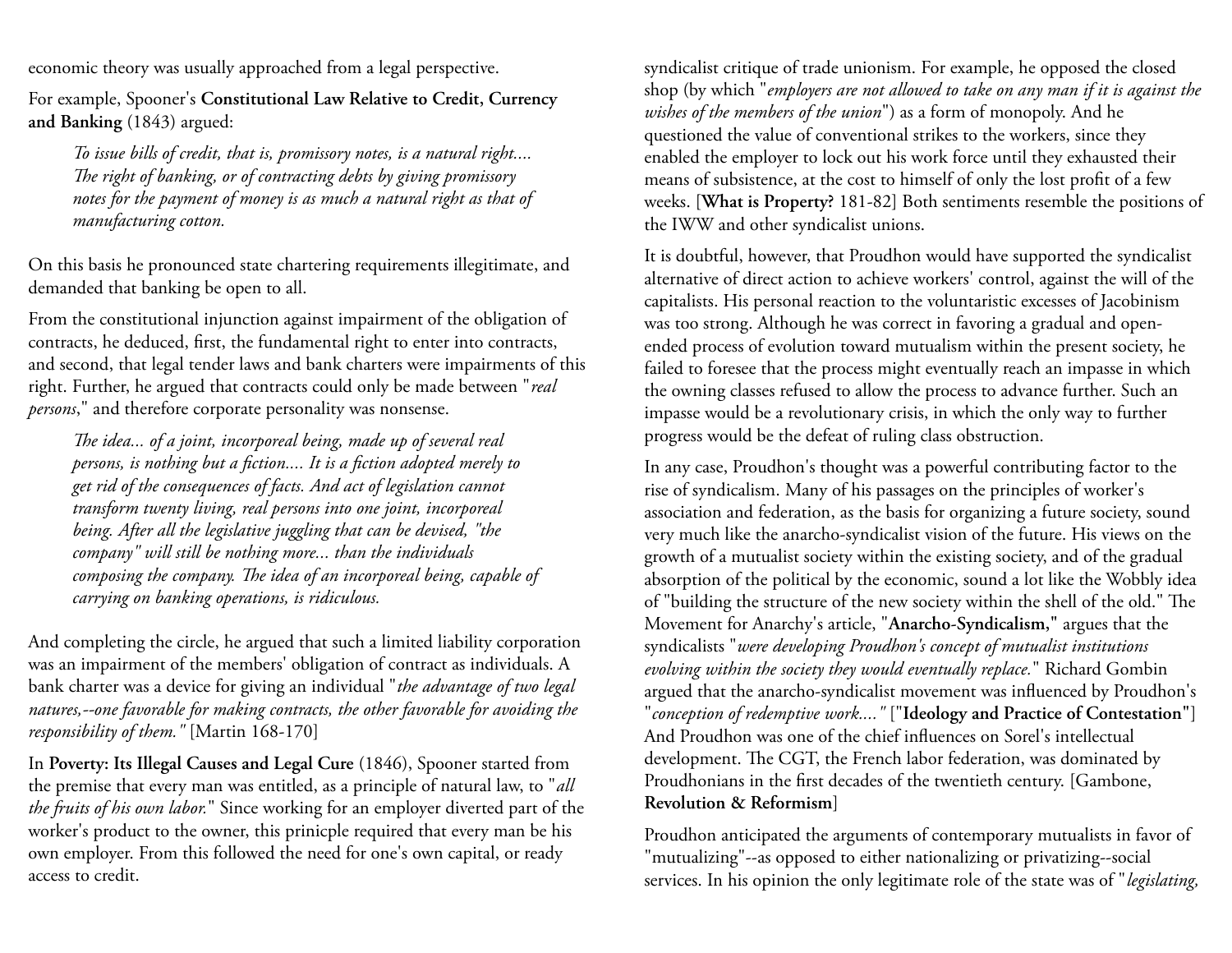*initiating, creating, beginning, establishing; as little as possible should it be executive...."*

*Once a beginning has been made, the machinery established, the state withdraws, leaving the execution of the new task to local authorities and citizens....*

*I understand... that the state must intervene in... major public utilities* [transportation, communications]*; but I cannot see any need to leave them in the hands of the state once they have been initiated.... In 1848 I called for the state to intervene in establishing national banks, credit, savings and insurance institutions.... It never entered my head that once the state had completed its task of creation it would stay in the banking, insurance, and transportation business.*

*Nor do I except even military service from this argument; militias... pass into the hands of federal authorities only in time of war, and only for the purposes of war; otherwise, soldiers and arms remain under the control of local authorities.* [**The Principle of Federation** 45-47]

We should note here that Proudhon used the term "state" in an equivocal sense. On the one hand, he referred here and elsewhere to the state in the libertarian sense of a federal body with no inherent power besides the delegated administrative powers assigned to it by sovereign social bodies. But on the other, as he indicates in the reference to 1848, he sometimes (unfortunately) relied on the existing French state, not only to eliminate legal guarantees to privilege, but actually to implement mutualist reforms. Nevertheless, the examples he gives are applicable to the contemporary project of dismantling functios of the state, not by "privatizing" and selling it off to capitalist corporations, but to decentralizing control to neighborhoods, localities and voluntary associations. "*Let each household, each factory, each association, each municipality, each district, attend to its own police, and administer carefully its own affairs, and the nation will be policed and administered."* [**General Idea of the Revolution** 273]

This principle of mutualization finds one of its best illustrations in Proudhon's views on education. His speculations on educational

Ingalls was especially brilliant in drawing attention to the historical roots of existing patterns of ownership, which modern defenders of the "free market" for some reason prefer to leave decently behind a veil. As Martin characterized it,

*Ingalls charged that the economists hardly made a pretense of discussing the origins of land titles, ignoring the subject because they "could give no justification to the system, for to trace any title back will yield us nothing... but forceful and fraudulent taking, even were land a proper subject for taking at all."* [**Social Wealth,** in Ibid. 148-49]

The state, as a result, had in effect become "*a police force to regulate the people in the interests of the plutocracy.*" [**The Unrevealed Religion**, in Martin 152]

Like Tucker, Ingalls attacked Henry George's single tax as tantamount to transforming the state into a landlord. He believed that a class of "supertaxpayers" would still be able to control large tracts of land, and use their position of privilege to pass their taxes on to the public, so that only the least privileged would actually pay the land tax. This vision of state socialism in alliance with plutocracy is key to understanding what happened in the twentieth century. Ingalls' feared corrupt alliance between the state and the large taxpayers resembled the collusion between state and "social landlords" as it actually developed in modern Britain. Ingalls developed his critique of George in **Social Wealth** (1885), which "*but for Ingalls' dismissal of the currency question, might have become a general textbook of anarchist economics.*" [Ibid. 147-48]

Ingalls' main shortcoming was treating currency and credit issues as of no account. But as we shall see below, Tucker remedied this lack by integrating Ingalls' land theory with Greene's theory on mutual banking, in a general philosophical framework inherited from Warren and Proudhon.

To an extent Lysander Spooner integrated the earlier currents of individualism. As such he can be considered an anarchist "John the Baptist," the immediate forerunner of Tucker. In addition, he earned some notoriety for his private mail delivery service, whose successful competition forced Congress to establish a U.S. Post Office monopoly on the mail. But Spooner is most remembered for his juristic and constitutional theory. His anarchistic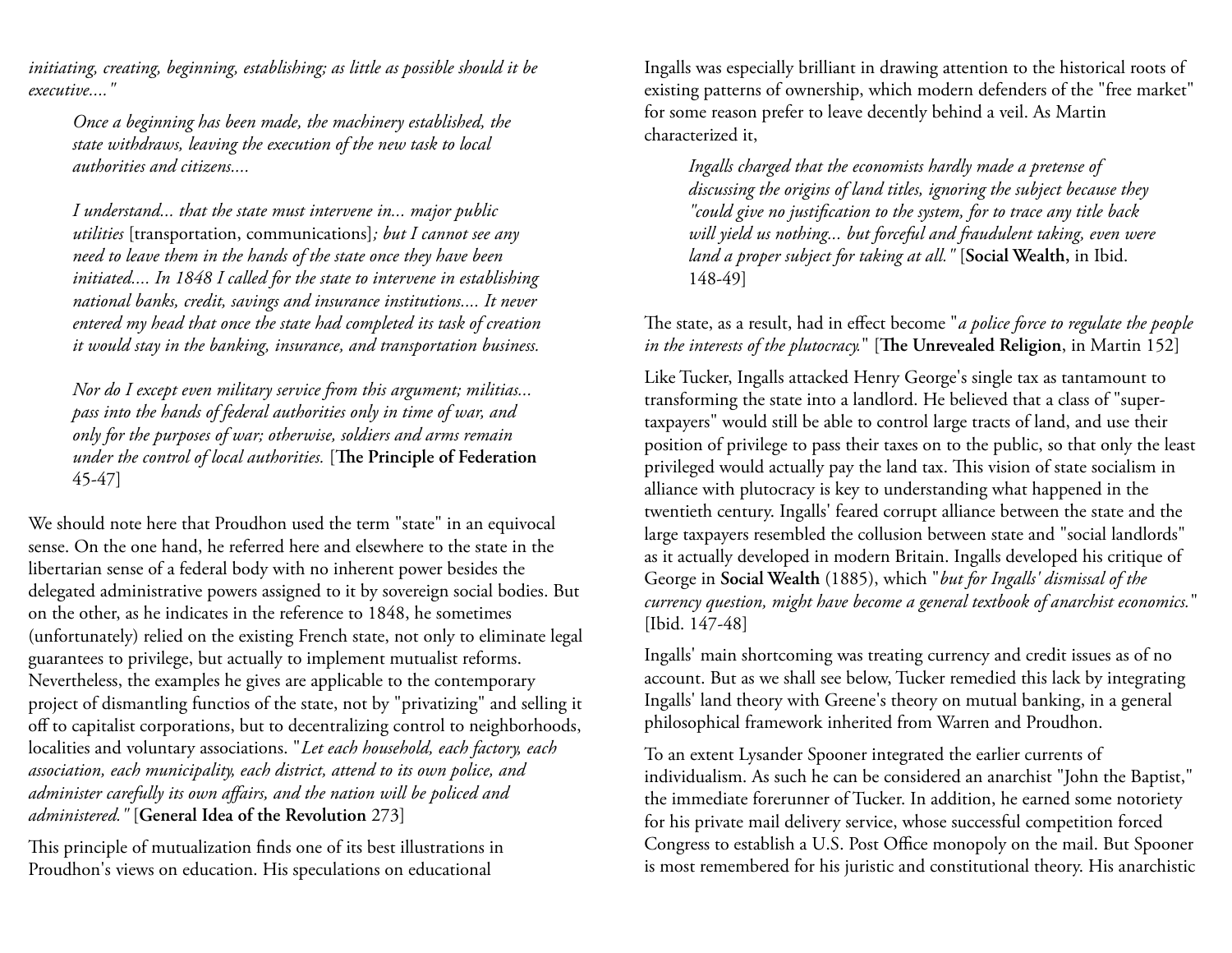1849, as interpreted in the articles of Charles A. Dana. He met Josiah Warren and Stephen Pearl Andrews about the same time. Although Ingalls took a role in forming the New England Labor Reform League with other New England anarchists, he did not form close relations with the Warrenites, owing to their relative lack of concern with land ownership issues. He was famous for the phrase, "*The whole produce of labor belongs to the laborer, and is his natural reward.*" [Martin 139-42, 145]

Like Henry George, Ingalls stressed land monopoly as the main source of inequity, and treated the power of capital as such as secondary. He elaborated this view in his pamphlet **Land and Labor** (published in 1872 by Heywood), in articles for **TheWord**, and in two 1878 pamphlets, **Work and Wealth** and **Periodical Business Crises.** Land, as a thing in limited quantity and not produced by human labor, was not a commodity and therefore not an appropriate object of ownership. Ingalls argued that, so long as land was monopolized, "*schemes of currency and finance*" could avail little in reducing exploitation. On the other hand,

*Repeal our unreasonable land laws, half feudal and half civil, so that organized injustice can no longer have the land for its fulcrum, and you will find the lever money, now so weighty for wrong, to be the most serviceable and inoffensive of servants.* [**The Word** August 1876, in Ibid. 145]

The remedy was land tenure by occupancy and use alone. In the area of money reform, he did not go beyond the Warrenite practice of laborexchange. [Martin 144-45, 149] Under Ingalls' influence, the Warrenites in the end "*wholeheartedly subscribed*" to the idea of land tenure based on occupancy. [Ibid. 147]

Ingalls was alarmed by the Gilded Age government largesse toward corporate robber barons. The Homestead Act had put a populist facade on the giveaway of land to speculators, and the railroads had received a large portion of land in the public domain. Ingalls favored, not new legislation, but repealing existing laws that encouraged or protected land monopoly. A gradualist approach might be adopted of grandfathering in the tenure of existing owners for the rest of their lives, and then basing all subsequent tenure on libertarian principles. [Ibid. 145-46, 151]

arrangements allowed for a level of decentralization and direct popular control that went far beyond the pretense of democracy in today's American school systems (actually bureaucratic fiefdoms more subject to educrats in the state and federal departments of education, and the "professional" culture of teachers, than to elected school boards).

*The next question is of schools. This time there is no idea of suppression, but only of converting a political institution into an economic one....*

*A community needs a teacher. It chooses one at its pleasure.... The only thing that is essential is that the said teacher should suit the fathers of families, and that they should be free to entrust their childred to them or not.* [Ibid. 273]

He envisioned education primarily by home-schooling parents, private schools, or schools run by the local communes, with the "State" (i.e., federative) education system carrying out only those functions beyond the resources of the commune. His provisions for technical training relied heavily on cooperation with the workers' associations.

*Workers' associations have a very important role to play here. Linked to the system of public education, they will become both centers of production and centers for education. Fathers will continue to supervise their children. The working masses will be in daily contact with the youthful army of agricultural and industrial workers. Labor and study, which have for so long and so foolishly been kept apart, will finally emerge side-by-side in their natural state of union.*

Proudhon described the school, in this system of apprenticeship, as "*the bond between the industrial associations and families.*" This system, with its breakdown of the barrier between the institutionalized education and the rest of life, sounds quite a bit like Illich's ideas of "deschooling." [**On the Political Capacity of the Working Classes** (1865), in **Selected Works** 86-87; **General Idea of the Revolution** 274]

No account of the origins of mutualist thought can be complete without some reference to Josiah Warren. He stands alongside Proudhon and Owen as one of the three leading figures of the movement. Warren was initially a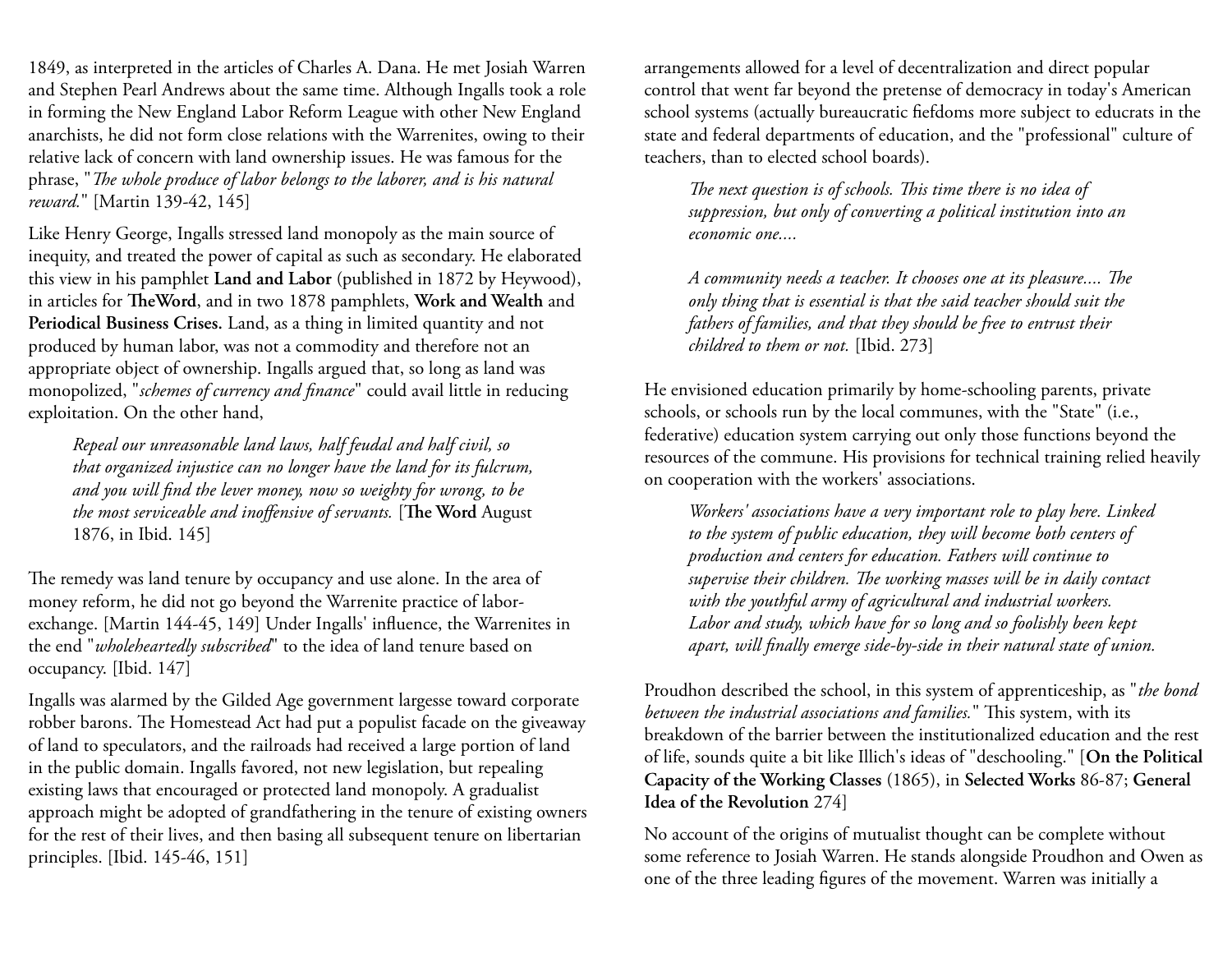follower of Owen, and strongly influenced by his experiences with the Owenite colony of New Harmony. He first heard Owen speak in 1825, and was involved in drafting the constitution of the New Harmony Community of Equality. [Martin, **Men Against the State** 7] He soon deviated considerably from Owenism, based on the lessons he learned from the failure of New Harmony. Warren blamed the result on the exaltation of the community at the expense of the individual.

*Not only was individual initiative stifled by failure to provide a place within the structure for personal rights and interests beyond the sphere of religious matters, but the elimination of individual property rights resulted in almost total dissipation of responsibility for the occurrence of individual incapacity, failure, and short-comings of other kinds.... He had noted that the expressions of natural differences of opininion were increasingly looked upon as unfortunate developments and obstacles to success, which had damaging effect on the continuance of courtesy and tolerance.* [Ibid. 9]

Warren himself gave a wry account of the fiasco from the vantage point of 1856:

*It seemed that the difference of opinion, tastes and purposes increased just in proportion to the demand for conformity. Two years were worn out in this way; at the end of which, I believe that not more than three persons had the least hope of success. Most of the experimenters left in despair of all reforms, and conservatism felt itself confirmed. We had tried every conceivable form of organization and government. We had a world in miniature. We had enacted the French revolution over again with despairing hearts instead of corpses as a result.... It appeared that it was nature's own inherent law of diversity that had conquered us... our "united interests" were directly at war with the individualities of persons and circumstances and the instinct of self-preservation... and it was evident that just in proportion to the contact of persons or interests, so are concessions and compromises indispensable.*

Based on these observations, Warren took his Owenism in the direction of what was to be individualist anarchism. [Ibid. 10]

*trade, or such as were possessed of real estates but had little or no ready money at command*," and supported mainly by persons "*generally of low conditions among the plebians and of small estate.*" [Thomas Hutchinson's **History of the Province of Massachusetts Bay** (1767), in Martin 133]

We obviously don't have to look any further than the above quotes to see why it was shut down. But the interesting thing is that it was, by Hutchinson's own admission, a successful and growing institution. "*Had not parliament interposed, the province would have been in the utmost confusion, and the authority of government entirely in the land bank company."* [Ibid. 133- 134]

Greene proposed that the mutual banks be integrated into the movement for "associated workshops" and cooperatives, so that an alternative system of cooperative economics might encompass "*complementary units of production, consumption, and exchange.... the triple formula of practical mutualism."* The mutual system of currency would be stable, and far less prone to the boom bust cycle, because the property on which it was based would remain in the local community.

In the period 1872-76, Ezra Heywood and the New England Labor Reform League repeatedly lobbied the General Court to charter a mutual bank, with no success. The experience confirmed the general sentiment of the League that "*legislatures are made up of capitalists who draw pay for serving their own interests, not the people's."* [Martin 137]

It was Greene's monumental contribution to abandon the old Owenite/ Warrenite model of "labor for labor" exchange, and to replace it with a market system of pricing based on the monetization of all durable wealth. [Ibid. 138]

After Greene the second most important figure between Warren and Tucker was probably J.K. Ingalls, the land reformer. A New Englander, like most of the other leading individualists, Ingalls was involved in many currents of the reform movement. He embraced the labor theory of value early on, along with individualist views on the exploitative nature of interest. In 1845 he came into contact with leaders of the Land Reform Society, and from that point on focused mainly on issues of land monopoly. It was in the same general period, while writing for a Fourierite publication, that he became acquainted with anarchist ideas; he first learned Proudhon's mutualism in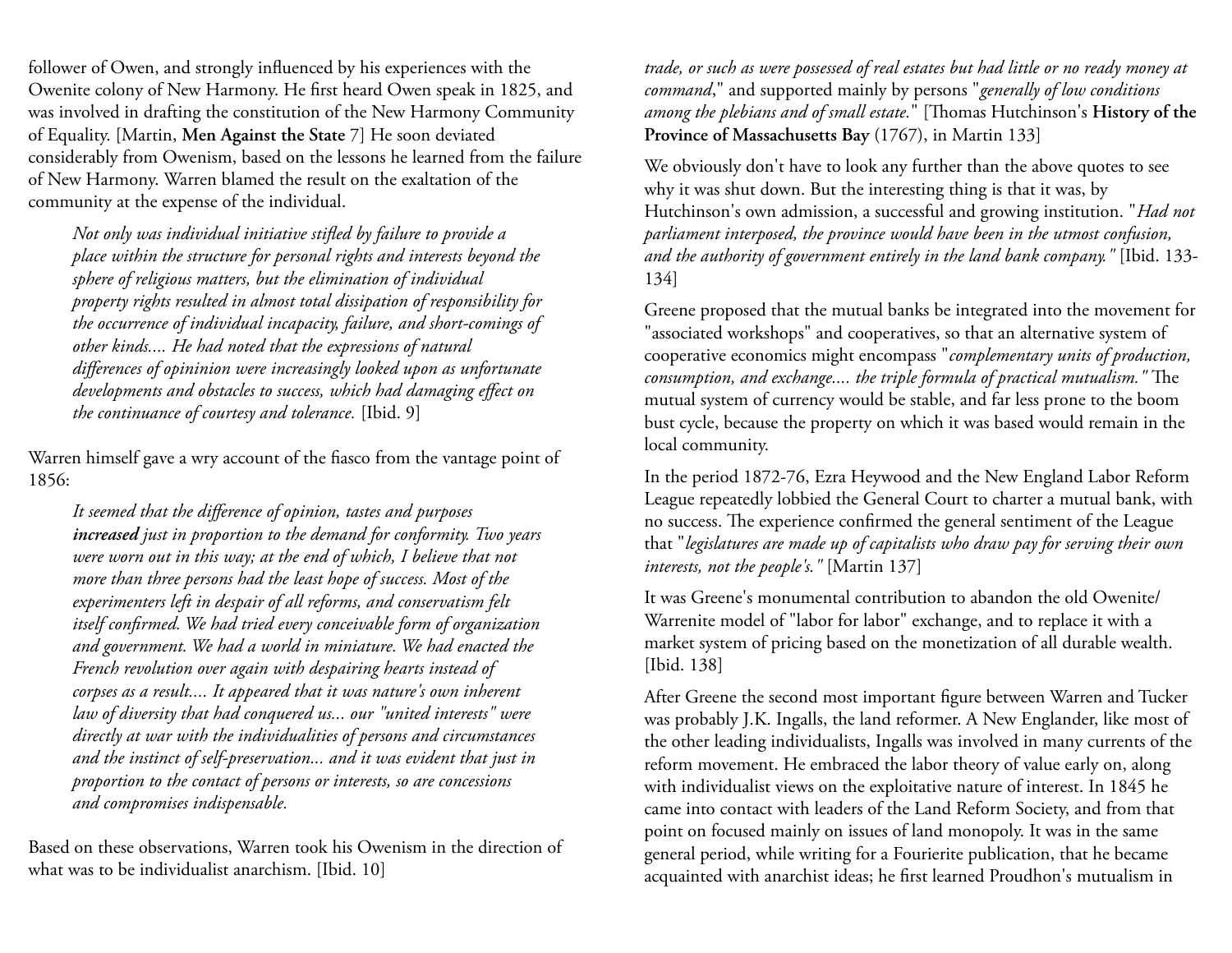ways it was a prototype of **Mutual Banking**, which came out shortly thereafter.

In **Equality**, Greene argued that a bank's only legitimate reason for existing was to serve as a clearinghouse for lenders and borrowers, regardless of the nature of the capital available for lending. In a proper system of competition between lenders, interest rates would drop and labor would keep a greater share of its product. But conventional banks operated as lenders' cartels, stifling competition between the providers of capital, acting "*to enable the few to bring the many under tribute.*" [Ibid. 128] The only proper function of money, likewise, was to facilitate exchange between the producers of primary goods and services. Artificially limiting the medium of exchange to specie made it a commodity in its own right, for which a monopoly price could be charged. [Ibid. 129] In addition fractional reserve banking, which enabled banks to multiply interest income from their specie, further increased the advantage of the moneyed interest at everyone else's expense. [Ibid. 129-130]

In **Mutual Banking**, Greene set forth his organizational model for free, cooperative banks. Any group of private individuals could cooperate to form a mutual bank, which would issue monetized credit in the form of private banknotes, against any form of marketable collateral the membership was willing to accept. Membership in the bank and receipt of credit were conditioned on willingness to accept the notes as tender. Such a bank could issue credit to its members at the labor cost of handling the transaction--less than one per cent. A large membership would be necessary before starting, in order to provide security, insure a wide variety of participating trades, and avoid the problem of large accumulations of unspent notes. In addition to the issue of money against marketable commodities, Greene at one point even suggested that some memberships might be willing to issue credit against future income; but that idea was not echoed anywhere else. [**Mutual Banking** 74]

Greene's idea had colonial precedents. The Massachusetts system of land banks had been proposed in 1714 and died in discussion for want of approval from the General Court. It was introduced again in 1740 with better results, and operated successfully before it was "terminated abruptly" by Parliament at the royal governor's request. The governor acted in response to complaints from "*men of estates and the prinicpal merchants in the province.*" The bank venture was organized by "*persons in difficult or involved circumstances in* 

Warren viewed the central folly of New Harmony as the combination of interests, which could not succeed without an authoritarian government to enforce artificial harmony. Instead, he proposed *"a system based on voluntary cooperation, but at no place rising above any individual within its structure..."* {Ibid. 13-14] In Warren's own words,

*Society must be so converted as to preserve the SOVEREIGNTY OF EVERY INDIVIDUAL inviolate. That it must avoid all combinations and connections of persons and interests, and all other arrangements which will not leave every individual at all times at liberty to dispose of his or her person, and time, and property in any manner in which his or her feelings or judgment may dictate. WITHOUT INVOLVING THE PERSONS OR INTERESTS OF OTHERS.*[**Practical Details in Equitable Commerce** (1852), in Ibid. 14]

Warren stated the principle in a more extreme form, in his slim volume **Equitable Commerce** (revised 1852 edition):

*If governments originate in combined interests, and if government and liberty cannot exist together, then the solution of our problem demands that there be NO COMBINED INTERESTS TO MANAGE. All interests must be individualized--all responsibilities must be individual, before men can enjoy complete liberty or security, and before society can be completely harmonious....*

*When one's person, his labor, his responsibilities, the soil he rests on, his food, his property, and all his interests are so disconnected, disunited from others, that he can control or dispose of them at all times, according to his own views and feelings, without controling or disturbing others; and when his premises are sacred to himself, and his person is not approached, nor his time and attention taken up, against his inclination, then the individual may be said to be practically SOVEREIGN OF HIMSELF....* [60-61]

In this form, Warren's individualism militated against the most basic and necessary forms of joint action. In his ideas (expressed in **Equitable Commerce**) for labor accounting within the enterprise, and the severability of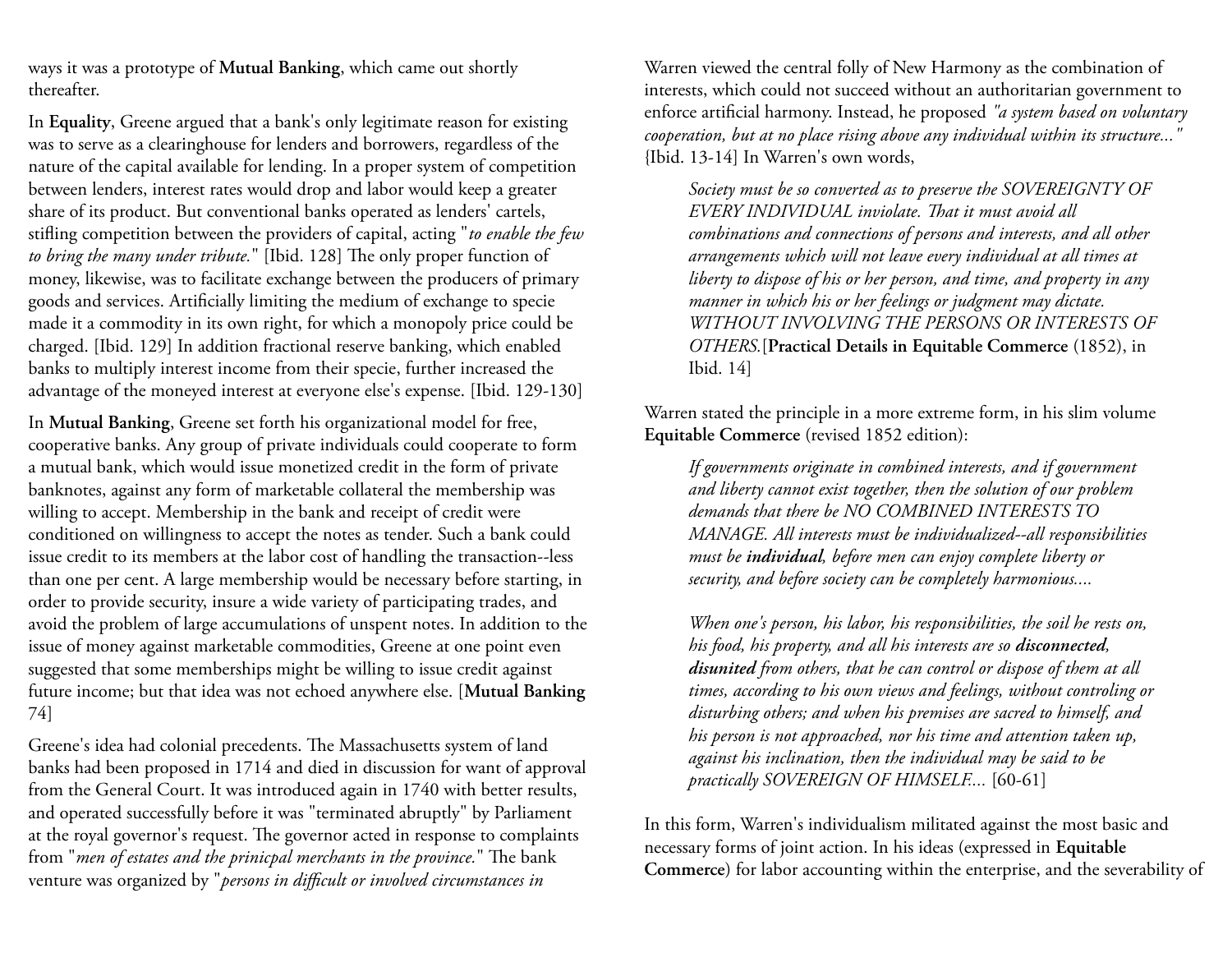individual interests, his views sometimes resembled the nuttiness of 1990s management-theory gurus about "internal markets" within the corporation, dissolving the firm as a collective entity and transforming all internal transactions into contractual or exchange relationships. According to James Martin, Warren seemed only vaguely aware of the problems presented by highly capitalized joint enterprises for machine production, when one tried to rely entirely on internal bartering and labor exchange rather than collective ownership. [**Men Against the State** 37-38]

Warren continued to endorse enthusiastically the Owenite idea of cooperation--"*the proposal to exchange all labor employed in the production of goods and services equally, hour for hour, substituting for the state or privately controlled currency based on metallic commodities a circulating medium consisting of 'labor notes.'*" [Ibid. 11] This principle was the basis for his Cincinnati Time Store and its offshoots, detailed below in the section on organization.

Warren's practice of labor exchange was based on the assumption that the individual had an absolute sovereignty over "*the entire production or material results of one's own labor*..." Since land and raw materials were not the product of human labor, they should be freely available to the occupier--"*no more fit subjects for monopoly and sale than sunshine or air*"--and not enter into the cost of goods and services. The consequent labor-based system of exchange reflected the common anarchist assumption, as James Martin put it, "*that wealth can be obtained in only two fundamental ways, either by producing it or by taking it from its producer, they maintain that one of these latter actions in involved in all inequitable exchanges."*{Ibid. 14-15] On the issue of land, Warren argued:

*The greatest crime which can be committed against society and which causes poverty and lays the foundation of almost all other crimes is the monopoly of the soil: this has not only been permitted but protected or perpetrated by every government of modern times up to the last accounts from the congress of the United States.* [**Peaceful Revolutionist** I (April 5, 1833), in Martin 34].

*Land being bought and sold on* [the cost] *principle, passes from owner to owner with no further additions to prime cost than the labor of buying and selling it. If improvements have been made upon*

identifying the state as a conspiracy of the rich. Like Proudhon, he considered exploitative laws to result more from ignorance than from deliberate design. He was likewise cautious about Heywood's position on land titles, preferring simply to leave titles intact and restrict price to that paid by the original buyer plus the value of improvements. [Ibid. 118-119]

In 1877 Heywood endorsed the railroad strikes, issuing the booklet **The Great Strike**

*for a summary of anarchist economics as interpreted by the Labor Reform group, as well as for a statement from the anti-government wing on the separate items of striking, violence, and the attitude toward the state and capital in times of industrial disputes.*

As Tucker was later to do, Heywood considered employers in the main to be the guilty parties when strikes resulted in violence, and to emphasize the role of state violence in aiding the side of the companies. Heywood admitted that he did not support combinations of labor in principle, and preferred to abolish privilege and leave the power of capital to be ended by the abolition of privilege like property in land and raw materials, and an end to restrictions on currency. Nevertheless, he considered the Mollie Maguires to be "*morally lawful belligerents"* engaged in "*defensive warfare.*" [Ibid. 120-121]

The single most important figure between Warren and Tucker was probably William Greene, who worked out the theory of mutual banking that so much of Tucker's economics depended on. Aside from his contribution to anarchist financial theory, however, Greene was only intermittently involved in the radical movement.

*Greene, unlike Warren, did not devote a lifetime to unorthodox activities. His life touched the radical movement with intensity only at intervals, and his conversion to full-fledged anarchist beliefs occupied only the last ten years of his life, despite an intimate acquaintanceship of a full three decades.* [Ibid. 125]

The New Englander began writing a series of newspaper articles on banking and other economic issues for the Worcester **Palladium** in 1849, under the pseudonym "Omega." The articles were later compiled, with previously unpublished material, in book form as **Equality** in the same year. In many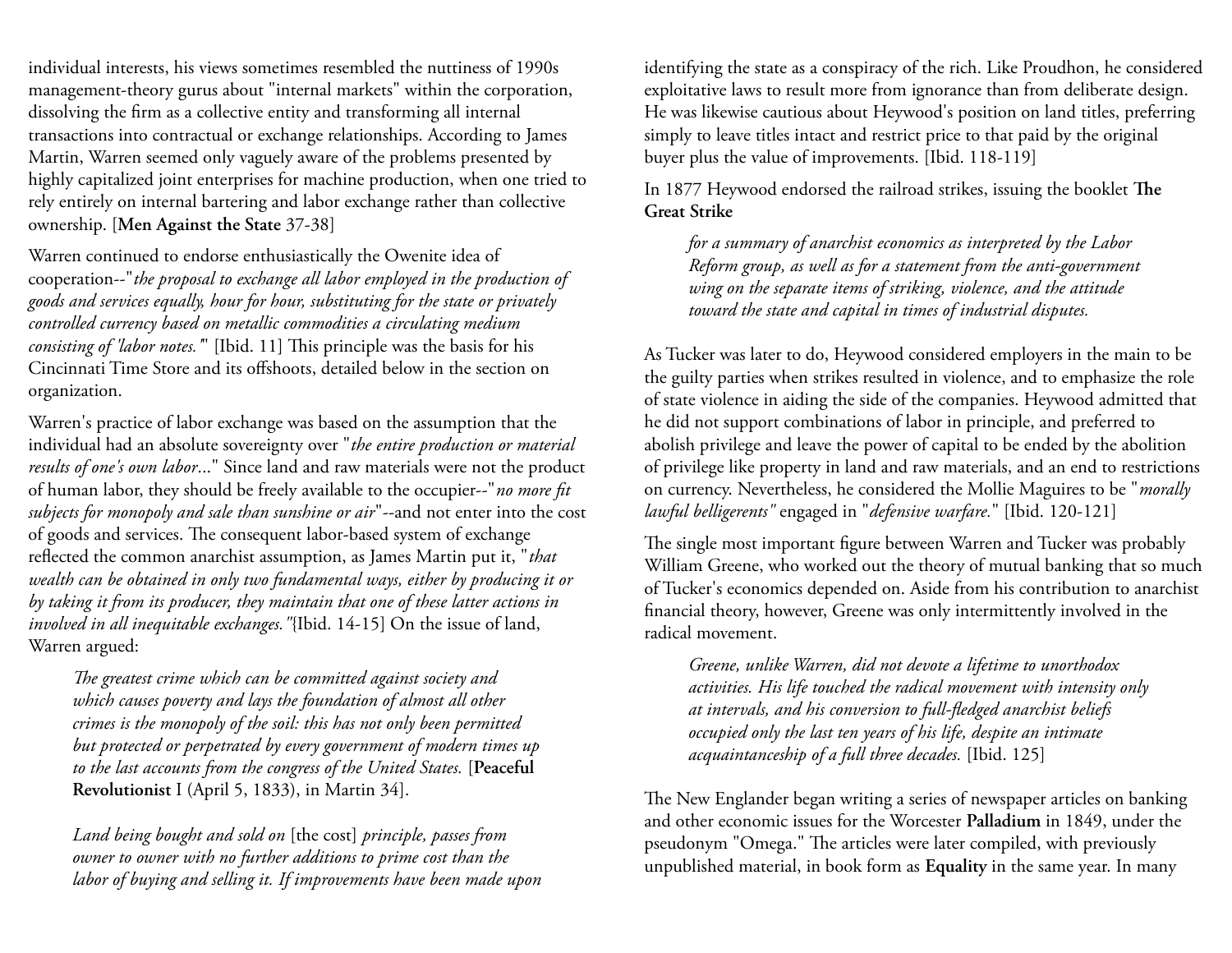## 112-113]

Heywood continued this theme in **Hard Cash** (1874), in which he more fully developed the exploitative results of mandatory specie backing, and called for a financial system based on Greene's mutual banks (see below). He referred to the state-enforced money monopoly as "*a trade union of moneylenders of infinitely greater, more oppressive and fraudulent power, than any combination ever devised among working people.*" [Ibid. 113]

In 1871 the New England Labor Reform League gave birth to a national organization, the American LRL. Heywood served as corresponding secretary, and the individualists J.K. Ingalls and Stephen Pearl Andrews were affiliated. The ALRL attracted a wide spectrum of reformers, including Warrenites, Owenites, and Fourierists. [Ibid. 115-116]

In 1872, Heywood began editing the four-page **The Word: A Monthly Journal of Reform**, which served as the leading journal of individualist thought until Tucker's **Liberty**. It was intended as an organ of public discussion for the members of both labor reform leagues, and published work by most major figures in individualist anarchism and the land and money reform movements. It set forth its position in this way:

*THE WORD favors the abolition of speculative income, of women's slavery, and war government; regards all claims to property not founded on a labor title as morally void, and asserts the free use of land to be the inalienable privilege of every human being--on having the right to own or sell only his service impressed upon it. Not by restrictive methods, but through freedom and reciprocity, THE WORD seeks the extinction of interest, rent, dividends, and profit, except as they represent work done; the abolition of railway, telegraphic, banking, trades-union and other corporations charging more than actual cost for values furnished, and the repudiation of all so-called debts the principal whereof has been paid in the form of interest.* [Ibid. 116]

Heywood continued to compromise his positions with those of non-anarchist radicals appearing in **The Word,** and sporadically endorsed causes like the graduated tax and the eight-hour day. Warren began to distance himself from Heywood's increasing class view of society, and his strong language

## *it, their cost only being made, makes the natural wealth free and accessible to all without price.* [**Equitable Commerce** 74]

He applied this principle likewise to "*metals in the earth*." [Ibid. 75]

Because Warren's experiments had to coexist with the legal framework of a capitalist society, he was forced in practice to accomodate his ideas on land ownership to the existing system. Although he attacked land titles in principle, he nevertheless accepted existing divisions of property, so long as all sales after the original purchase were at "prime cost" plus expenses of improvements, surveying, drawing up contracts, taxes, etc. [Martin 54]

Warren was nevertheless willing, in his personal behavior, to pursue matters of principle to the sacrifice of his pecuniary self-interest. In regard to the theory of land tenure, his ethical standards led him to

*the relinquishment of eight valuable blocks of property in Cincinnati. With Warren to think was to act.... The property, which was in the business district of Cincinnati, was rapidly increasing in value by virtue of its location, to such an extent, in fact, that Warren would have amassed a large fortune had he held it. Instead he returned the lease to the man from whom he had secured it because he condemned unearned increase in land as much as he did profit in industry.* [Schuster, **Native American Anarchism** 104-105]

Warren shared with Owen and Proudhon the belief that the lack of an equitable medium of exchange was central to the problem of poverty among the producing classes. If the producer could immediately convert the labor embodied in his product into a medium of exchange, without depending on vested interests to provide currency and credit at a monopoly price, his standard of living would be limited only by his willingness to work. He favored a system based on "the cost prinicple," i.e., based on cost in labor, rather than a "value" based on supply and demand. Warren's comments on these matters are worth quoting at length:

*...if* [one] *could always get* [goods] *for that amount of his own labor which they cost an expert workman, he could have no motive to do without them....*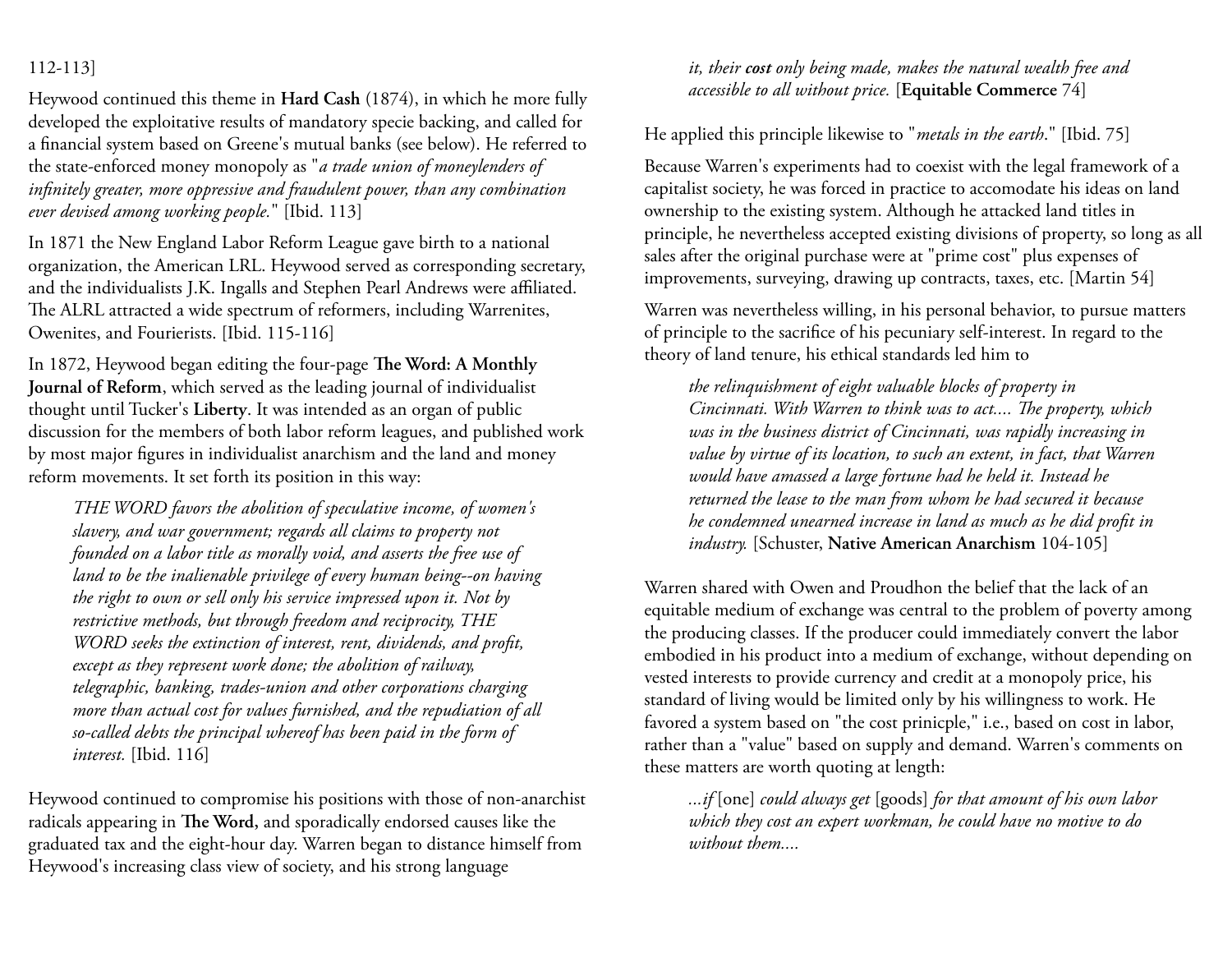*Now, if it were not a part of the present system to get a price according to the degree of want or suffering of the community, there would long since have been some arrangement made to ADAPT THE SUPPLY TO THE DEMAND....*

*In society where even the first element of value order had made its way to the intellects of men, there would be some point at which all would continually make known their wants, ...and put them in a position to be supplied--and all who wanted employment would know where to look for it, and the supply would be adapted to the demand. We should not then have all the flour carried out of the country where it was raised, so that none could be had..., and carried a thousand miles in anticipation of higher prices....*

*Another great obstacle to division and exchange is the lack of some principleby which to settle the prices, or which would itself settle them harmoniously, instead of the disgusting process of bargaining in every little transaction.... Gratuitous labor must necessarily be limited, and thousands of exchanges of great value, but little cost, would immensely increase the comforts of all parties, where COST, as a principle, measured and settled the price in every transaction....*

*Another great obstacle to the development of this branch of the economy, is the uncertainty, the insecurity of every business.... If prices were equitably adjusted to the COST principle, we should know, from year to year... the prices of every thing.... Markets would be steady....*

*Another great obstacle to extensive division of labor, and rapid and easy exchanges, seems to be the want of the means of effecting exchanges....*

*....Where every one has plenty of a circulating medium always at hand, exchanges and division of labor would not be limited for want of money. A note given by each individual for his own labor, estimated by its cost, is perfectly legitimate and competent for all the purposes of a circulating medium.*[**Equitable Commerce** 63-68]

the New England Reform League. Formed in response to the death of Sylvis and the failure of the NLU, the League abandoned conventional "labor" views for an increasingly strict anarchism, "*resulting in its moving to the extreme left and remaining there for its 25 years of existence*." [Ibid. 108]

It was at this point that Heywood came into contact with the money reformer William B. Greene. Greene associated himself with the NELRL, and helped push it in the direction of anarchism. The two issued a **Declaration of Sentiments** of the league. The document called, as its principal aim, for the "*abolition of class laws and false customs, whereby legitimate enterprise is defrauded by speculative monopoly, and the reconstruction of government on the basis of justice and reciprocity...."* The means was to be abolition of all privileges depending on state intervention:

*Free contracts, free money, free markets, free transit, and free land- by discussion, petition, remonstrance, and the ballot, to establish these articles of faith as a common need, and a common right, we avail ourselves of the advantages of associate effort.*

"Free land" meant that natural resources should provide no income, and price should be reduced to labor cost. Poverty resulted from "*the claim to own and sell what one has not earned*" through rent, profit, and interest. The **Declaration**, as Martin pointed out, did not specify the mechanism by which the government enabled privileged classes to live off unearned income. [Martin 109-110]

In the ensuing period, Heywood published a series of small books and pamphlets in the Princeton press, continuing to work out the details of the individualist theory of privilege. In so doing, he contributed to the general intellectual climate of individualism, on which Tucker was to draw. In **Yours Or Mine** (1869), he echoed Warren's argument for property ownership based on occupancy and use. The owner was entitled to get back only the value of the labor tied up in his improvements. [Ibid. 110-111]

In the same work he argued against exclusive currencies and legal tender laws as another cause of inequality in wealth. Legal tendency was a "class currency" because it didn't represent all wealth in the nation, but only the property of those who issued it. Interest he defined as "*the monopoly price of money.*" "*All payment beyond labor and risk was no better than extortion.*" [Ibid.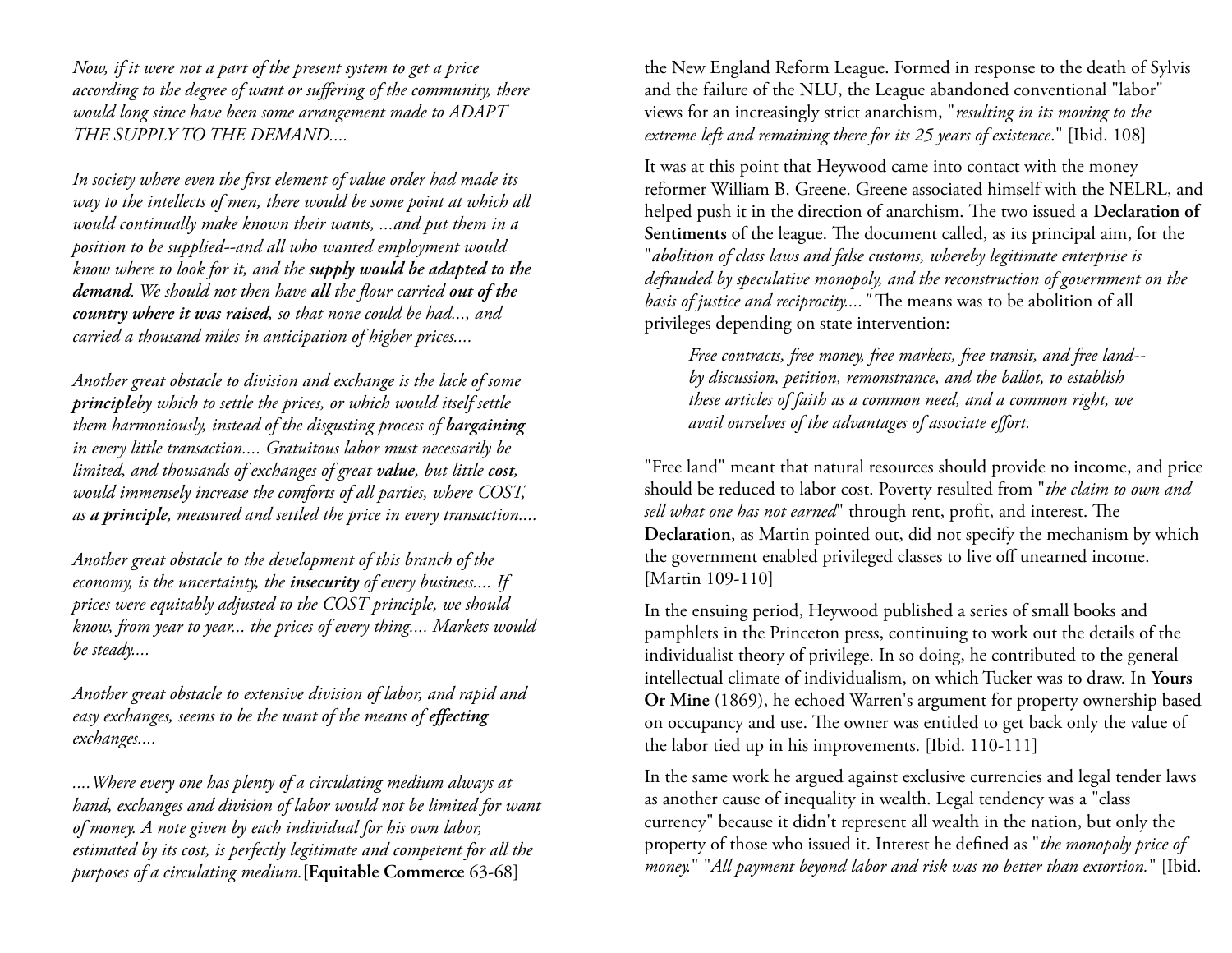*No one will deny that labor is entitled to its earnings, and that it is the duty, both of individuals and society, ...to render unto all men and women according to their works. Let us also bear in mind that class rule, the centralizing of political or financial power in the hands of few, to the injury of many, is wrong, and that law... should cover with the shield of its protection the whole people, especially defenseless workers. It is the violation of these simple, self-evident truths which provokes the widespread, profound and ominous agitation called the labor movement.*

The labor movement was a proper response to a "wrong side up" society in which the producing classes did not enjoy the product of their labor. Because capital controlled finance and the means of production, not to mention the press and pulpit, it could sit back and wait for recalcitrant workers to starve, without any word of rebuke from mainstream society. "*But if labor, obedient to a sterner necessity, demands more pay, the air swarms with 'strike,' 'dictation,' 'force,' 'riot,' "insurrection," and many other epithets of rebuke..."* And most importantly, government enforcement of privilege was at the root of the problem: "*Through cunning legislation, ...privileged classes are allowed to steal largely according to law."* [Ibid. 106-07]

Because of his ambivalence on political action, and his loyalty to the NLU, Heywood in **Labor Party** proposed what James Martin called "*a patchwork of anarchist economics and piecemeal expedients favored by union councils."* He placed a great deal of emphasis, however, on the issues of "free banking and a labor currency," which he and his Worcester comrades had focused on independently.

*Gold has served the plundering instincts of the stock exchange for too well; it is too efficient a weapon... to be longer tolerated as the money of a free and enlightened people.... Let us have an American currency--perhaps a day's labor will be the unit of reckoning... but the least we can demand is that money shall represent the visible results of labor; that at least two dollars in real estate shall be pledged by mortgage for every paper dollar issued.* [Ibid. 108]

By 1869 Heywood's ambivalence on the political issue had turned into total rejection. He and a number of his associates, meeting in Boston, organized

Warren saw labor currency as leading to the eventual extinction of banks and bankers. "*All money and bank notes as now known and used, act as drafts or demands upon labor and they are all issued by those who do not labor.*" Warren had no room in his vision for an order of things in which non-productive elements shared in the products of labor. [**Herald of Equity** I:7, in Martin 41]

At some point after his return to Boston in 1848, Warren became acquainted with William B. Greene, who did more than anyone else to work out the theory of mutual banking. In 1850, according to Greene, Warren was cosigner of an (unsuccessful) petition to the Massachusetts General Court asking permission to establish a mutual bank. [Martin 65]

One thing was sorely lacking in Warren's thought. He saw, as the only alternative to the existing system, the voluntary adoption of an artificial and cumbersome accounting system like labor notes. The issue was further complicated by attempts to incorporate "repugnance" and intensity as factors in figuring labor-time, "*perennial vexations to labor cost theorists....*" [Martin 41]

Warren failed to consider the possibility that the extent to which price deviates from labor cost is a result of statist intervention in the economy. The later individualists remedied this defect. As Tucker argued, the removal of statist privilege was the only thing needed for an unfettered market to automatically tie price to labor cost. Even those who continued to believe that one hour's work equaled another hour's work, like Tucker, did not see an arbitrarily labor-based currency as necessary to accomplish this result.

Besides his attacks on privilege as reflected in landlordism and moneymonopoly, Warren also opposed patent rights. An inventor should be compensated only for his effort, the labor cost entailed in developing his invention, and not its value (i.e., the price he could gouge from the public). [Ibid. 75]

In his views on money, land and patents, we have the germs of the theory of privilege and exploitation that was later systematically developed by Tucker. Eunice Minette Schuster, in **Native American Anarchism**, repeatedly referred to Warren and the other Individualists as "non-class conscious." But that is really inaccurate. They were simply not class conscious in Marxian terms. Warren described society as approaching a revolutionary crisis in the conflict